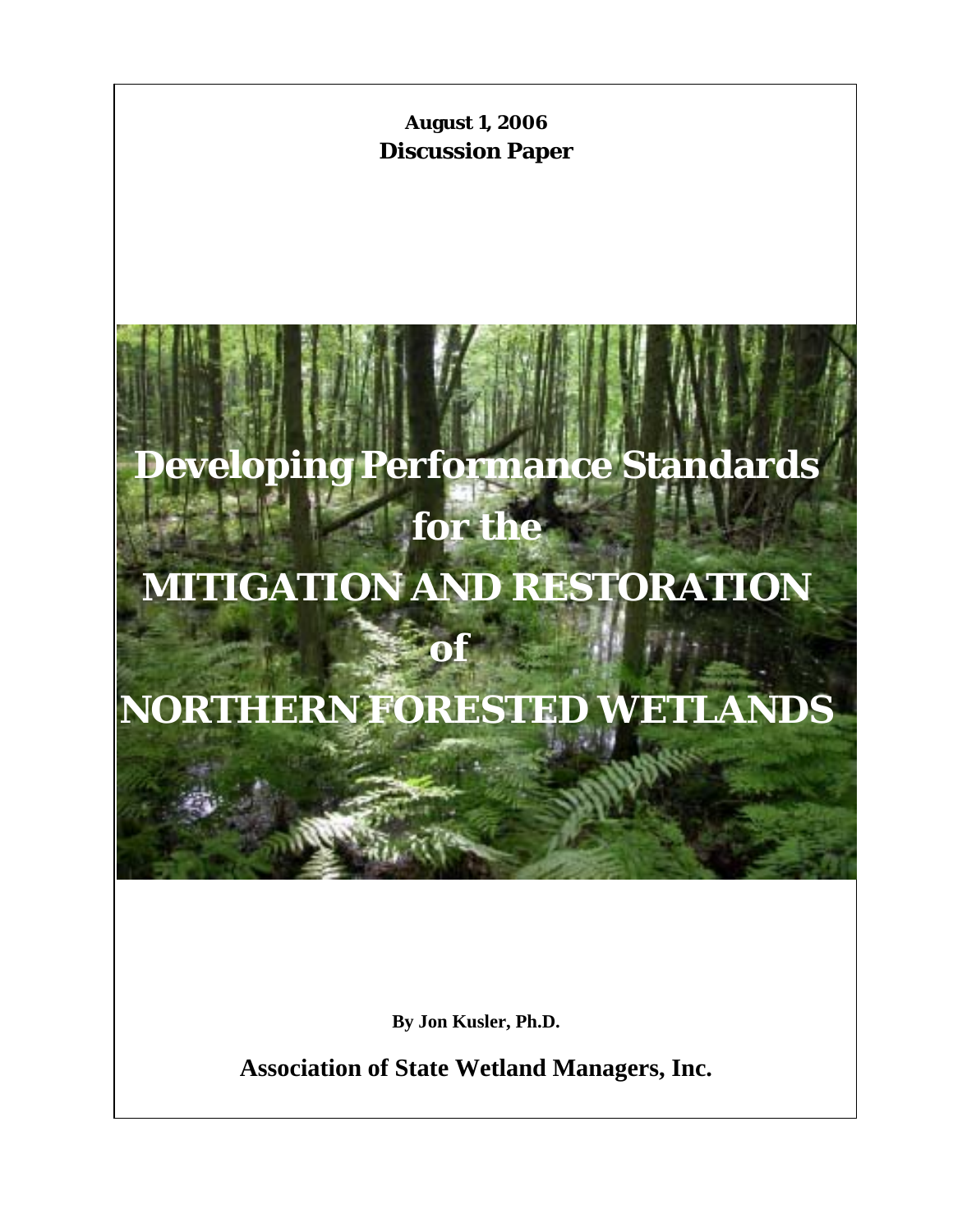#### **FORWARD**

The following paper has been prepared to simultaneously serve several goals. First it is designed to stimulate discussion at a Northern Forested Wetland Restoration symposium, which will to be conducted as part of Wetlands 2006. Wetlands 2006 will be held near Travers City, Michigan on August 28-31, 2006. Second, it provides background information with regard to a list of issues posed by the Michigan Department of Transportation, a sponsor for preparation of the paper and the Symposium (see list below). Third, it leads the reader to more detailed sources of information for individuals or organizations wishing to mitigate impacts to or restore northern-forested wetlands. See Box 2, Bibliography, and Selected websites.

Preparation of the paper and the conduct of the forested wetland restoration symposium as part of Wetlands 2006 have been sponsored by the Michigan Department of Transportation (MDOT). The MDOT requested that the paper and the Symposium help:

- Describe the challenges associated with northern-forested wetland restoration/mitigation
- Describe the key controlling ecological and temporal characteristics of forested wetlands
- Describe the present engineering principles used in northern-forested wetland restoration/mitigation
- Describe the outcomes of projects undertaken to restore/mitigation northern-forested wetlands, and
- Define and develop the key science-based criteria for successful northern-forested wetland restoration/mitigation.

Per the request of the MDOT, focus in the paper and the Symposium is upon development of performance standards for mitigation and restoration of northern-forested wetlands in the Midwest and East including wetlands in Michigan, Minnesota, Wisconsin, Illinois, Indiana, Ohio, Pennsylvania, New York, New Jersey and the New England states.

This paper is based upon:

- A literature review pertaining to northern-forested wetland restoration and management,
- A web search pertaining to northern-forested wetland restoration,
- Discussions with selected federal and state agency regulatory staff, and
- Discussions with selected consultants concerning the restoration of northern-forested wetlands in the Midwest and East.
- A series of prior workshops, studies, and publications by the author concerning wetland restoration more generally. See, e.g., Kusler, J. & M. Kentula, (eds). 1990. *Wetland Creation and Restoration: The Status of the Science*. Island Press; Washington, D.C.; K*usler, J. and C. Lassonde, (eds). 1992.* Effective Mitigation: Mitigation Banks and Joint Projects in the Context of Wetland Management Plans*. Association of State Wetland Managers, Inc., Berne, NY.*

The paper should be considered an overview and discussion paper rather than an exhaustive investigation of science or policy, given the modest scope of the effort.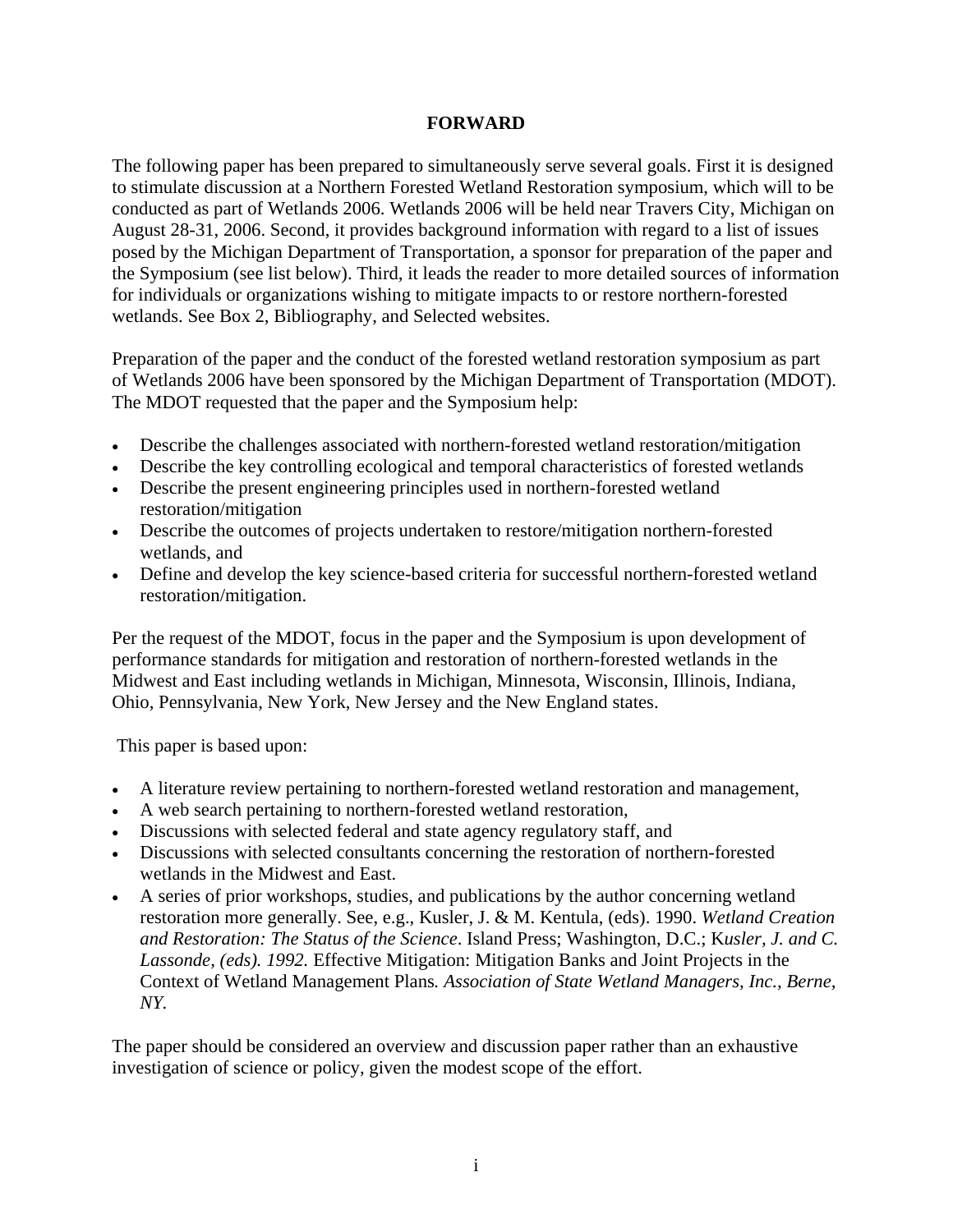#### **ACKNOWLEDGEMENTS**

The following draft and the Northern Forested Wetland symposium as part of Wetlands 2006 have been prepared at the request and with partial funding support of the MDOT. The Association of State Wetland Managers, Inc. greatly appreciates this support. However, the ideas contained herein are those of the Association and not necessarily those of the MDOT or other sponsors.

Cover Photo Credit: Taken from

<http://www.dep.state.pa.us/river/Images/photo%20gallery/lake%20erie/wetland%20vegetation/D> SCN0036.JPG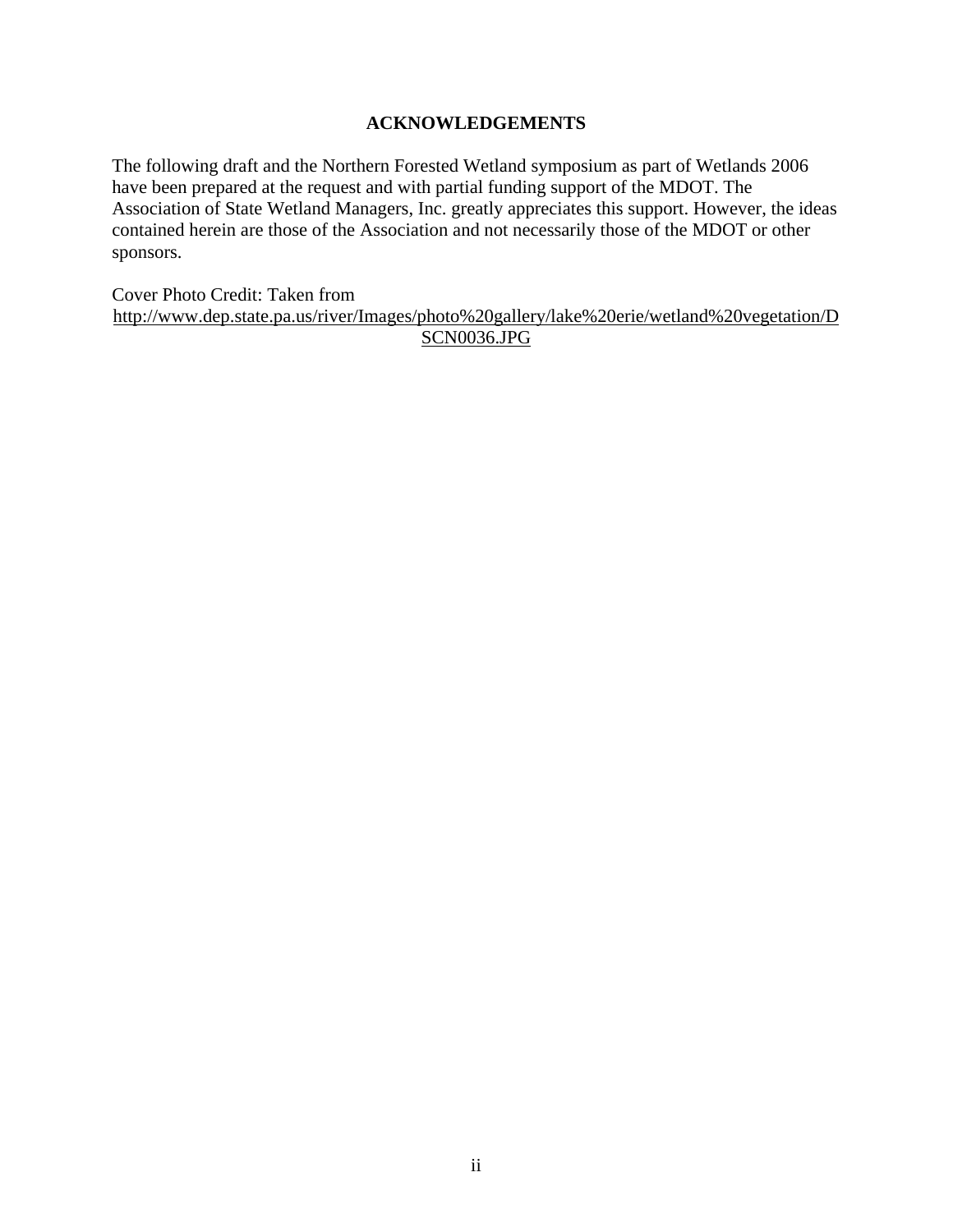## **EXECUTIVE SUMMARY**

#### **Restoration of Northern Forested Wetlands**

• **Northern forested wetlands.** Northern-forested wetlands in the North and East are of two principle types: swamp forests including bogs and fens located in depressions and floodplain forested wetlands located along rivers, creeks and streams. These two general types contain a broad range of more specific wetland types with somewhat different hydrology, soil, and vegetation characteristics and somewhat different fauna. Forested wetlands are the most common wetlands in the Midwest and Northeast.

• **Impacts to northern forested wetlands.** Mature timber has been removed from virtually all northern forested wetlands. Many have been drained or partially drained for timber production, agriculture, urbanization, and other activities. The greatest wetland losses both nationally and in the Midwest and Northeast are occurring in forested wetlands.

• **Restoration efforts to date.** There have been few efforts to restore northern-forested wetlands and even fewer to monitor these efforts. Monitoring, where it has been conducted, has been for limited time periods. Individuals wishing to damage or destroy forested wetlands often propose construction of other wetland types such as marshes as mitigation. Limited studies concerning restoration of northern-forested wetlands also suggest a relatively high rate of failure for restoration projects.

No level of government has apparently adopted performance standards specifically designed for restoration of northern-forested wetlands. Nevertheless, general guidelines and procedures and some more specific performance standards have been adopted for wetland restoration more broadly at federal, state, and local levels. These have been applied to northern-forested wetlands in the Midwest and East. This experience and experience with restoration of forested wetlands elsewhere (e.g., southern swamps) suggest some useful future directions for northern-forested wetland restoration efforts.

• **Challenges.** Restoration efforts for northern-forested wetlands poses a variety of challenges. Some major ones include:

• Northern forested wetlands may take 50 years or more to reach maturity and it is, therefore, very difficult to evaluate "success" based upon a few years of monitoring. Efforts to determine the "success" of restoration projects must rely upon "trajectory" indicators such as establishment of percent of plant cover of specified species over a specified time period. However there has been little long term testing of the predictive capabilities of such indicators with regard to the full range of wetland functions and values.

• The hydrologic and soil requirements of northern-forested wetlands are varied by type of wetland (e.g., floodplain forests, depressional swamps including bogs and fens). This complicates any effort to develop highly specific performance standards for these systems although the general standards (restoration of hydrology, plantings, etc.) remain the same.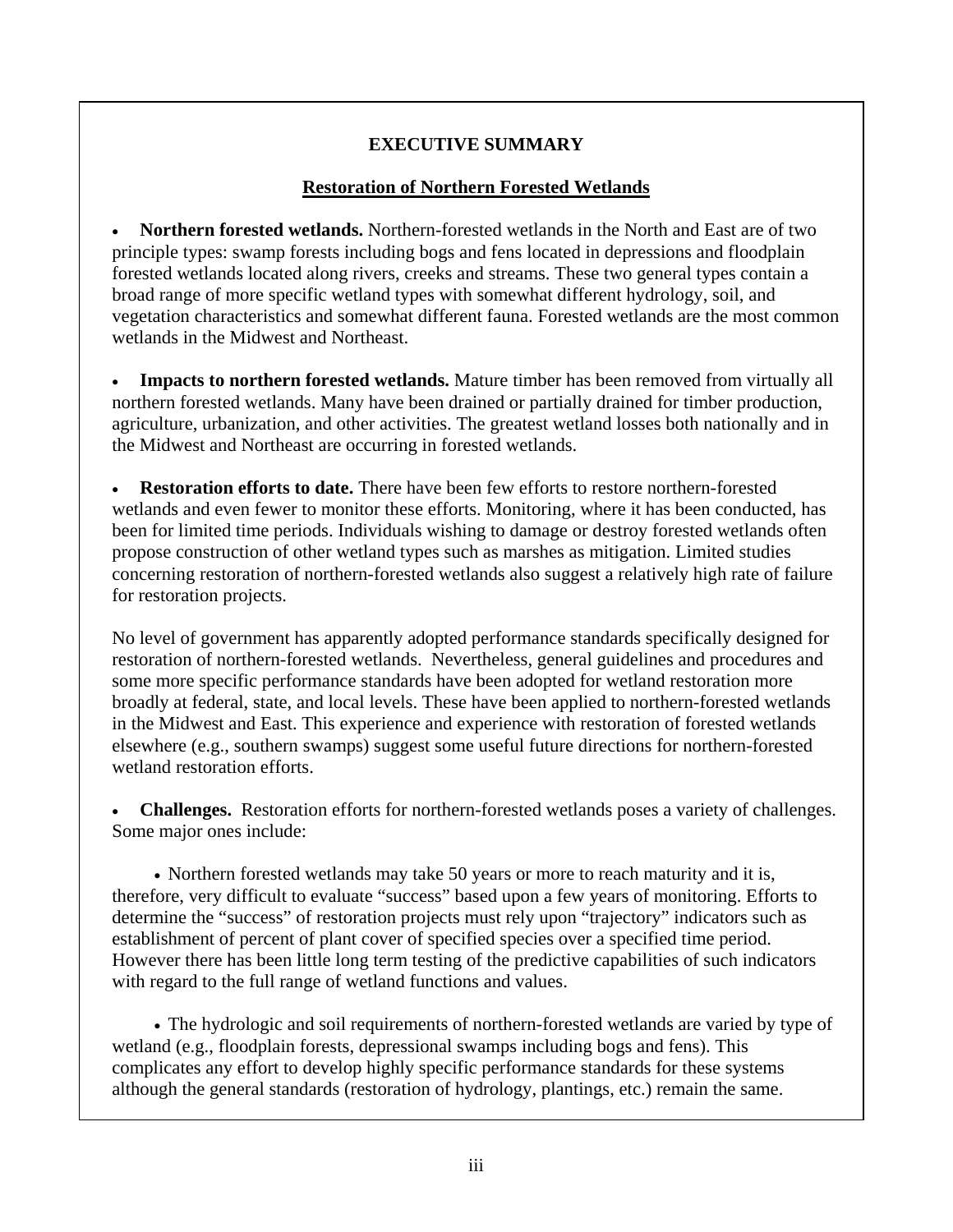• Limited restoration projects have been undertaken for northern forested wetlands; even fewer have been monitored.

• Hydrology of northern forested wetlands is typically complex involving both surface and ground water systems. There is no easy way to determine hydrology at a specific site and this greatly complicates mitigation and restoration efforts.

• Limited research has taken place with regard to the precise hydrology, soil and other requirements of many northern forest wetland plants, especially under-story species. This hinders efforts to create, enhance, or restore such wetlands.

• Regulators do not agree concerning the value of forested wetlands and the overall goals and standards (e.g., acreage, function, value) used for mitigation and restoration of wetlands in general including forested wetlands.

• Regulators do not agree with regard to the most appropriate assessment methods or methods to determine functions, condition, and values.

# **Performance Standards**

• **Need for performance standards.** More specific performance standards to guide northern forested wetland restoration are desirable to meet a variety of needs. These include improving the "success" of restoration projects, facilitating the determination of mitigation requirements in regulatory permitting, facilitating wetland status and trends analyses, and determining restoration program performance pursuant to the federal Government Performance and Results Act.

• **Form of performance standards.** Performance standards may take the form of:

- general goals (e.g., no net loss of function, acreage, and value),
- more specific numerical performance goals such as % survival of specified tree within specified time periods,
- assessment and design procedures (not really an output standard but containing inventory and assessment procedures which are critical in establishing output standards on a permit by permit basis), and
- monitoring, management, and mid-course adjustment standards and procedures.

See more discussion below.

Performance standards might take the form of general written guidance, which applies, to all wetlands or, potentially, all northern forested wetlands. Standards may also take the form of requirements embodied in restoration plans and conditions attached to individual wetland permits (the case-by-case approach now taken).

**General goals: the no net loss overall goal/standard.** "No net loss" of "function", "value", and "acreage" standard is now being broadly applied at all levels of government to wetland mitigation and restoration. It is being applied to northern forested wetlands as well as other types of wetlands although there are questions with regard to what combination of "functions", "acreage" and "values" is to be achieved by restoration. There are also questions concerning definition of "functions", "values", and even acreage gains and losses and how success is to be determined. In many instances, agencies require large mitigation ratios for impacts to forested wetlands because of the perceived high risk of project failure.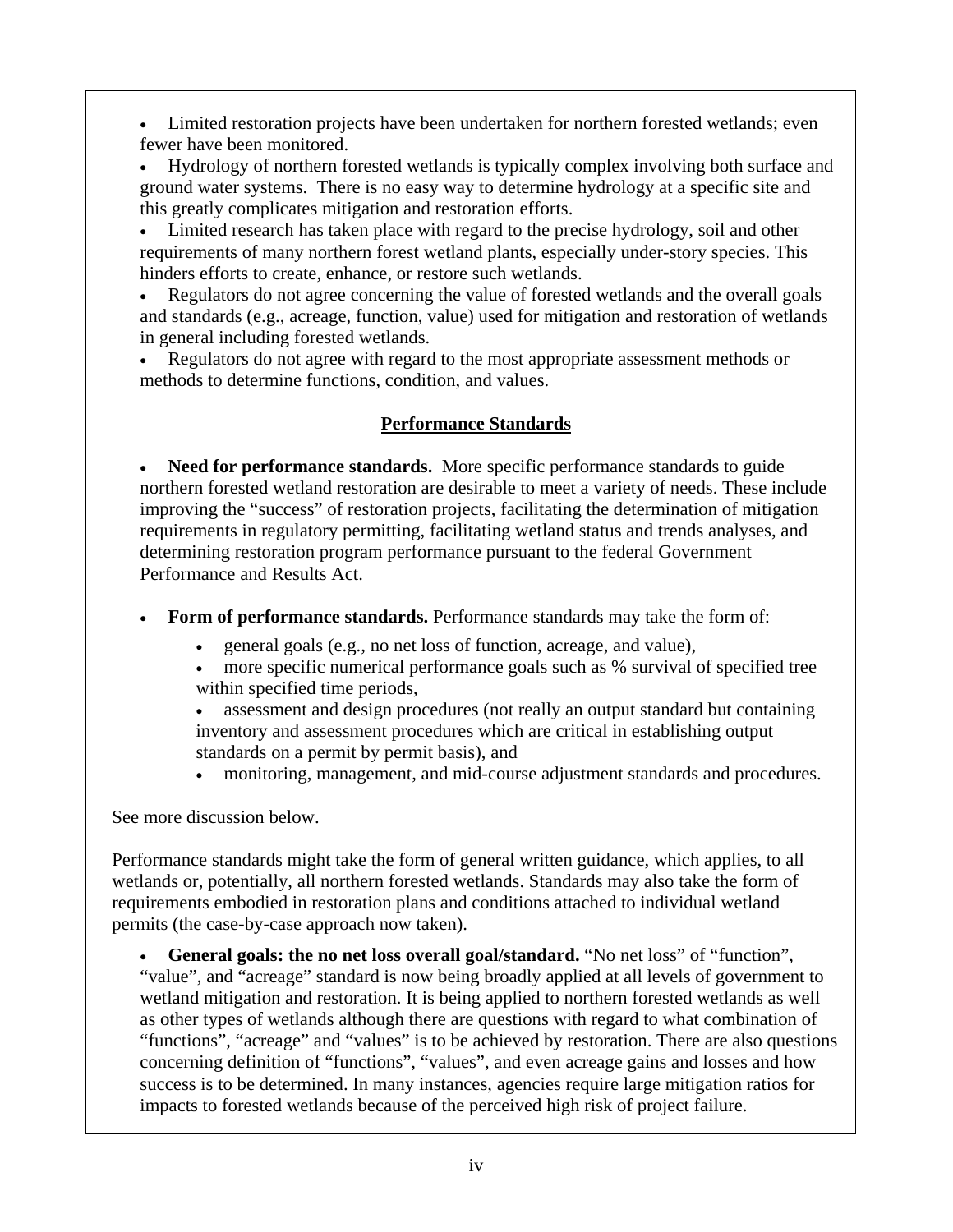• **More specific, numerical performance standards.** Regulatory agencies have applied a variety of more specific numerical and nonnumerical performance standards to wetland restoration projects in general including but not limited to forested wetland projects. Such performance standards are generally attached as mitigation requirements to individual permits for fill or drainage of wetlands. Topics addressed by these performance standards include a no net loss of function, acreage, value overall standard and more specific numerical and nonnumerical standards pertaining to:

• Area specifications (e.g., acres) for restoration of specific types of wetlands (e.g., marsh, wetland meadow, forested) meeting regulatory wetland definitions and more specific area requirements set forth in permits

- Water depths and duration for specific areas
- Water quality parameters for rivers, lakes, streams flowing through forested wetlands
- Wetland soil requirements
- Percent plant cover for designated species
- Percent survival for designated plant species
- Maximum extent cover for invasive species
- Buffers (around the wetland)
- Setbacks for activities in wetlands from rivers, streams, lakes
- Continuity, connectiveness

• **Assessment, planning, design, construction procedures.** The overall assessment, planning, design, and construction procedures and processes developed for restoration of wetlands in general appear to be applicable to restoration of northern forested wetlands as well. These include (where appropriate) careful inventories prior to proposed destruction/mitigation, assessment of functions and values, identification and use of "reference" wetlands to guide restoration, ecologic and ecological analysis of wetland landscape context, and careful project supervision and construction. More specifically:

• **Inventories.** Inventories of plant and animal species and wetland functions/values are needed before forested wetlands are destroyed or damaged to help evaluate the acceptability of such destruction or damage, to facilitate the design of restoration/mitigation measures, and to establish performance goals and standards attached to permits to determine the success of such mitigation/restoration measures over time.

• **Assessment of functions.** There is no agreement in the regulatory community concerning the most appropriate assessment technique or techniques to be used to evaluate "no net loss" of "functions" and "values" of a wetland before it is damaged or destroyed and the functions of restored, created or enhanced mitigation wetlands. Such assessments are needed to not only determine the acceptability of proposed impact reduction and restoration measures but to determine appropriate restoration designs. A variety of assessment approaches have been developed such as HGM and IBI models, but all are subject to limitations; due to the newness of assessment procedures; complexity and diversity of wetland types that need to be accessed; limited time allowed for evaluation under permit programs; and the wide range of functions that need to be addressed.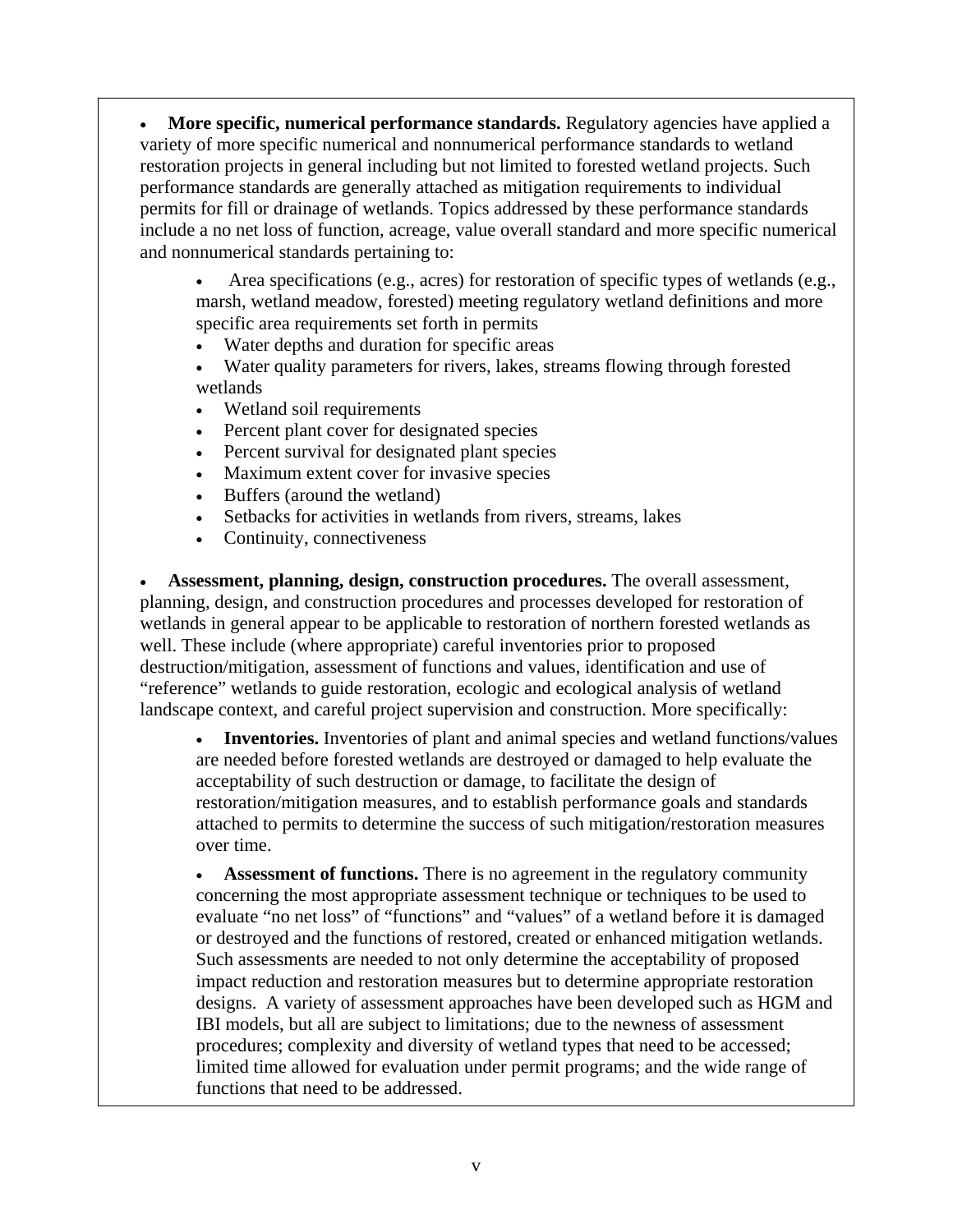• **Identification and use of reference wetlands.** Reference wetlands (unaltered wetlands where available) may be productively used to guide restoration activities for northern forested wetlands as well as other wetland types including hydrology, soils, and planting requirements. Reference wetlands may also form a "benchmark" to evaluate success over time. However, it is often difficult to locate unaltered "reference" wetlands because of widespread timber harvest and hydrologic modifications. The use of altered "reference" wetlands or reference wetlands with altered hydrology may be useful where return to a natural condition is not possible or practical.

• **Regional or statewide** ecosystem and hydrologic assessments to assist in kind and out of kind and onsite and offsite restoration decisions. Restoration of northern, forested wetlands should, desirably, be carried out in regional or statewide ecosystem and hydrologic system contexts. Because northern forested wetlands are extensive and the dominant wetland type in some states and regions and are dependent upon regional hydrology and ecosystems, it may be ecologically desirable to replace some forested wetlands with other wetland types at specific sites. Conversely, it may also be desirable to replace other wetland types with forested wetlands. States and federal agencies need to establish regional analysis and planning procedures (e.g., watershed planning, ecosystem analyses) to help determine the desirability, from ecosystem and social value perspectives, of onsite and inkind versus offsite and out of kind mitigation and restoration.

• **Careful project construction including supervision.** Careful project construction is needed including supervision of bulldozer and other heavy equipment drivers to achieve the specific elevations need for restoration.

• **Monitoring, midcourse correction, and management procedures.** Monitoring is needed post construction to help guide management efforts and provide the basis for midcourse corrections. Monitoring requirements such as determination of percent survival of target plant species at specified intervals of time are now broadly applied to restoration projects. However, as indicated above, the accuracy of various types of "trajectory" standards in predicting long-term success has not been broadly investigated. The National Academy of Sciences has called for the design of wetland mitigation projects as self-sustaining systems. However, management (e.g., control of exotics) and midcourse correction capability is also desirable.

Restoration plans may productively contain short term and long-term management and mid-course correction elements dealing with:

- Fire management
- Control of exotic species
- Harvesting of timber and associated impacts on plants and animals, and
- Damage from hurricanes, tornadoes, ice storms and other acts of nature.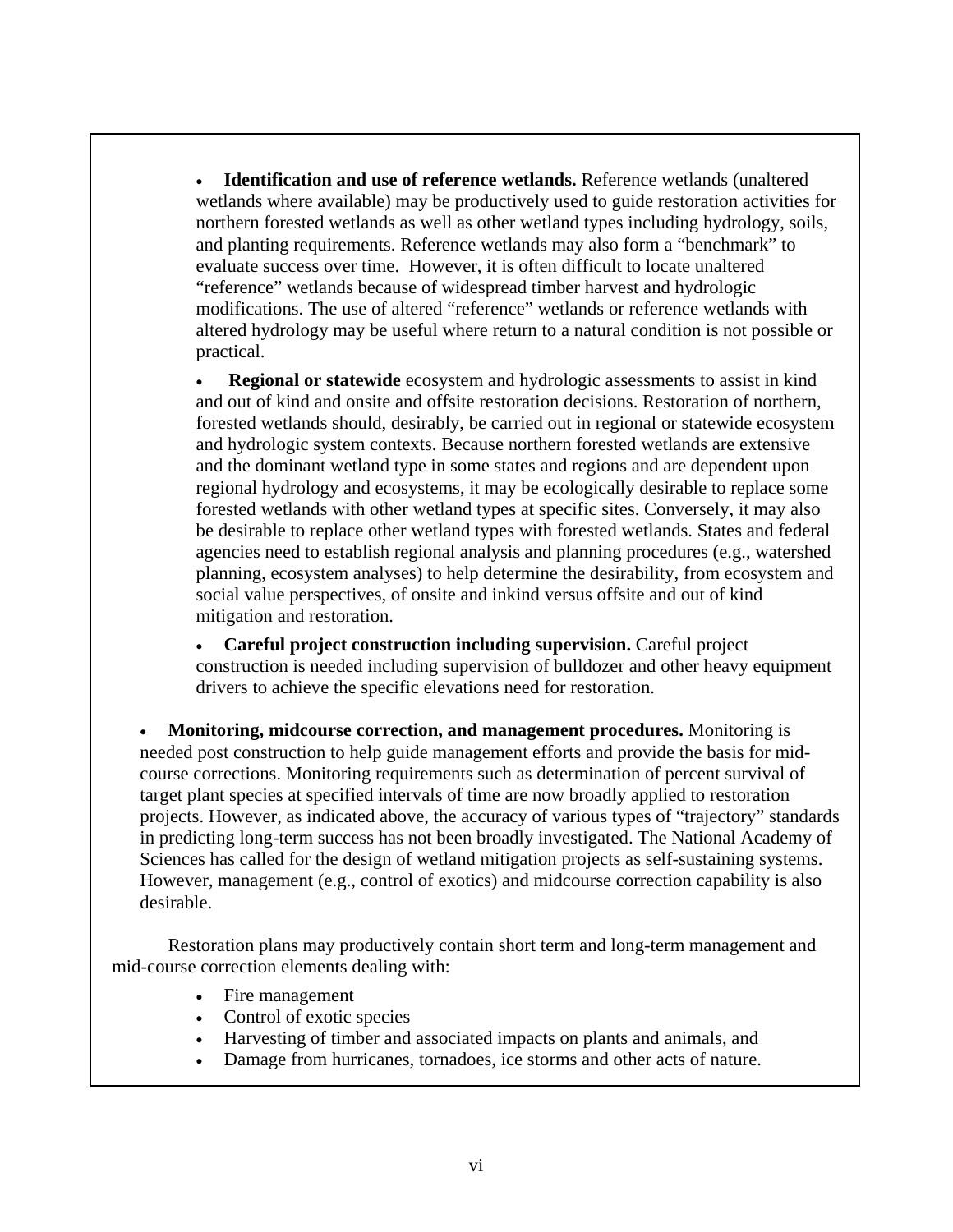**Research.** Monitoring and research are needed to develop more specific performance standards for restoration of specific types of northern forested wetlands. Some priority topics include (see text for a more detailed list of research needs) include:

- A northern forested wetland restoration database should be created by federal
- agencies, states, academic institutions, and timber companies
- Monitoring is needed for existing and new northern forest restoration projects

• Field research is needed to determine the requirements and tolerances of various plants in terms of hydrology (depth of inundation or saturation), soil (ph. Organic content, nutrients), temperature, and other features.

• Field-testing is needed to help establish "trajectory" performance standards able to predict success over time in achieving no net loss function, value, acreage, and other goals. Some of this needs to be long term. For example, percent survival of specific target species (or exotics) need to be measured at 20, 30, and 40 years and not just 1, 3, and 5 years. HGM. IBI and other functional assessment models need to be tested for both accuracy and practicality in evaluating functions and values.

• Regional analysis and planning protocols and techniques should be developed to identify priority restoration sites and suggest when in kind and out of kind restoration, creation, or enhancement are appropriate.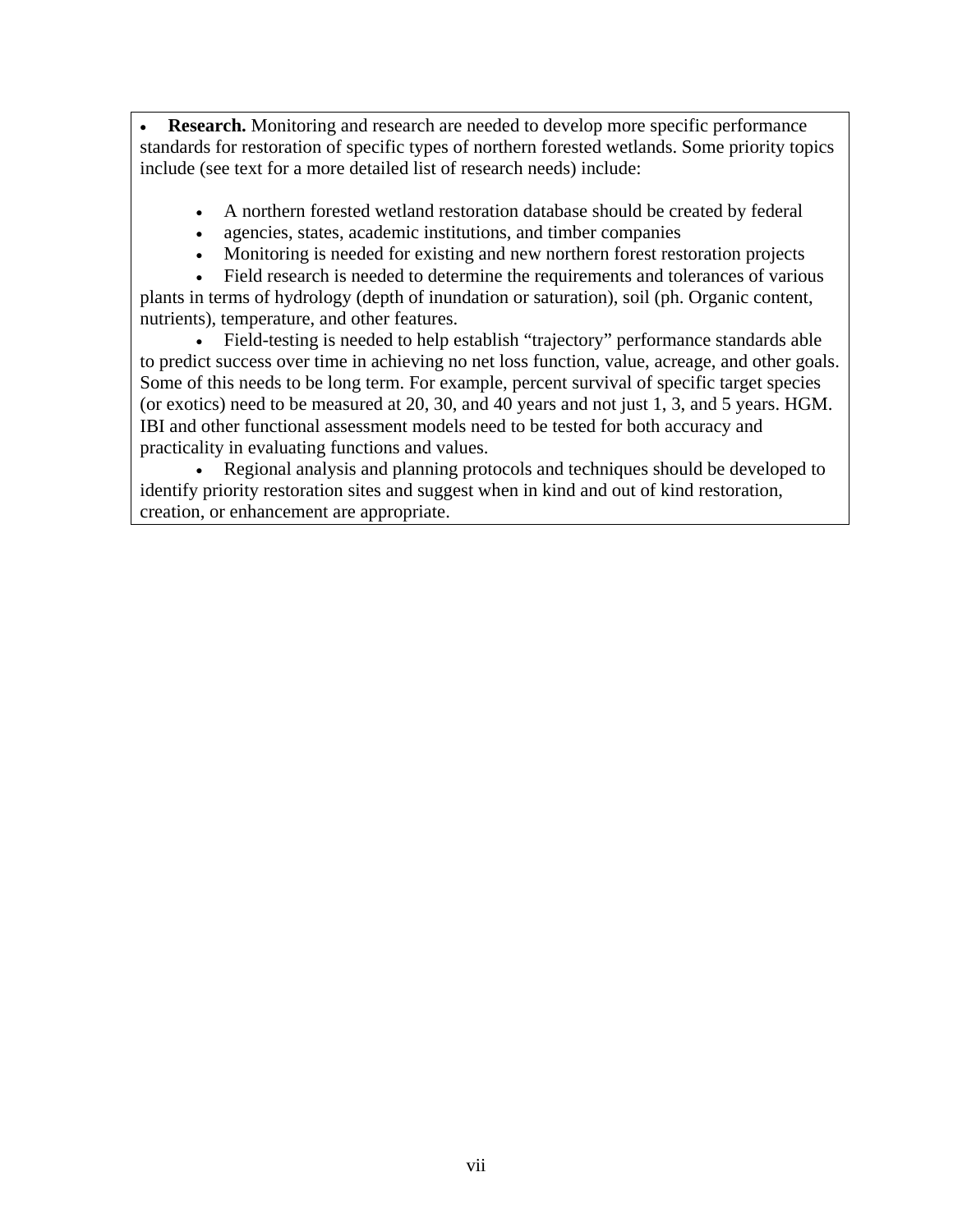# **TABLE OF CONTENTS**

| PART 4: THE SUCCESS OF NORTHERN FORESTED WETLAND RESTORATION       |  |
|--------------------------------------------------------------------|--|
|                                                                    |  |
|                                                                    |  |
|                                                                    |  |
|                                                                    |  |
|                                                                    |  |
|                                                                    |  |
|                                                                    |  |
|                                                                    |  |
|                                                                    |  |
|                                                                    |  |
|                                                                    |  |
|                                                                    |  |
|                                                                    |  |
|                                                                    |  |
|                                                                    |  |
| APPENDIX B: "NO NET LOSS" STANDARDS IN FEDERAL AND STATE STATUTES, |  |
|                                                                    |  |
| APPENDIX C: AN EXAMPLE OF STATE PERFORMANCE STANDARDS FOR          |  |
|                                                                    |  |
|                                                                    |  |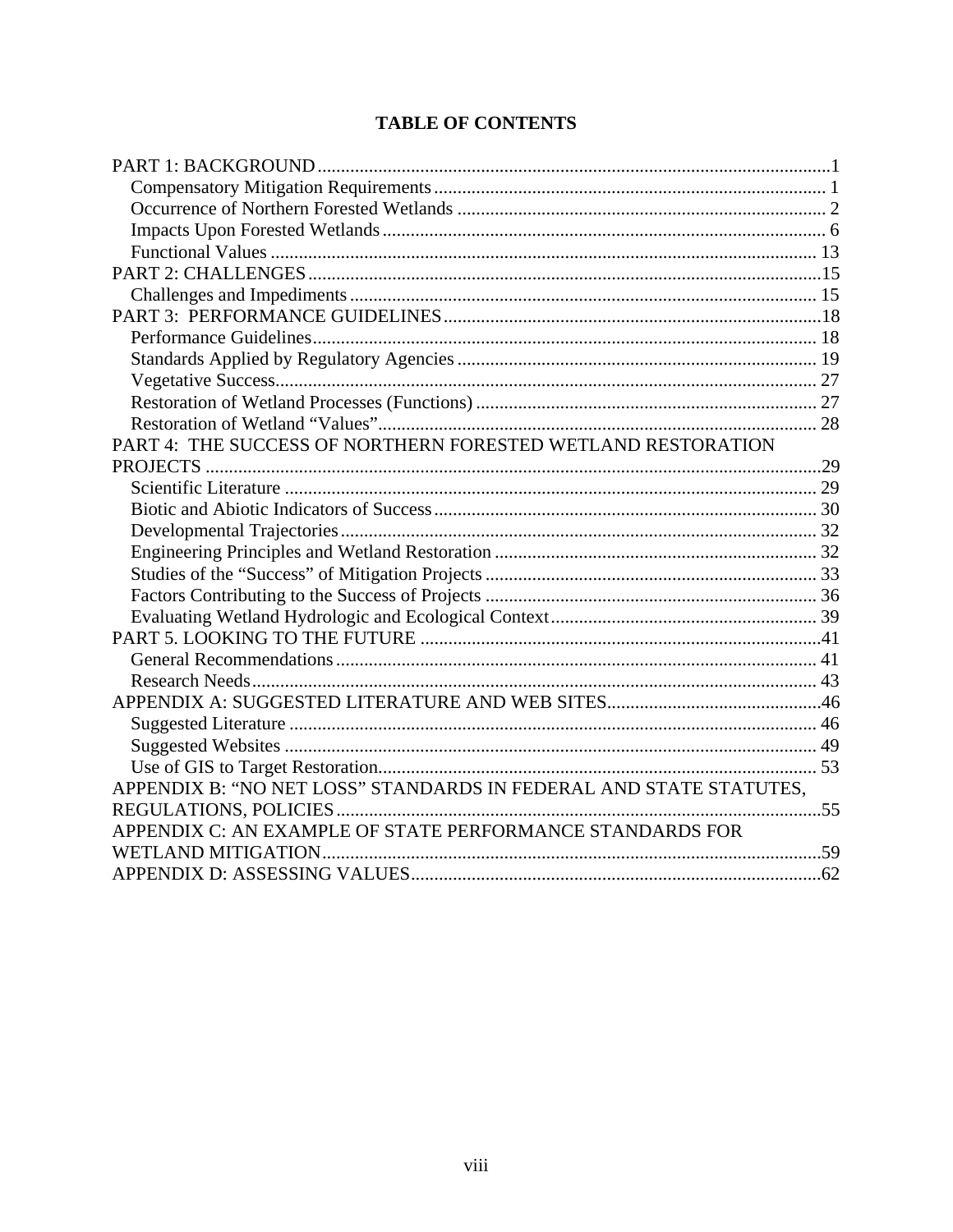## **PART 1: BACKGROUND**

#### **Compensatory Mitigation Requirements**

Compensatory wetland mitigation is often required by federal, state, and in some instances, local regulatory agencies when northern forested wetlands and other wetlands are damaged or destroyed by fills or drainage. Regulations adopted by the U.S. Army Corps of Engineers (Corps) and U.S. Environmental Protection Agency (EPA) under section 404(b)(1) of the national Clean Water Act for all wetlands and other aquatic ecosystems require a public or private landowner proposing to destroy or damage a wetland (1) attempt to avoid wetland impacts, (2) minimize impacts, and (3) mitigate the remaining impacts. (See Memorandum of Agreement, 1990.) A 1990 Memorandum of Understanding between the Corps and EPA requires no net loss of wetland "functions" and "values". See Appendix A. Many states have also adopted regulations requiring "no net loss" of wetland functions, functions and acreage, or functions, acreage and values. See Appendix A.

Specific compensatory mitigation requirements for forested wetlands and other types of wetlands have usually been determined by federal, state, and in some instances local regulators on a caseby-case basis, applying an overall "not net loss" of function and acreage, function and value, or some other no net loss standard. These requirements are typically attached to permits as conditions. The requirements include mitigation planning requirements, more specific performance goals, site design specifications, and monitoring and mid-course correction capabilities.

In the paper which follows we use the term "performance standards" generally to include observable or measurable attributes or outcomes of a restoration project to help determine whether the project meets its goals and objectives. As suggested by the Environmental Law Institute in a 2004 publication concerning "Measuring Mitigation" (ELI, 2004), "A number of biological metrics have been suggested for their use as wetland performance standards including, for example, measures of herbaceous plant density, cover by exotic species or native species, aquatic invertebrate diversity, and composition of fish assemblages. Abiotic metrics, such as soil conditions, hydrologic criteria, and nutrient thresholds have also been suggested."

Restoration of northern forested wetlands to meet "function", "value" and "acreage" goals and the development and application of more specific performance standards has, however, proven difficult for a variety of reasons which will be discussed in this paper. Apparently no regulatory agency has adopted performance standards specifically for restoration of northern forested wetlands. In general, project proponents have not attempted to restore forested wetlands but have created other, less difficult to create wetland types such as marshes. A number of studies of mitigation success in specific contexts have indicated relatively high rates of at least partial failure for forested wetland restoration efforts. See discussion in Part 3.

The paper begins with a brief description of northern forested wetlands and some of the key environmental parameters which determine their functions and values. Challenges to restoration and developing performance guidelines are next discussed. Efforts to restore such wetlands are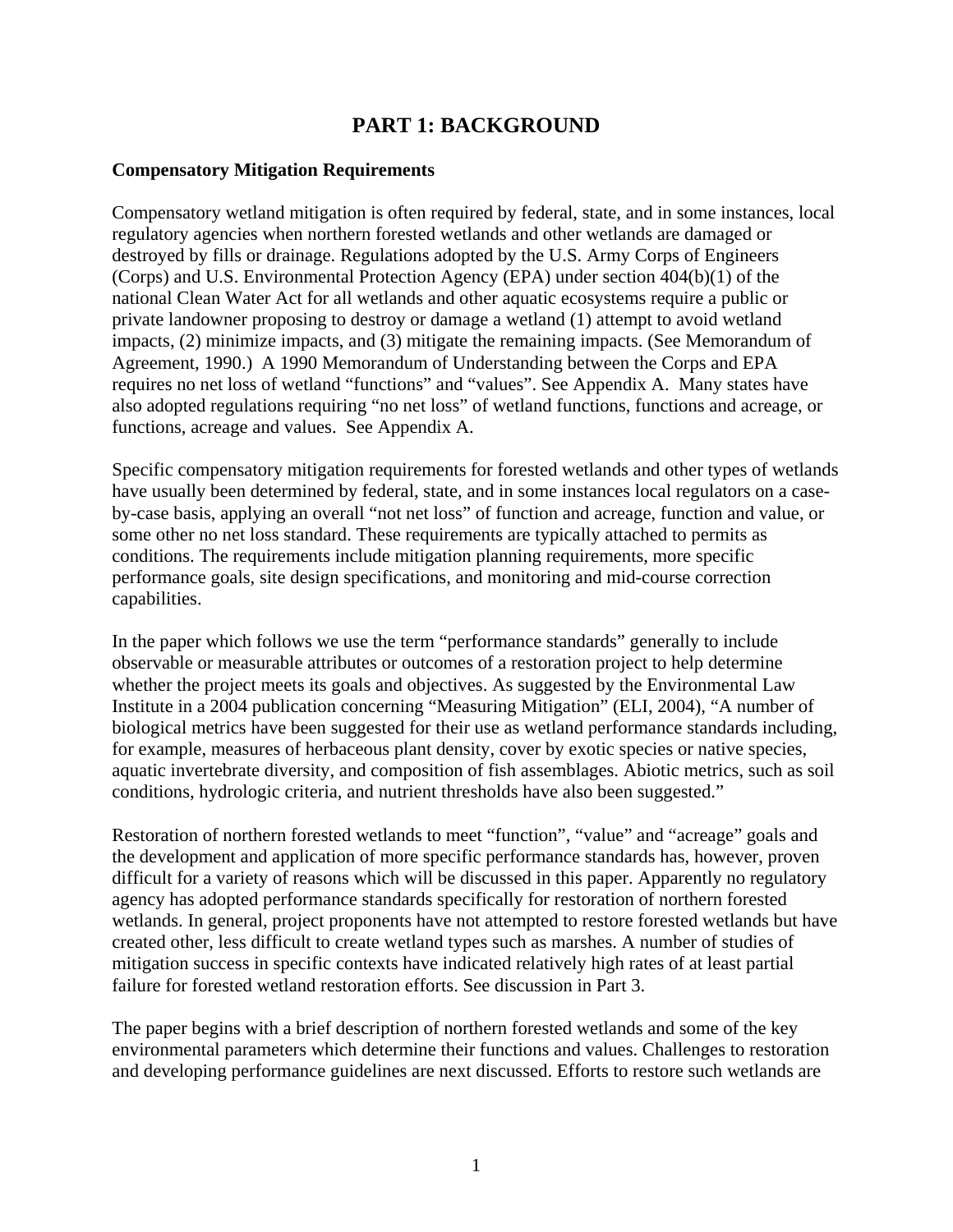then described. The paper concludes with recommendations for research to help develop more quantitative performance standards.

#### **Occurrence of Northern Forested Wetlands**

Northern forested wetlands are widely distributed in the Midwest and East. They are found in depressions, floodplains, and other poorly drained areas. It is not surprising, therefore, that northern forested wetlands are often damaged or destroyed when road building, water resource projects (e.g., dams, levees, channelization), agricultural drainage, and various types of development occur in these areas. Project proponents typically propose a variety of measures to reduce and compensate for impacts including the restoration, creation or enhancement of wetlands. This may include the use of mitigation banks. Restoration of forested wetlands is also taking place in some nonregulatory contexts by private landowners, land trusts and government agencies although the extent of this activity is unknown.

Northern forested wetlands in the Midwest and East include a variety of environments locally known as swamps, floodplain forests, riparian areas, bogs, fens, and by other names. Forested wetlands, wherever they are found, are characterized by frequently flooded or saturated soils with woody vegetation at least 20 feet tall (Cowardin et al, 1979). Nationally, forested wetlands cover about 50 million acres. This is the about 50% of the remaining wetlands of the U.S. and the single largest category of wetland. (USFWS, undated). See www.egocities.com/ntgreencitizen/forest.html.

Northern forested wetlands are extensive in the upper Midwest and East, particularly Minnesota, Wisconsin, Michigan, Ohio, Pennsylvania, New York, and the New England states. They constitute much of the remaining wetland acreage in these states. For example, New York has an estimated 2.4 million acres of wetlands. Forested wetlands are the most common wetland type (about 70%) followed by shrub/scrub (16%), emergent (9%), and open water (5%). See [http://www.dec.state.ny.us/website/dfwmr/habitat/fwwprog3.htm.](http://www.dec.state.ny.us/website/dfwmr/habitat/fwwprog3.htm)

Forested wetlands in these states encompass a range of more specific wetland types with varied hydrology, soils, and vegetation. Two principle types include:

Depressional "swamps". These are found principally in glacially created depressions and flats including the beds of former glacial lakes. These include northern boreal swamps with predominantly evergreen species such as spruces, cedars and firs. They also include red maple swamps found slightly further south and characterized by deciduous hardwoods such as red maple, gums and ashes.

Floodplain, wetland forests. These occur on floodplains which are often flooded in the spring and sometimes the fall of each year. Silver and red maple, red ash, cottonwood and willows are common. Some southern trees such as honey locust and sycamore reach their northern ranges in these forests. Examples of birds inhabiting these forests include redeyed vireo, northern oriel, indigo bunting, gray catbird, wood duck, black duck, great blue heron, woodcock, and wild turkey. Animals include salamanders, frogs, snakes,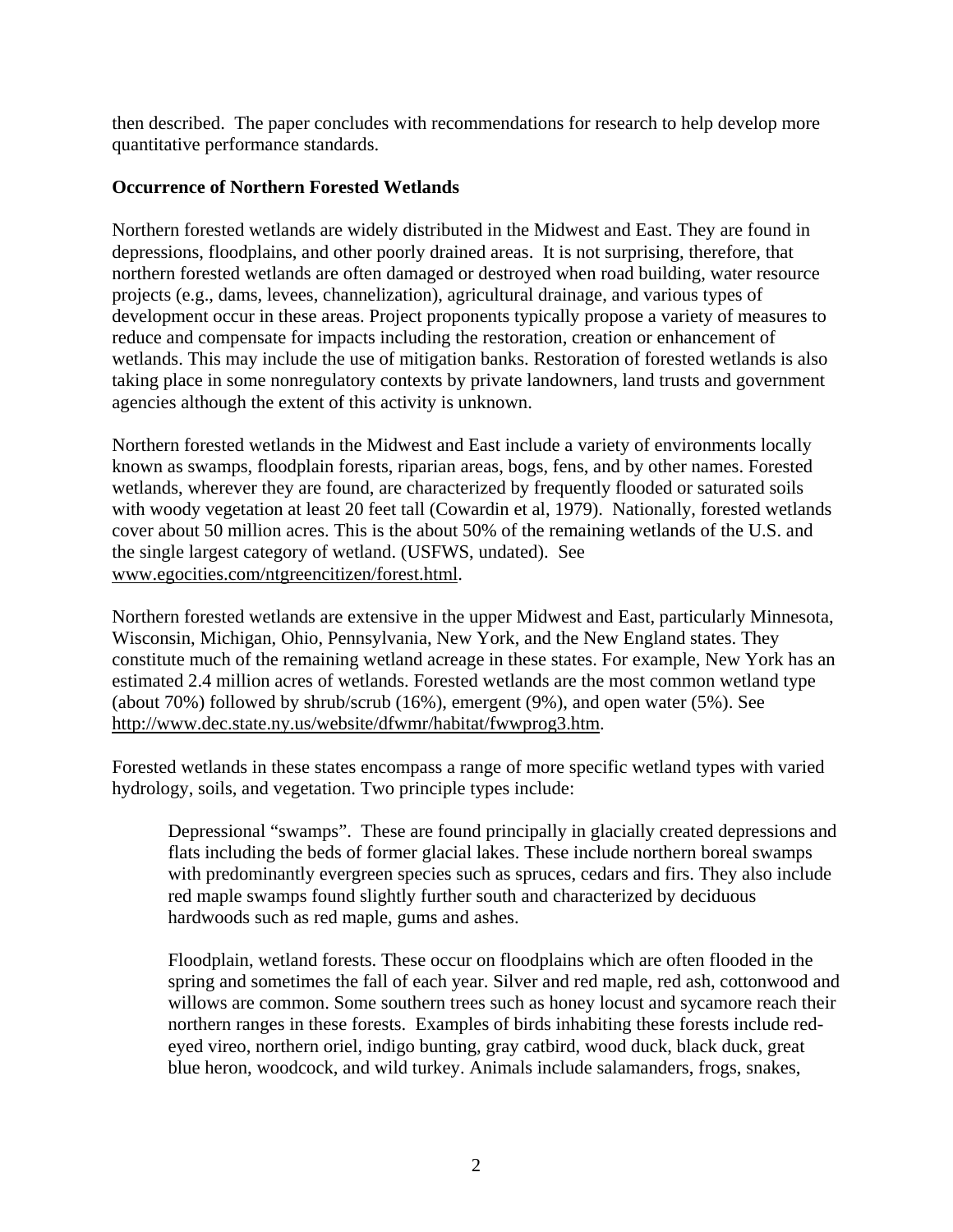coyotes, foxes, beaver, and rabbit. Rare and unique species include Indiana bat, smallmouth salamander, spotted turtle, cerulean warbler, and yellow-throated warbler.

Two other less frequently encountered but important types include the following. They may be considered depressional swamps but have unique hydrology and plants. They are often given special protection status by regulatory agencies.

Bogs. These have formed in glacial depressions by the slow growth of sphagnum moss and later by shrubs and trees. They are typically fed by direct precipitation and receive little water or nutrients from surrounding areas. Bogs are acidic and are characterized by northern conifers such as black spruce, white cedar, balsam fir, and tamarack. Other plant species include cranberry, blueberry, pine, Labrador tea, northern pitcher plants, and sundews.

Fens. These are rare peat wetlands characterized by cold, inflowing groundwater containing dissolved magnesium and calcium. They are found on slopes and support rare plants. They are given special protection in Minnesota under the Wetlands Conservation Act.

Within these two general types are a variety of more specific types. The Wisconsin Natural Areas Inventory lists a number of more specific types of northern, forested wetland types in Wisconsin including (See [http://dnr.wi.gov/org/land/er/communities/descriptions.htm\):](http://dnr.wi.gov/org/land/er/communities/descriptions.htm):)

- Black Spruce Swamp
- Bog Relict
- Floodplain Forest
- Forested Seep
- Hardwood Swamp
- Mesic Floodplain Terrace
- Muskegs
- Northern Hardwood Swampe
- Northern Wetland Forest
- Northern Wetl-Mesic Forest
- Southern Hardwood Swamp
- Tamarack (poor) Swamp
- Tamarack (rich) Swamp
- White Pine-Red Maple Swamp

For another description of forested northern wetlands see Table I, Forest Associations in Dahl and Zoltai. (Dahl and Zoltai, 1997).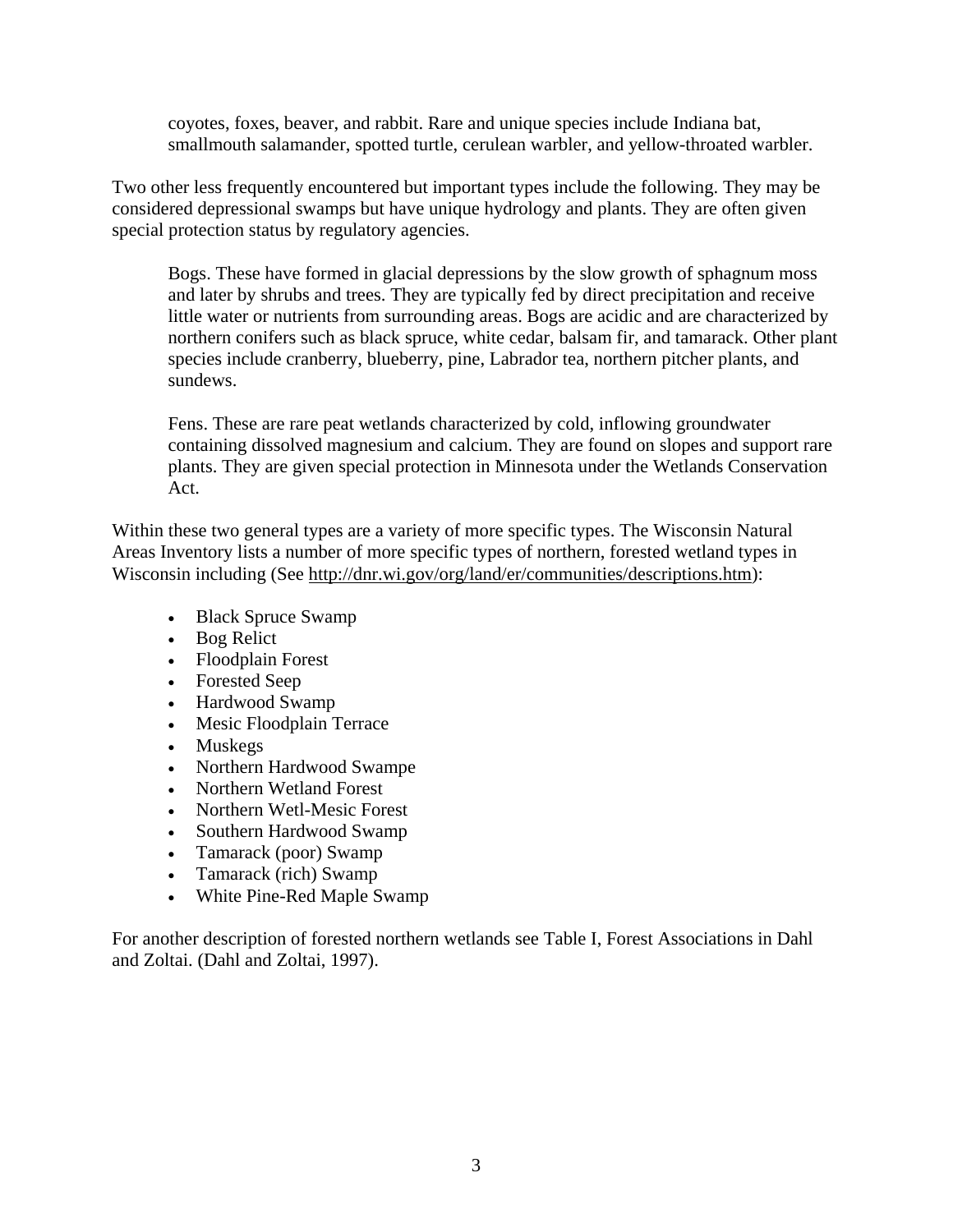

**Red Maple (Swamp Maple)**  www.nps.gov/plants/pubs/chesapeake/plant/1237.htm



**Forested Floodplain Wetland in Maine During Flood Stage**  www.state.me.us/dep/blwq/wetlands/flood.htm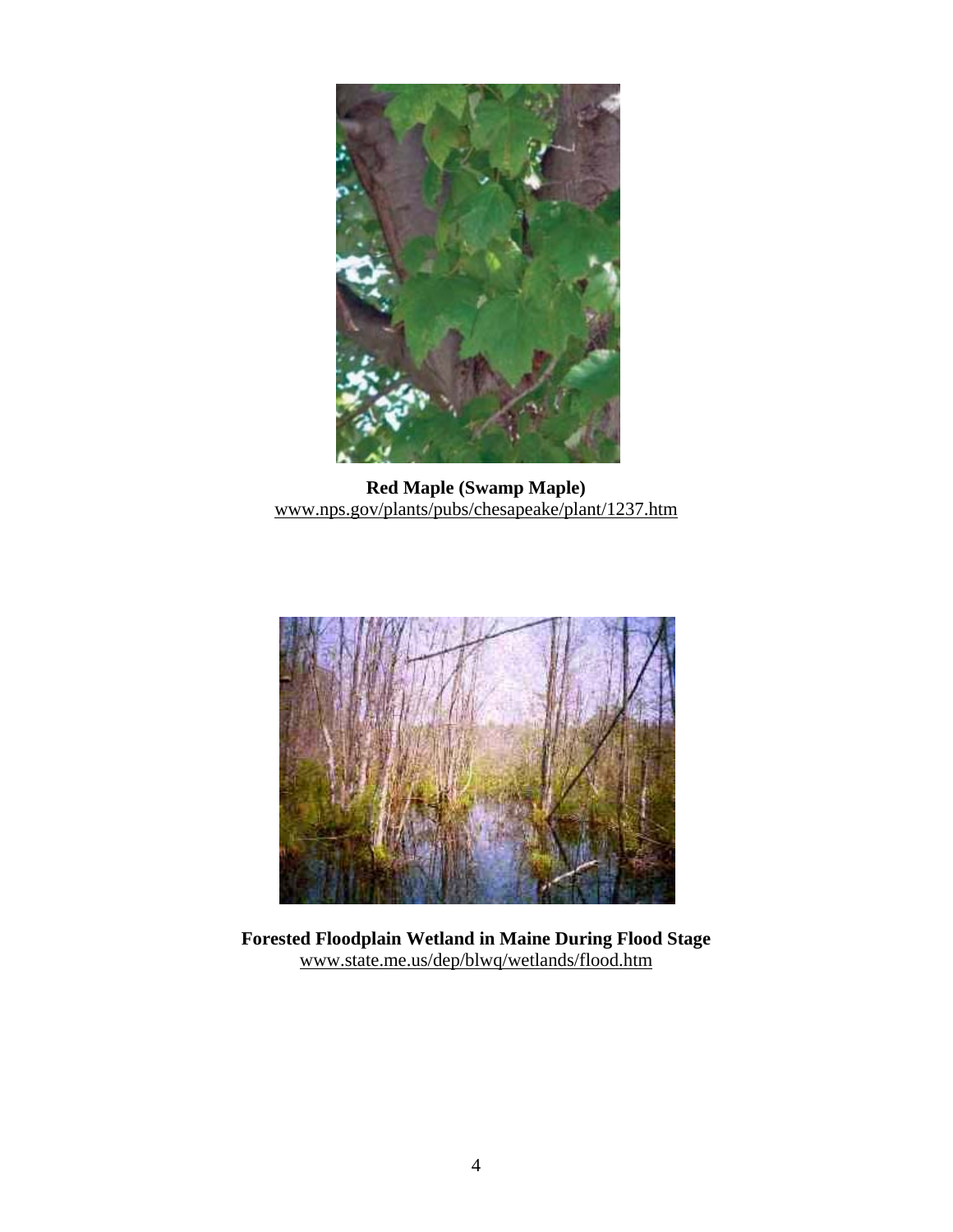

**Forested Wetlands Are Often Part of a Mosaic of Wetland Types, Forested, Open Water Wetland, Pennsylvania**  www.dep.state.pa.us/.../newdesign/eriephotos.htm



**Forested Riparian Buffers**  <http://www.ga.nrcs.usda.gov/programs/images/riparianbuffer.jpg>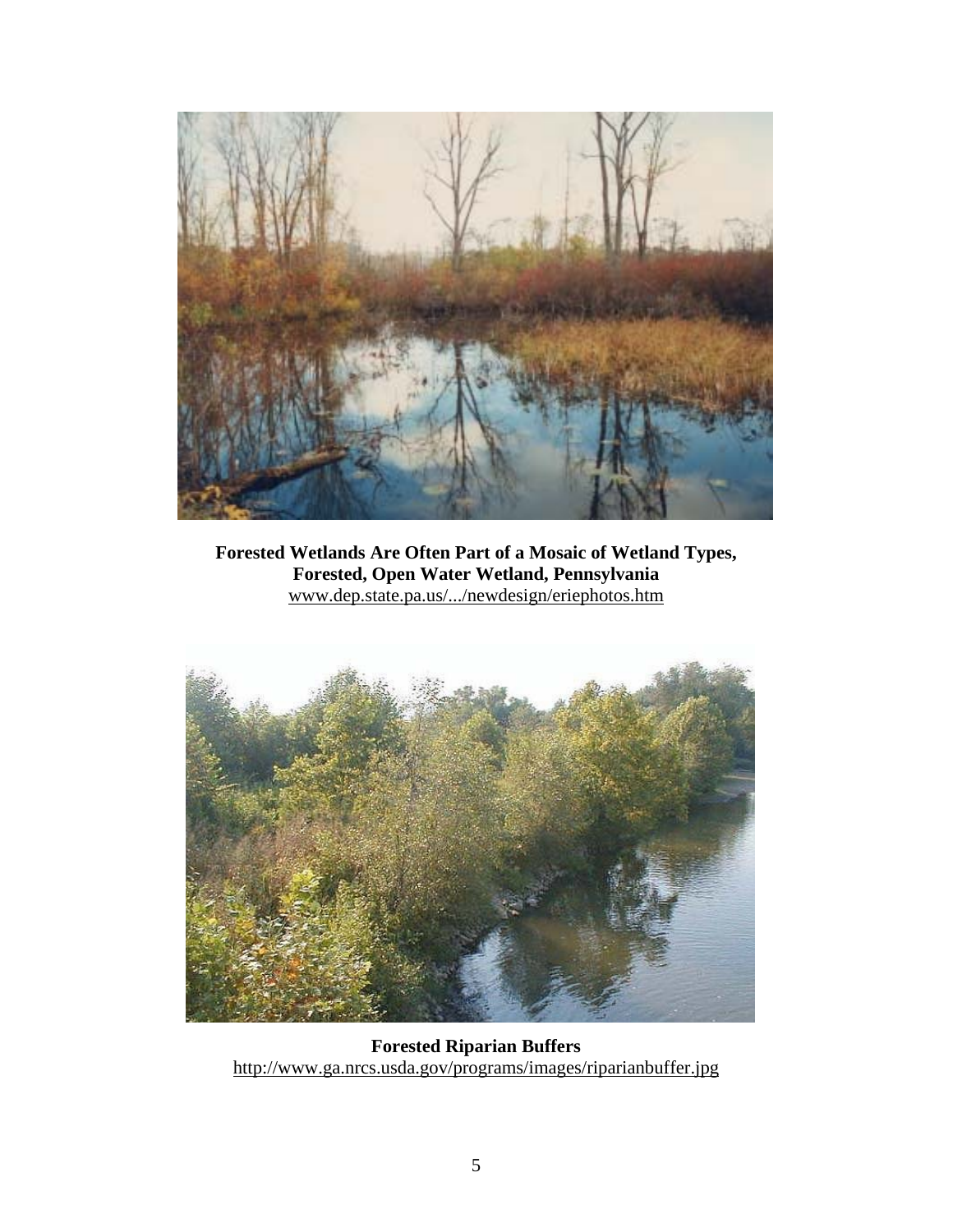As one would expect, differences in hydrology, soils, vegetation, and animal species among these types complicates development of detailed performance standards for restoration of forested wetland systems.

Forested wetlands are often part of a mosaic of wetlands in the landscape and are interspersed with other wetland and aquatic ecosystem types. Many contain ponds, lakes, rivers, streams, and creeks. Many also contain beaver ponds, shrub wetlands, and open marshes. Many contain houses, roads, utility lines, fields and other cultural features. This poses combined wetland and lake/pond and stream management challenges including the compliance at all levels of government with stream protection, lake and pond protection, land use and other protection and restoration requirements.

## **Impacts Upon Forested Wetlands**

Dahl and Zoltai (1997) report that "Silviculture is the major threat to northern forested wetlands." Timbering has occurred on all but a small portion of forested wetlands in the Midwest and East and demand for wood products is at record levels. They report that "During the period from 1830 to 1885, logging and settlement activities began to drastically alter the northern forested regions both at the forest stand scale (species composition and structure) and at the landscape level…." Removal of timber along with construction of access roads and drainage have altered the hydrology and ecosystems of most forested wetlands. This not only complicates assessment efforts but efforts to identify "reference" wetlands.

Swamps and floodplain, forested wetlands in the Midwest and East have been extensively drained for agriculture, forestry, mining, and urbanization (see generally Dahl et. al 2000). Other impacts include flood control projects and diseases. Because forested wetlands are the predominant wetland type in many northern locations, continued commercial, residential, road building, and other types of development impacts these wetlands. These impacts include not only direct, onsite damage or destruction but alteration of regional hydrologic regimes and water quality which, in turn, alter forested wetlands. See generally ASABE (2006). Impacts differ somewhat, depending upon the type of wetland. For example, fills and drainage for agriculture and urbanization are the principal threats to depressional swamps and flats. Runoff, pollution, and increased sediment also affect many. Floodplain forested wetlands are subject to many of the same threats with the addition of changed hydrologic and sediment regimes due to river and stream ditching, channelization, diking, and dams.

## Dahl and Zoltai (1997) reported:

Evidence from the U.S. Wetland Status and Trends study suggests that while the rate of wetland loss is declining overall, the rate of loss of forested wetlands has accelerated. The results of a study of wetland losses between the 1950's and the 1970's revealed that 54 percent of freshwater wetland losses were losses of forested wetland…A similar study veering the mid-1970's and the 1970s revealed that 95 percent of freshwater wetland losses were forested wetland losses…."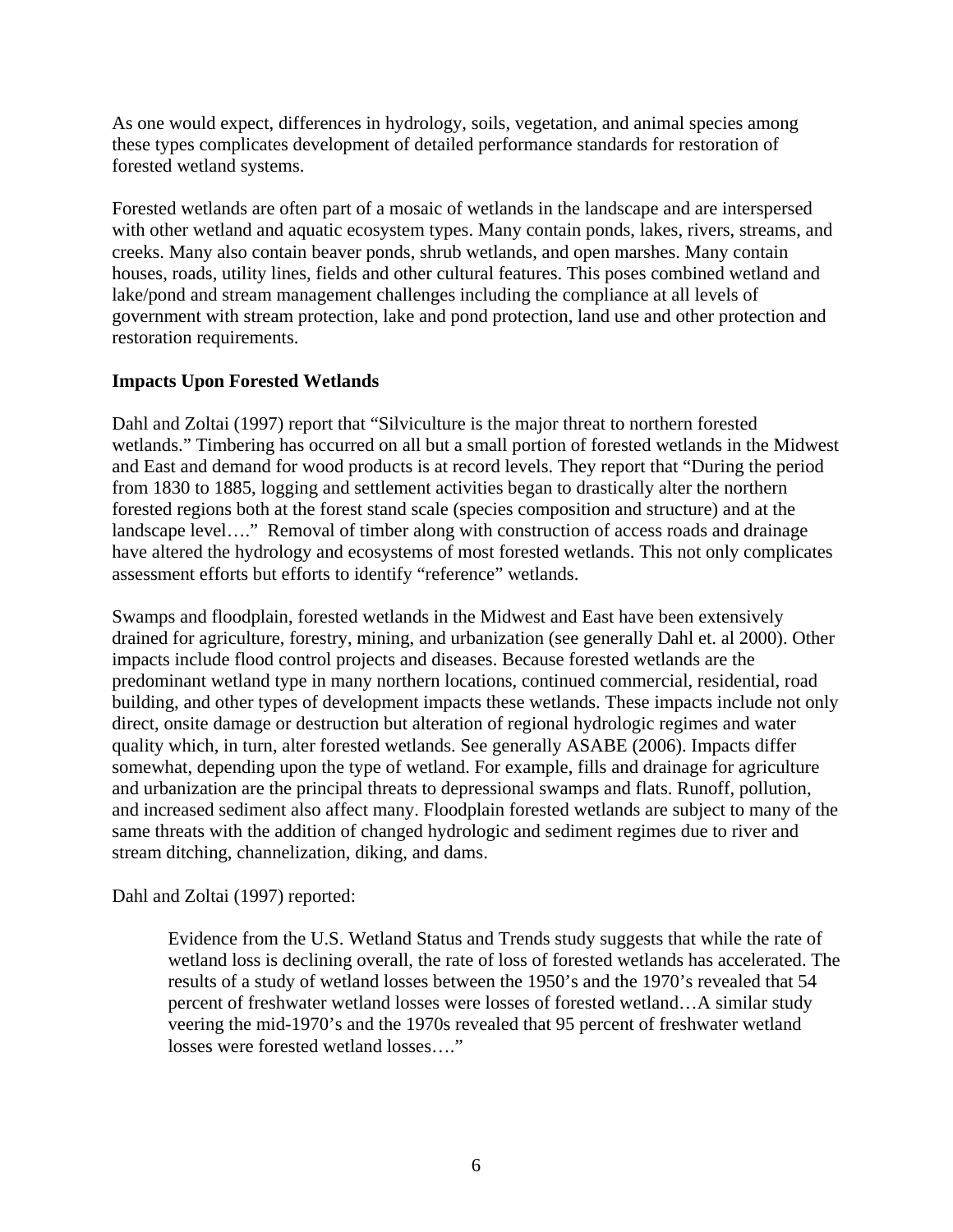It is to be noted, however, that these are national wetland loss figures not northern forested wetlands alone. Many of the forested wetland losses have been in the South.

#### **Box 1 Definitions and Acronyms:**

This paper uses terms in the following ways:

- **Capacity:** the ability of a wetland and related water and floodplain/riparian resources to produce various goods and services of use to society. Capacity depends on natural hydrologic, biological and chemical processes, as well as other characteristics, such as soils, topography and size.
- **Creation:**
- **Developmental trajectory:** the pathway that a created or restored wetland takes as it ages
- **Data:** raw information, such as aerial photos, vegetation and soils information or topography, not yet analyzed for a specific purpose.
- **Enhancement:**
- **Function:** primarily used to refer to natural processes that contribute to the capacity of a wetland and related ecosystems to provide certain goods and services.
- **Functional values:** the goods and services provided by wetlands and their value to society. These have sometimes been called "functions" and "values" but the term functional value is used in this paper to reduce confusion with the term function.
- **Opportunity:** the present or reasonably foreseen ability of a wetland with certain capacities to deliver goods or services to society. Opportunity depends on overall context. For example, a wetland may have the natural capacity to intercept pollution, but may not do so because there are no pollution sources.
- **Performance standards:** observable or measurable attributes or outcomes of a restoration project to help determine whether the project meets its goals and objectives.
- **Restoration:**
- **Social significance:** the existing and reasonably foreseen benefits and costs to people. Social significance in a wetland function/value context depends on not only capacity and opportunity, but also on **who** benefits and suffers adverse impacts, how **many** benefit and suffer adverse impacts, **how** they benefit or suffer costs, **how much** they benefit and suffer costs, and **how strongly segments of society** feel about the benefits and costs.
- **Value:** the ability of wetland function/values to meet cultural, educational, historic, economic needs of society. This may be measured in economic or other terms.
- **Wetland:** an ecosystem that depends on constant or recurrent, shallow inundation or saturation at or near the surface of the substrate (NRC 1995)
- **Wetland creation:** conversion of a persistent upland or shallow water area into a wetland by human activity.
- **Wetland enhancement:** human activity that increases one or more functions of an existing wetland.
- **Wetland restoration:** the return of a wetland from a disturbed or altered condition by human activity to a previously existing condition (NRC 1992).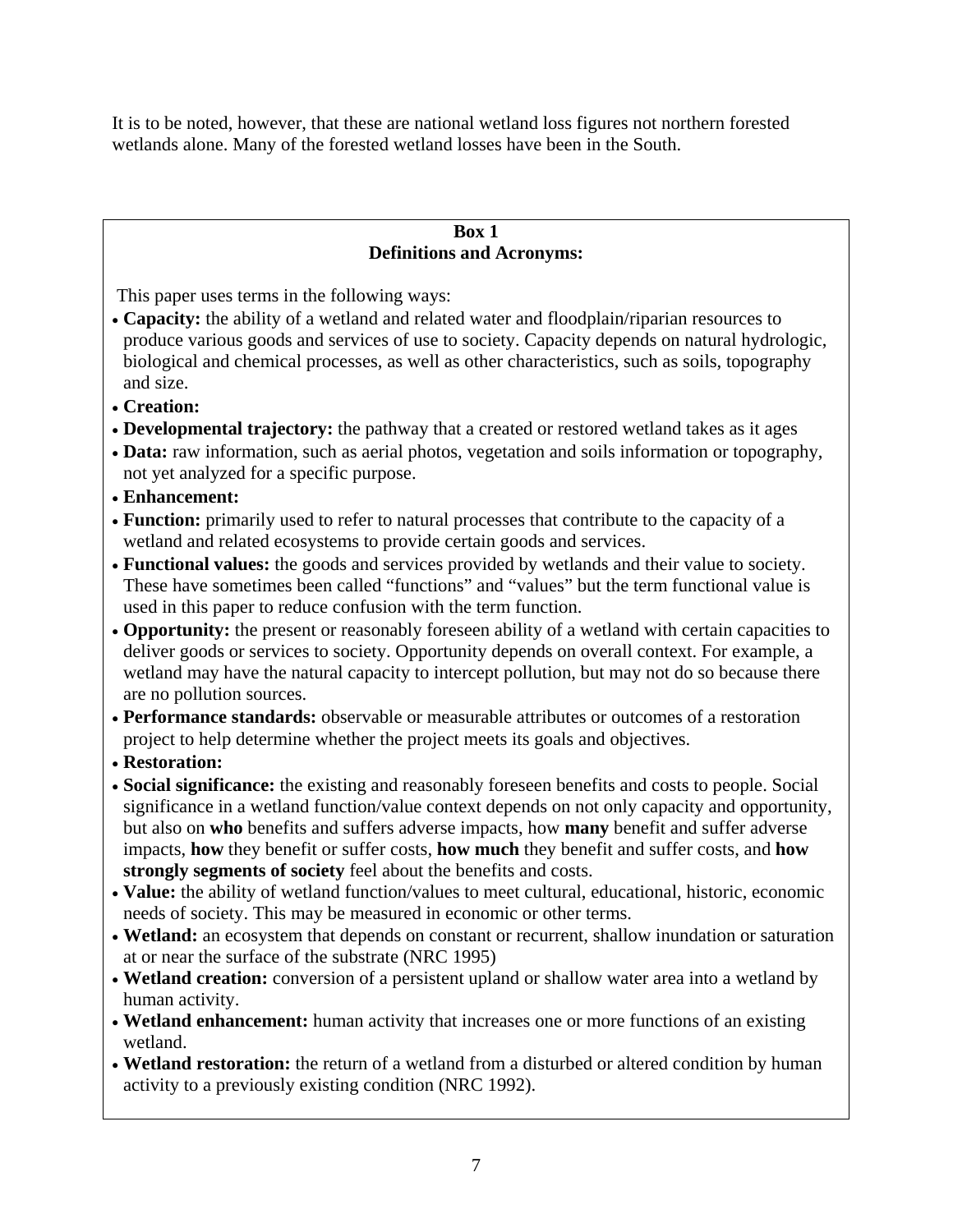**Acronyms.** This paper uses the following acronyms:

*EPA:* U.S. Environmental Protection Agency.

*GPRA*: Government Performance and Results Act of 1993

*GIS:* Geo-information System. A geo-referenced information storage and analytical system, usually computerized.

*HGM:* Hydrogeomorphic Assessment Method. This method is being developed by the U.S. Army Corps of Engineers in cooperation with other agencies.

*IBI:* Index of Biological Integrity. This is a reference standard of biological health and condition, developed in accordance with various biological indicator assessment approaches collectively referred to in this report as IBI assessment approaches.

*NRCS:* the United States Department of Agriculture Natural Resources Conservation Service. *HEP:* Habitat Evaluation Procedure. This is a wildlife assessment procedure developed by the U.S. Fish and Wildlife Service.

**HEC:** Hydrologic Engineering Center. A series of hydrologic and hydraulic assessment techniques developed by the Hydrologic Engineering Center, U.S. Army Corps of Engineers. **WET:** Wetland Evaluation Technique. This is a rapid assessment approach that was developed by the Federal Highway Administration in cooperation with the U.S. Army Corps of Engineers and other agencies.

## **Some Important Characteristics**

As noted above, northern forested wetlands are varied in hydrology, soils, and vegetation. See, for example, the Wisconsin natural areas inventory description of wetland types above. These differences need to be reflected in efforts to mitigate forested wetland losses if a no net loss of "function" goal is to be achieved.

A number of key wetland characteristics determine the form and function of wetlands including wetland functions and values include:

**Climate:** Climate is a major determinant of wetland form and function including hydrology and wetland flora and fauna. Relevant climatic factors include air temperatures including minima and maxima and annual mean temperature, precipitation, and storm events. Climate determines wetland hydrology, growing season, and rates of evaporation and evapotranspiration. Climate also affects the frequency and intensity of fires.

**Hydrology:** Northern forested wetlands are characterized by high ground water levels and surface saturation at least a part of the year. Many aspects of hydrology are relevant to wetland form and function including depth and duration of flooding or saturation, water quality, water velocity and scour, and sediment regimes. Forested wetland hydrology is complex and typically difficult to replicate. See generally ASABE (2006).

**Soils:** Northern forested depressional wetlands are, in general, characterized by high organic content soils including the build up of peat in some situations. In contrast, mineral soils are more common in wetland floodplain forests although some of these also have high organic content. Soils are relevant to habitat for salamanders and other amphibians. Soils are relevant to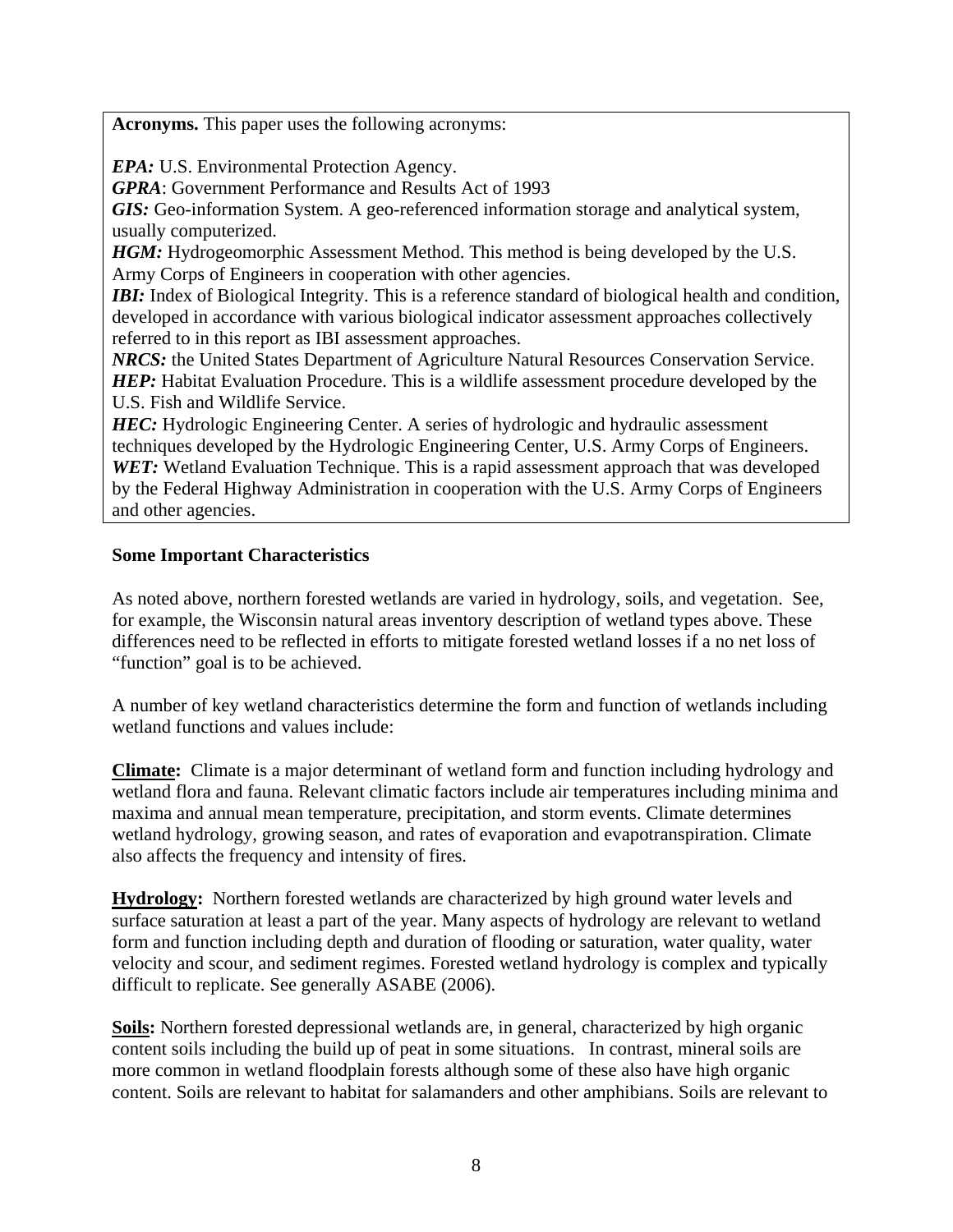pollution control functions, flood storage, and timber production. Soils are relevant to carbon storage and methane production.

**Wetland trees and plants including species, density, condition.** Saturation tolerant trees and other plants are found in northern forested wetlands. Common forest species include spruce, tamarack, white cedar, and red maple. Canopy, subcanopy, and ground plant species may all be important to wetland functions and values including habitat, flood conveyance and storage, pollution control, timber production, and other functions and values.

**Animal species.** Northern forested wetlands are habitat to a range of salamanders, turtles, beaver, otter, moose and many types of birds. Beaver dam small creeks and streams, producing ponds. Animal species are relevant to bird watching, hunting, wildlife conservation, and protection of rare and endangered species.

**Invasive plants and animals.** Invasive plant and animal species such as garlic mustard increasingly determine habitat characteristics of northern forested wetlands.

**Landscape context.** Wetland context including adjacent and interspersed uplands and aquatic ecosystems determine wetland hydrology, habitat functions and values, flood storage and conveyance functions and values, pollution control functions and values, and a broad range of other features. Many species such as birds, turtles, salamanders, and deer spend only a portion of their life in the forested wetlands. Adjacent uplands and aquatic as well as wetlands are essential components of species habitat.

**Presence or absence of buffers.** Buffers provide habitat for wetland species utilizing wetlands only a portion of the time such as salamanders, turtles and birds. Buffers help protect wetlands from nutrients and sediment.

**Degree of connectivity fragmentation.** Degree of connectivity/fragmentation affect wildlife habitat functions and values. Connectivity and fragmentation also affect flood storage, flood conveyance, erosion control, pollution control and other functions and values.

**Social context.** Wetland functions and social context determine the "value" of wetlands including but not limited to economic and cultural value. Value depends upon location and the existing and potential "users" of various wetland functions (e.g., flood storage, pollution control). See more discussion below and Appendix C.

Performance standards may relate to selected characteristics such as hydrology, soils, plants (trees, understory), animals, invasive plants and animals, landscape context, buffers, and connectivity/fragmentation. Standards may also relate to social context (e.g., no increase in flood heights affecting adjacent properties for alteration of floodplain wetlands).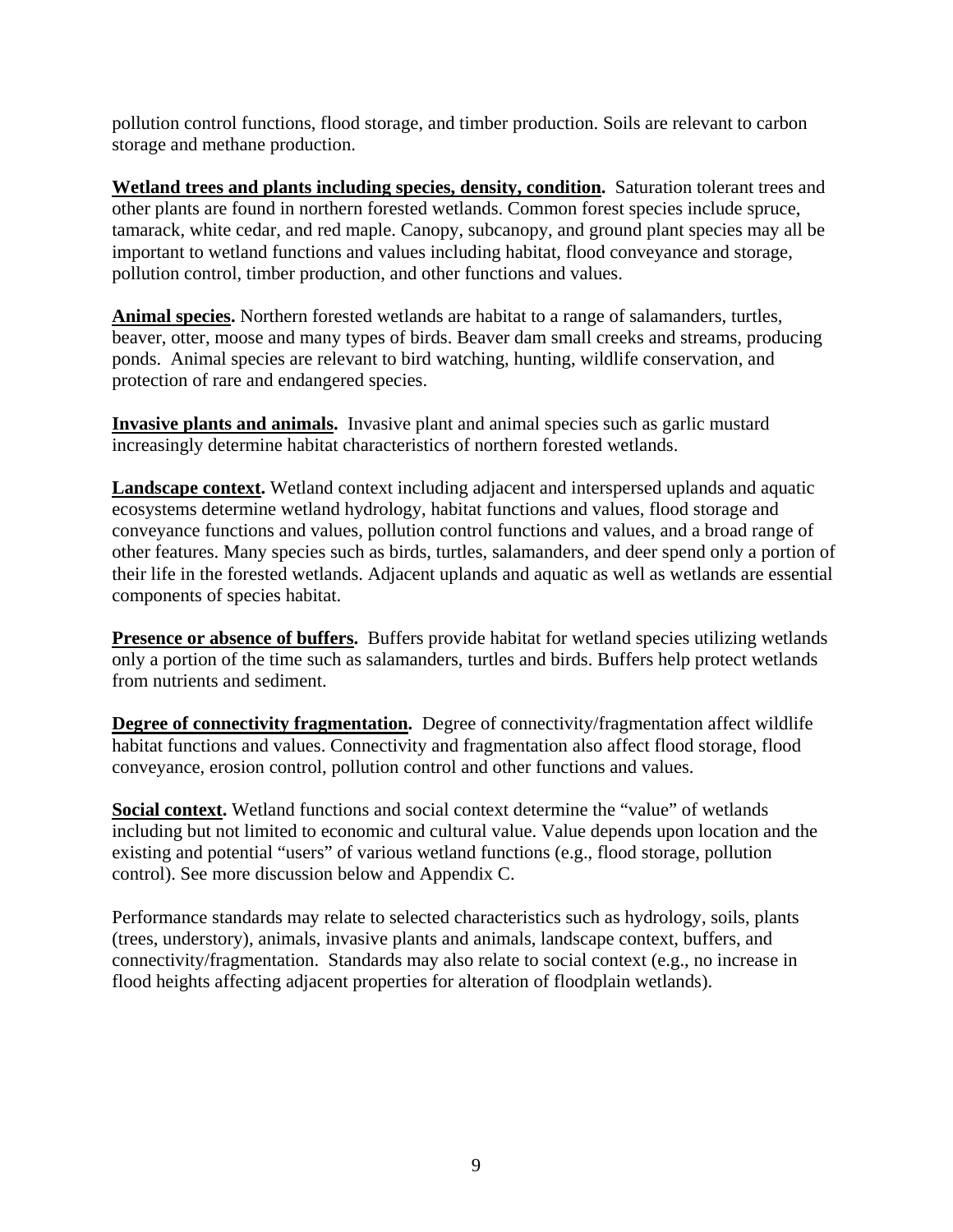#### **Box 2 Recommended, Selected Publications Dealing With Forested Wetlands and Restoration See bibliography for a more detailed list of publications and web sites.**

American Society of Agricultural and Biological Engineers (ASABE), 2006, Hydrology and Management of Forested Wetlands, 2006. Proceedings of an International Conference, April 8- 12, 2006. Published by the American Society of Agricultural and Biological Engineers. This volume contains many papers concerning the hydrology of forested wetlands including some restoration projects.

Cole, A., T. Serfass, M. Brittingham, and R. Brooks. Managing Your Restored Wetland. Pennsylvania State University, College of Agricultural Sciences, Cooperative Extension. This 46-page publication addresses management of restored wetlands in general and not simply forested wetlands. Nevertheless, many of the recommendations appear applicable to forested wetlands. See [http://pubs.cas.psu.edu/FreePubs/pdfs/uh086.pdf.](http://pubs.cas.psu.edu/FreePubs/pdfs/uh086.pdf) 

Golet, F. & J. Allen. 1993. Ecology of Red Maple Swamps in the Glaciated Northeast: A Community Profile. U.S. Fish and Wildlife Service, Washington, D.C. Excellent overall profile of Red Maple Swamps.

Hayes, D., T. Olin, & J. Craig Fishenich 2001. Wetlands Engineering Handbook, U.S. Army Corps of Engineers, Engineer Research and Development Center ERDC/EL TR-WRP-RE-21. This handbook provides forth a great deal of practical advice concerning wetland restoration, creation, and enhancement. [http://darwin.nap.edu/books/0309074320/html/197.html.](http://darwin.nap.edu/books/0309074320/html/197.html) 

Larson, J. & C. Neill (eds.). 1986. Mitigating Freshwater Wetland Alterations in the Glaciated Northeastern United States: An Assessment of the Science Base. Publication 87-1. The Environmental Institute, University of Massachusetts, Amherst This publication is dated but, nevertheless, contains much useful information.

Marble, A. & X. Riva. 2002. Guidelines for Selecting Compensatory Wetlands Mitigation Options. NCHRP Report 482. Federal Highway Administration, Transportation Research Board. 2002. [http://ttap.colostate.edu/Library/TRB/nchrp\\_rpt\\_482.pdf.](http://ttap.colostate.edu/Library/TRB/nchrp_rpt_482.pdf) This was not a before and after study but rather surveyed of the opinions of wetlands managers concerning the relative success of compensatory mitigation options.

Mitch. W. & J. Gosselink, 1993. 2d edition. Wetlands, Van Nostrand Reinhold, New York This is the best overall text of wetlands.

National Academy of Sciences (NAS), Board on Environmental Studies and Toxicology, 2001, Compensating for Wetland Losses Under the Clean Water Act. 322 Pages. National Academies Press. See [http://darwin.nap.edu/books/0309074320/html/233.html.](http://darwin.nap.edu/books/0309074320/html/233.html) This excellent report addresses "mitigation" for Section 404 permits including restoration, creation and enhancement. It concludes that much mitigation is not working and makes many recommendations.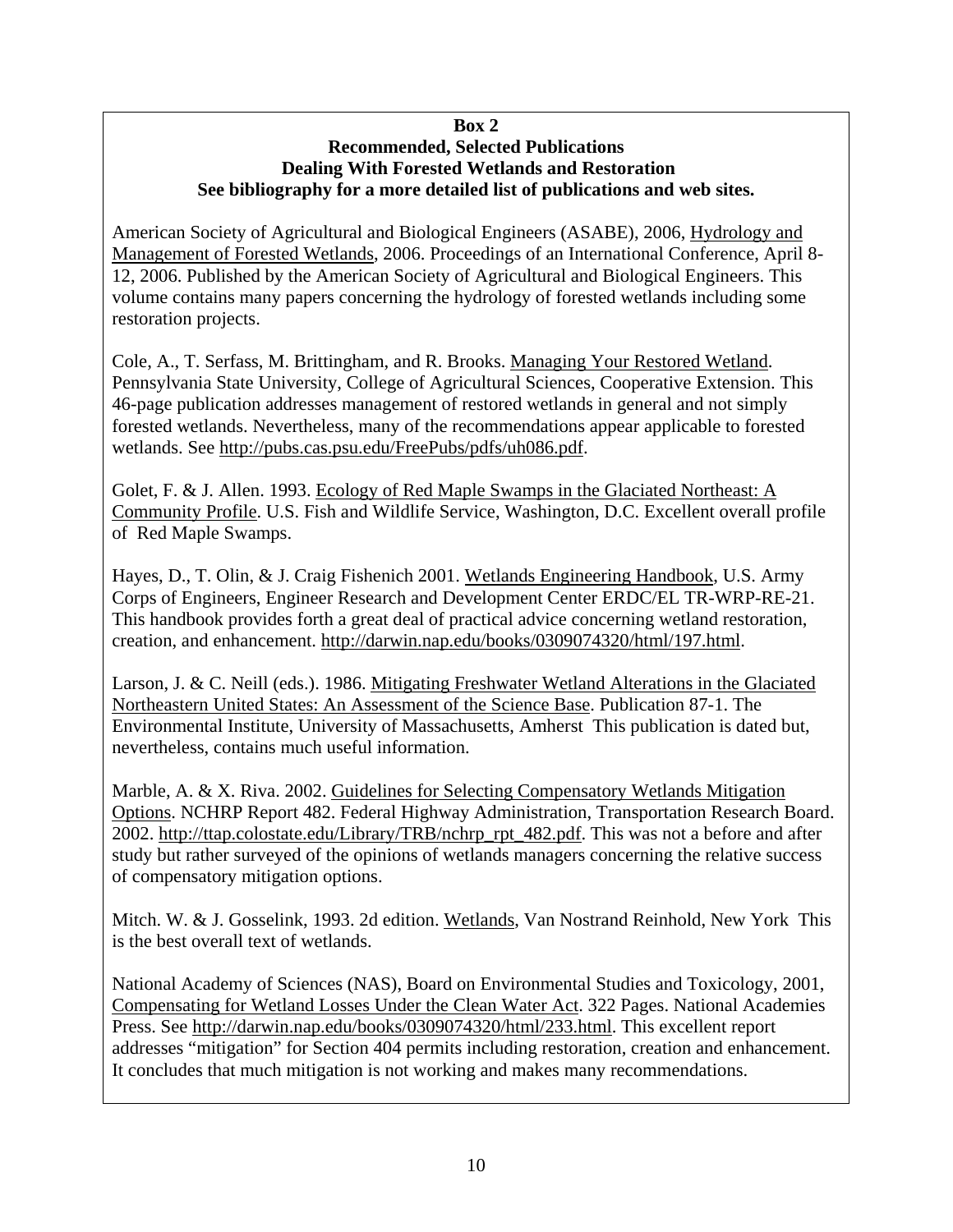Nevel, B. 2004. Measuring Mitigation, A Review of the Science for Compensatory Mitigation Performance Standards. Environmental Law Institute. 281 pages. See [http://www.elistore.org/reports\\_detail.asp?ID=10991&topic=](http://www.elistore.org/reports_detail.asp?ID=10991&topic=) . This report extensively reviews the scientific literature pertaining to the use of various biotic and abiotic performance standards for wetland mitigation.

Palmintier, C & B. Appleton. 1996. Restoration and Creation of Forested Wetlands: A Guide, Wetlands Program Technical Report No. 96-4. Virginia Institute of Marine Science, Gloucester Point. This 12-page publication focuses upon Virginia but contains quite specific recommendations that are more broadly applicable to forested wetlands.

Trettin, C, M. Jurgensen, D. Grigal, M. Gale, & J. Jeglum, 1997.Northern Forested Wetlands, Ecology and Management. Lewis Publishers. This excellent 469-page publication contains 33 chapters authored by an international group of experts. It focuses primarily upon management of forested wetlands for forestry purposes.

U.S. Department of Agriculture et al, 2002, Forested Wetlands, Functions, Benefits and the Use of Best Management Practices. NA-PR-01-95. Available at [http://www.na.fs.fed.us/spfo/pubs/n\\_resource/wetlands/index.htm.](http://www.na.fs.fed.us/spfo/pubs/n_resource/wetlands/index.htm)

## **Some Unique Characteristics of Northern Forested Wetlands**

Although varied, northern forested wetlands also share a number of characteristics which make them somewhat distinct from their southern forested wetlands and other wetland counterparts. These characteristics also affect their functions and values.

• **Slow maturation.** Trees may take 50 or more years to mature. Slow maturation is characteristic of all forested wetlands but is exacerbated in the north by short growing season and low temperatures. This complicates efforts to determine the "success" of impact reduction and wetland restoration efforts because it is not practical to wait 50 years to determine whether a restoration project has succeeded and release project proponents from bonding and other requirements. This has required the use of "trajectory" standards.

• **Short growing season and low temperatures.** Northern forested wetlands grow slowly due to short growing season and low temperatures. Short growing season also creates a narrow "window" for plantings.

• **Low nutrient levels.** Bogs, fens, and some other northern forested wetlands are characterized by low nutrient levels and acidity (in some instances). This limits plant growth and may be relevant to allowable timber harvesting.

• **Organic soils.** Many wetlands in northern climates have considerable build-up of organic soils due to the continuous saturation and low temperatures. These organic soils and the functions associated with them (habitat, pollution control) are difficult to replicate in restoration efforts.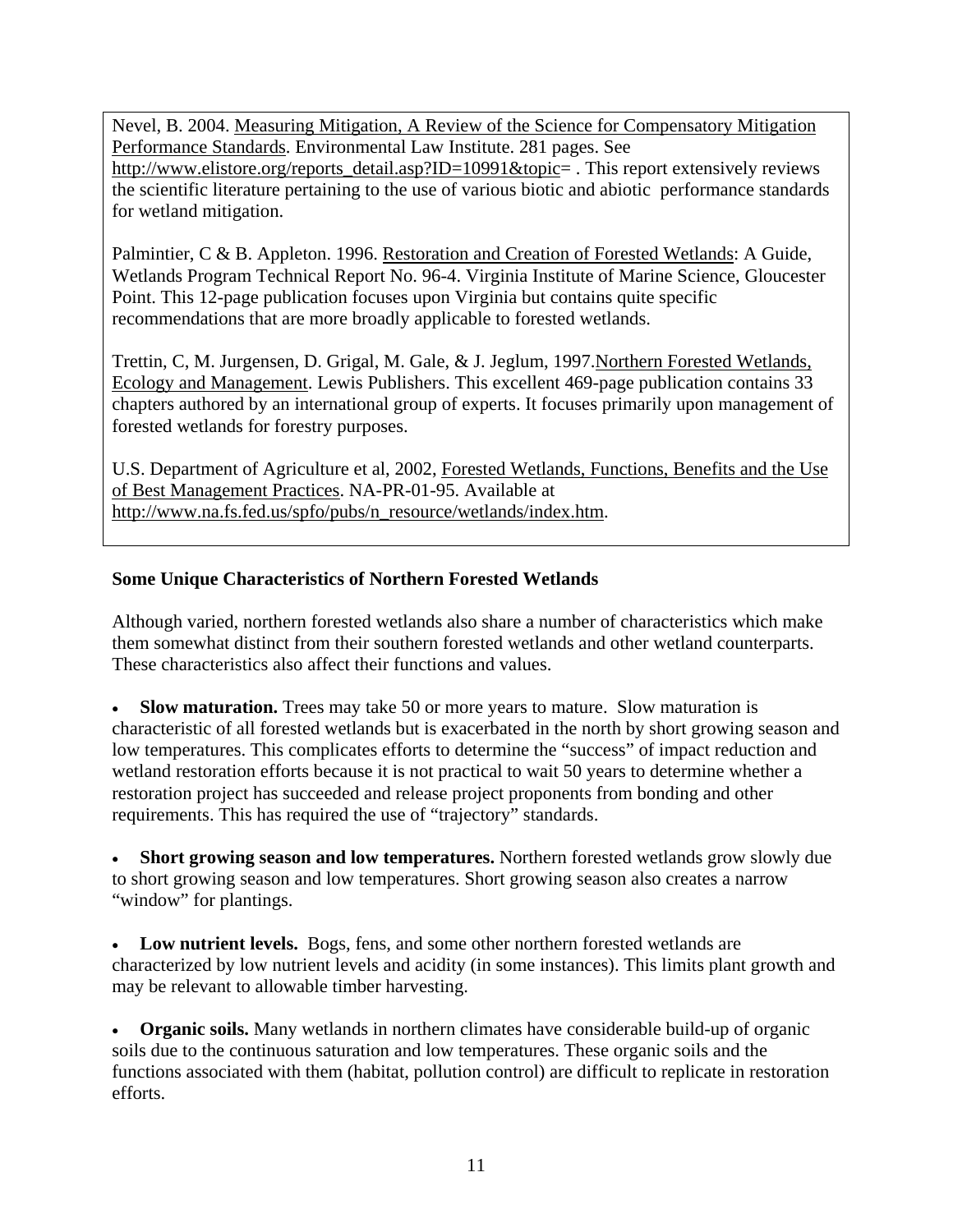• **Tree cutting/vegetative removal.** Tree cutting has occurred for almost all northern forested wetlands because of the commercial value of forested wetland species and there are few stands left to serve as reference sites. Tree cutting may be restricted by performance standards.

• **Ice storms, snow, ice jams** (along rivers and streams). All northern wetlands are subject to ice and snow including periodic ice storms, which can seriously damage trees. On the other hand, those in the Midwest are not subject to hurricanes or Northeasters) and tornadoes are relatively uncommon in both the East and the Midwest. Damage from natural hazards is relevant to plant survival requirements and other "performance" standards.

• **Forest fires.** All forested wetlands are subject to forest fires although the frequency and intensity of such fires differ greatly. Extensive forest fires appear to be less common in the Midwest and East than in other parts of the country due to relatively high and even rainfall throughout the year, relatively low temperatures and rates of evaporation, ice and snow in the winter, fragmentation of forested wetlands by roads, fields and other open areas with act as fire breaks. This also complicates restoration where fire is a necessary component of long-term ecosystem function.

## **"Functions" and "Values"**

As will be discussed in greater depth below, federal, state, and to some extent local wetland regulations require that agencies, organizations, and individuals destroying or damaging wetlands mitigate such losses through wetland restoration, creation, or enhancement in order to restore lost "functions", "acreage", and "values". The combination required differs somewhat from state to state and federal agency to federal agency.

Northern forested wetlands are characterized by a variety of natural processes and features often called "functions".Examples of "functions" from an "Interim Wetland Functional Assessment Model (Organic Soil Flats (Michigan) include:

- Surface water storage
- Retention of water in soil
- Nutrient uptake
- Long term storage of organic compounds
- Long term storage of nutrients
- Characteristic plant community
- Wildlife habitat structure
- Habitat interspersion, quality, connectivity

See www.pwrc.usgs.gov/wlistates/michigan.htm. Unfortunately, regulatory programs do not specifically define "function" or "value" and this hinders development of more specific performance standards.

Northern forested wetlands are also characterized by various **"**values" (also called "functional values"). See discussion below. Functional values are dependent upon not only natural processes but wetland size, depth, and topography. They are dependent upon the social context of wetlands including the "opportunity" wetlands may have to perform certain functions such a pollution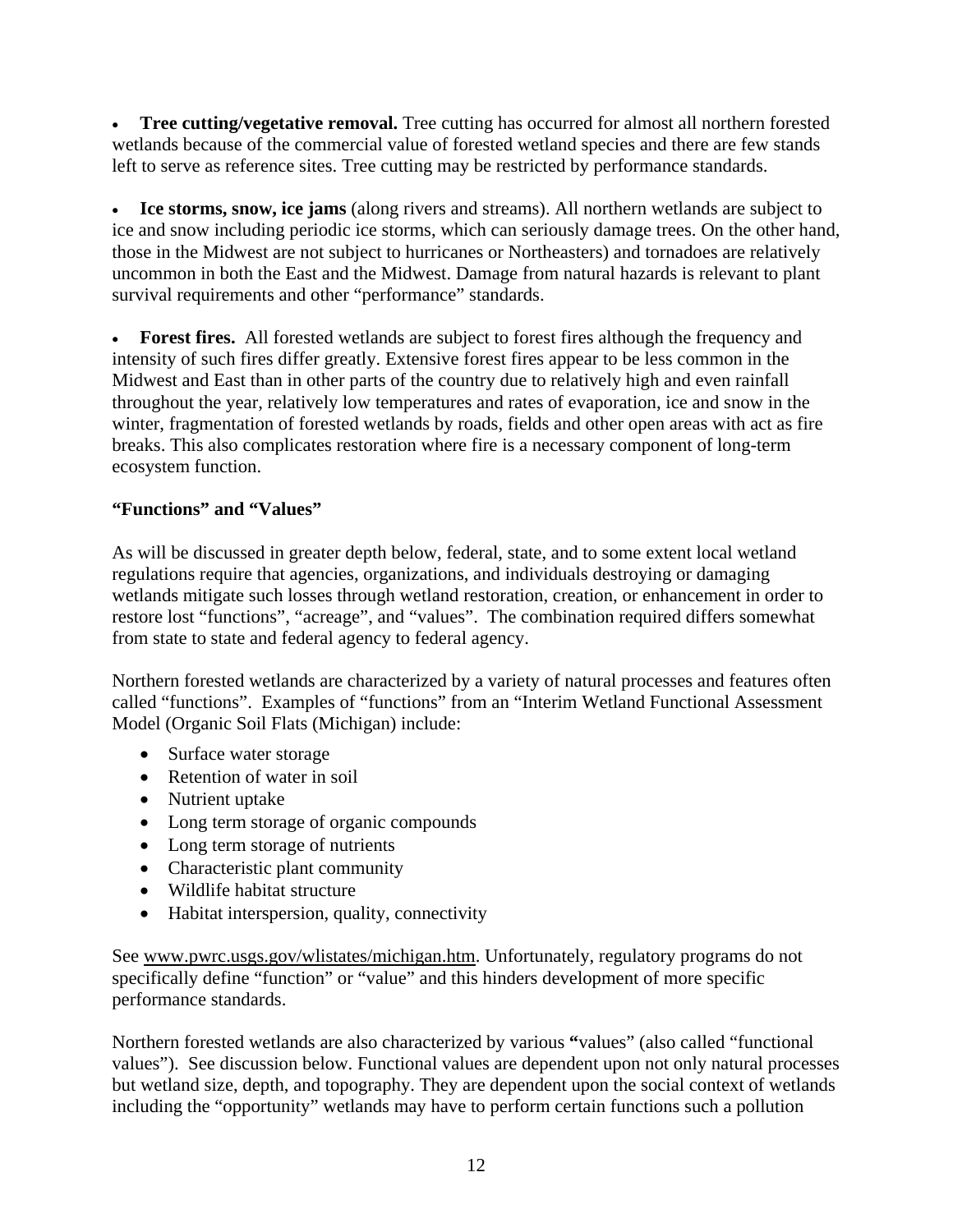control for society and the "social significance" of these functions and related characteristics. For example, a wetland in the Catskills protecting the New York water supply from sediments, nutrients, and pathogens has more "opportunity" to provide source water protection functions/values than a comparable wetland in the Adirondacks. The social services and value provided by the wetland in the Catskills for 8 million people may also be greater than a comparable wetland with pollution control potential in the Adirondacks.

#### **Functional Values**

Whatever terminology is used (i.e. "value", "functional value"), northern forest wetlands perform a range of functions of value to society which need to be mitigated or restored if a "no net loss" of "function" and "values" standard is applied in mitigation and restoration efforts. These values (also called functional values) depend, in part, upon natural process but reflect other factors as well. They include but are not necessarily limited to the following. However, not all northern forested wetlands perform these functions/values nor are all functions equally valuable to society:

Flood conveyance. Some floodplain forested wetlands convey flood waters from upstream to downstream points, reducing flood heights. Restoration of this function requires consideration of river/floodplain hydrology (e.g., HEC models). Dikes, levees and other fills near a river may impair this function. This is one of the more measurable functions with numerical models such as the Corps HEC models available to analyze the impacts of proposed activities on flood conveyance and the potential role of restoration wetlands in restoring these functions. FEMA has mapped "floodways" in almost ten thousand communities. Dense wetland vegetation including under-story species often decrease flood conveyance although it may increase flood storage capacity.

Flood storage. This is also one of the more measurable and restorable functional/values. Floodplain forested wetlands and depressional swamps store floodwaters by retarding runoff. This, in general, reduces downstream flood heights. Regional flood analysis (e.g., HEC models) may be used to determine the flood storage contribution of a wetland proposed for destruction or a proposed restoration wetland.

Erosion control. Floodplain forested wetlands are important in stabilizing soil and perform erosion control functions. This function appears to be particularly important for floodplain forested wetlands adjacent to unstable, eroding rivers with high velocities and low sediment loads. Restoration of not only tree species but under-story shrubs and other vegetation may be necessary to restore this function. Re-meandering of river may be needed to stabilize a stream.

Pollution control. Forested wetlands remove sediment, nitrogen and phosphorous and other pollutants from agricultural runoff and stormwater. Understory plants and soils as well as trees may be important.

Bird nesting and feeding. Many bird species spend a portion of their life cycles in floodplain forested wetlands. It has been reported that in Massachusetts over 40 different bird species breed in maple swamps. Species differ depending upon predominant vegetation, density of cover,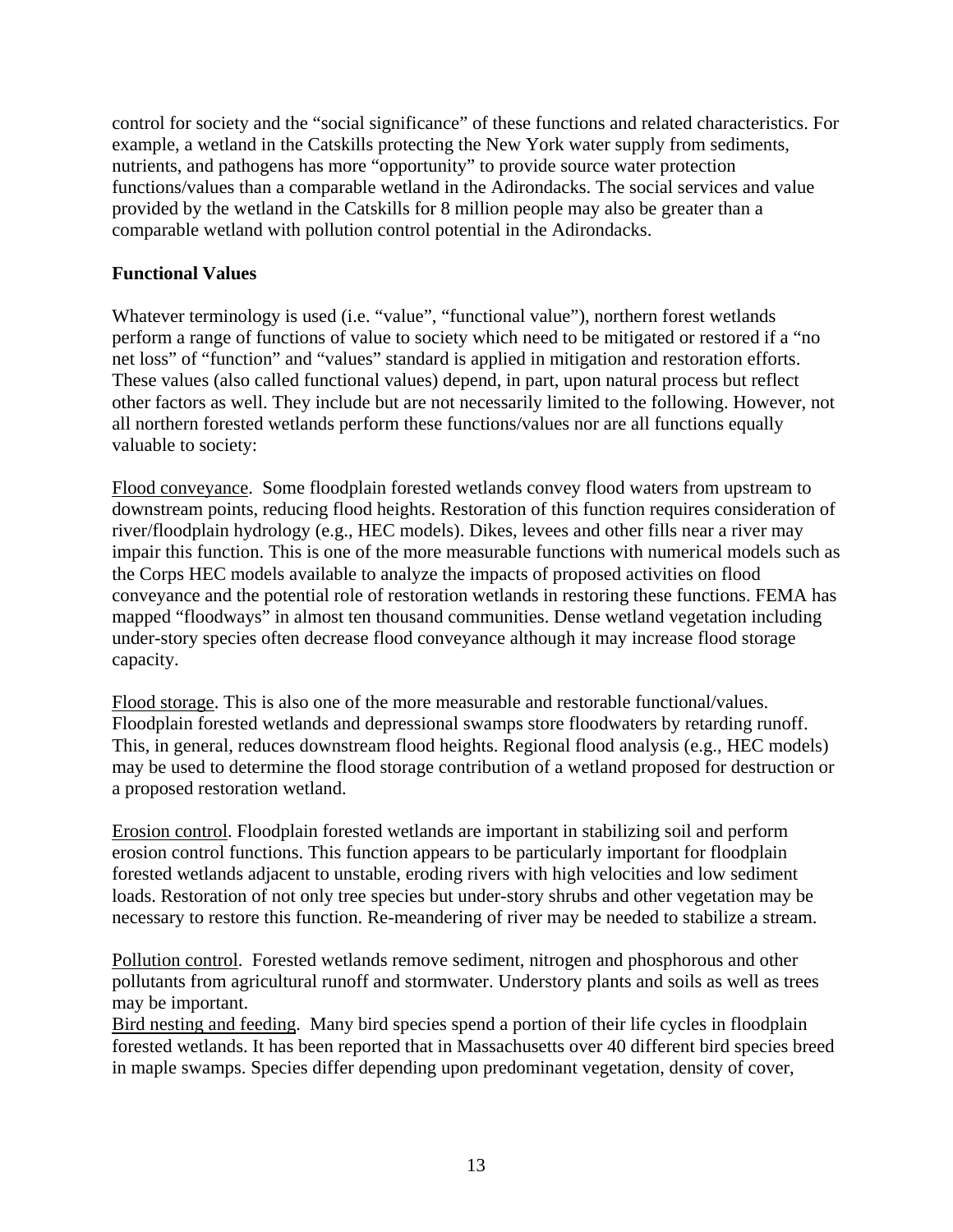presence or absence of open water, and other factors. Adjacent buffer areas as well as forested wetlands are often important to feeding and breeding.

Amphibian and reptile habitat. Forested wetlands are important habitat for a number of species of amphibians and reptiles such as salamander, Bog Turtles, and Blandings Turtles.

Mammal habitat. Forested wetlands are habitat for White Tailed deer, beaver, otter, raccoon, bear, beaver and red squirrel.

Recreational opportunities. Forested wetlands provide opportunities for bird and other nature watching. Floodplain forested wetlands may also provide hiking, walking, and hunting opportunities.

Timber production. Forested wetlands are an important source of timber. Restoration of timber production capability may require restoration of hydrology and the application of seeding, fertilization and other techniques. Much of the literature concerning forested wetland restoration is concerned with optimizing timber production while protecting other functions and values. See Trettin et. al. ed. (2001), Northern Forested Wetlands.



Carniverous plants like the Jack in the Pulpit grow in low nutrient bogs. <http://www.state.me.us/dep/blwq/wetlands/jackinthepulpit.htm>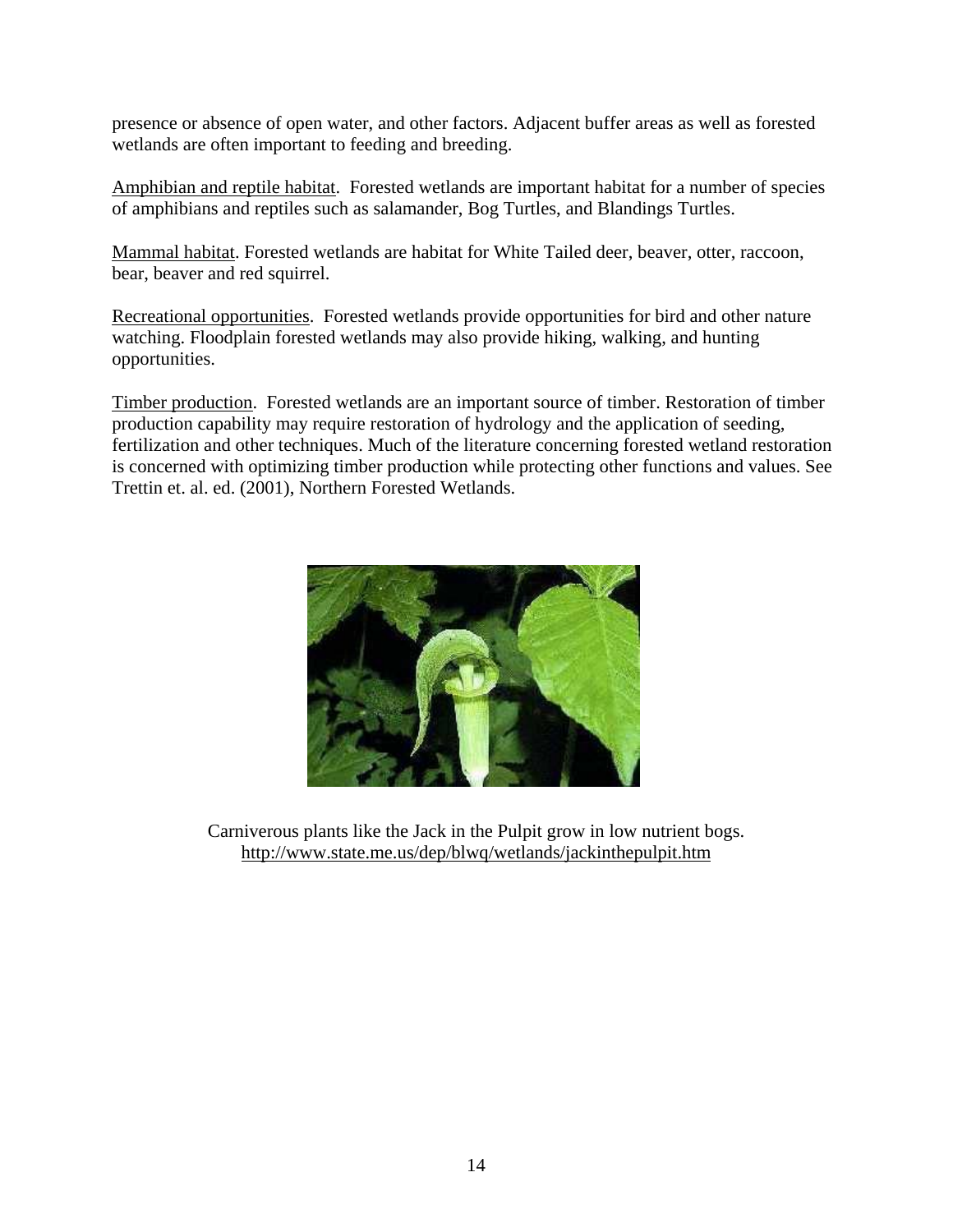# **PART 2: CHALLENGES**

## **Challenges and Impediments**

Challenges and impediments to restoration of northern forested wetlands include:

• **Complex hydrology.** Because of the relatively narrow hydrologic and hydraulic tolerances of most wetland trees and under-story plants including depth and duration of inundation or saturation, "getting the hydrology right" is the most difficult requirement for mitigation of impacts and restoration of forested wetlands. See generally the many papers in Hydrology and Management of Forested Wetlands, Box 2, above. Surface water elevations and saturation often depend upon direct precipitation and ground water and surface runoff. Surface flooding typically occurs in the spring for both depressional and floodplain wetlands. Floodplain wetlands and some depressional wetlands typically dry out during the summer and fall. Many depressional wetlands are fed principally by ground water and there is less short-term variability but more long-term variability in saturation or surface ponding, reflecting longer-term rainfall cycles.

Hydrology is typically not only complicated but difficult and expensive to measure, requiring in some instances multiyear monitoring with piezometers and surface water runoff monitoring devices. In addition, the hydrology of both existing forested wetlands and proposed wetland restoration sites is often changing due to agriculture, urbanization, and other changes in the landscape.

• **Fluctuating water levels.** Water levels vary seasonally and from year to year in forested wetlands. Vegetation and animal use vary by water level. It is, therefore, very difficult to assess forested wetlands based upon a single visit or set of observations.

• **Differing requirements for soils, hydrology, and plants depending upon the type of wetland and site characteristics.** Northern forested wetlands are diverse, complicating any effort to generalize concerning the requirements of such systems.

**Lack of reference wetlands.** It is difficult to find "reference" forested wetlands with natural or relatively natural conditions to act as a guide for restoration projects since the hydrology of most wetlands has been altered and virtually all old growth timber has been removed from.

• **Limited scientific knowledge suggesting the hydrologic requirements and tolerance of many wetland plants and animals.** Many scientific reports and articles are available concerning commercially harvestable tree species but few address specific hydrologic and water quality requirements of under-story plants including tolerances for depths and duration of inundation, sediment, and pollutants. The same is also true for many invertebrates.

• **Many of the animal species such as salamanders found in forested wetlands are difficult to observe due to dense vegetation and their use of wetlands for only a portion of the year.**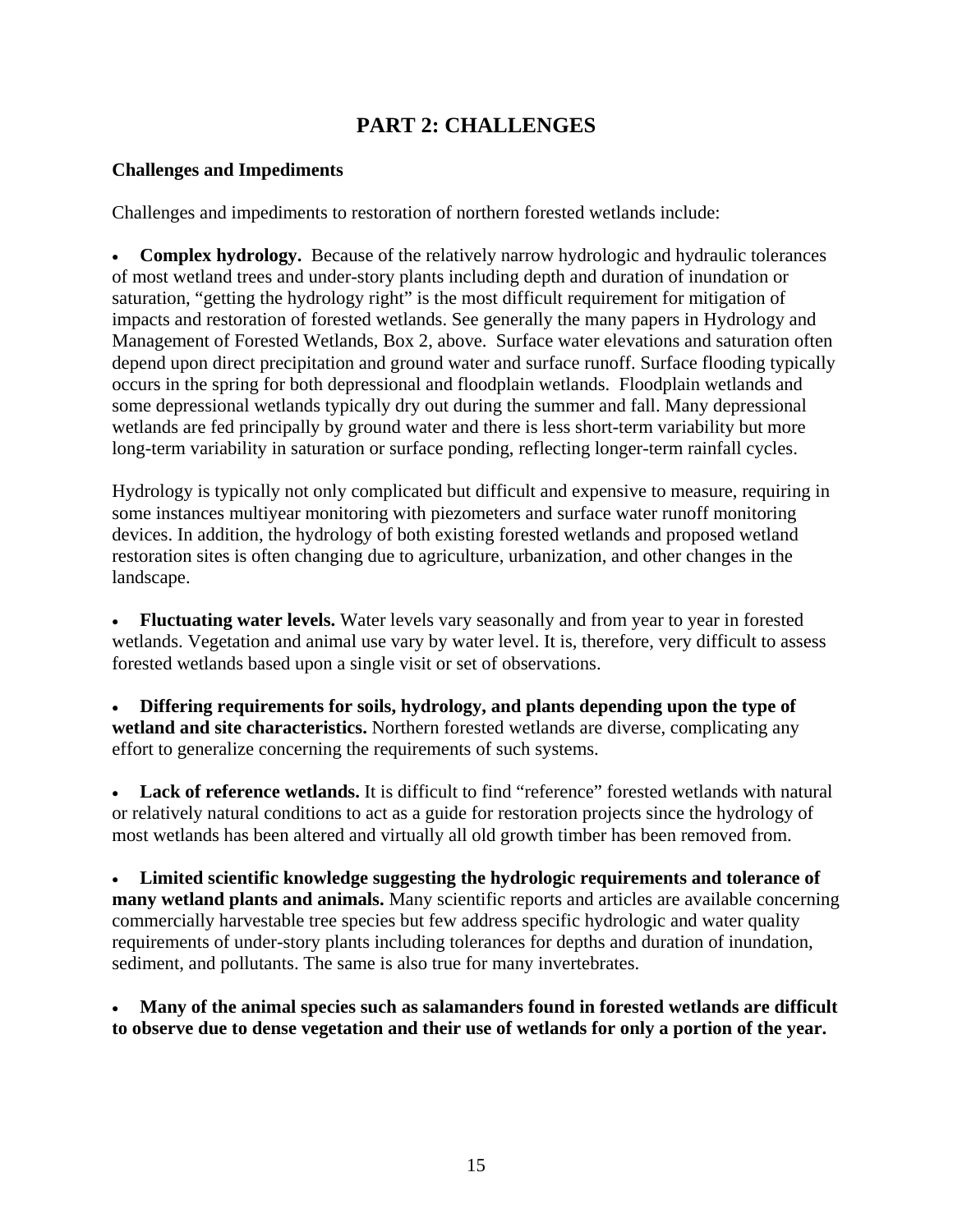• **Limited forested wetland restoration projects have been undertaken to date and limited monitoring has occurred for the projects which have been undertaken.** The literature base is, therefore, quite small.

• **The success of alternative restoration approaches has not been extensively investigated.**  Northern forested wetlands are slow to mature (e.g., more than 50 years) and there are few monitored restoration efforts more than a decade old. This makes it difficult to determine whether particular restoration practices lead to "success".

• **Difficulties in defining precise surface elevations needed for restoration.** Precise elevations must be defined for filling and grading since trees and other plants are sensitive to not only depth of inundation or saturation but duration and timing.

• **Difficulties in achieving design elevations in grading and filling.** Careful supervision of bulldozer and other earthmovers is needed to implement precise grading plans. The use of laser altimeters and other precise guidance systems may be needed. This adds expense and difficulty to restoration efforts.

## • **Project proponents do not want to be responsible for project monitoring, management and mid course corrections over a long period of time.**

• **Damage from natural hazards.** Northern forested wetlands are, like other wetlands, subject to a variety of natural hazards including fire, wind storms, ice storms, flooding, ice jams for floodplain wetlands, and predation by insects, deer, beaver, and other animals. There is little agreement how losses from these hazards are to be treated in mitigation and restoration efforts including efforts to evaluate project "success". On the one hand, severe flooding, erosion and deposition, may bury and destroy a restoration project. On the other hand, losses occur in natural as well as restored wetlands and some of the damages from fire and other hazards may be critical to long term, natural succession of systems.

**Short growing season.** This provides a narrow window for earth moving and planting.

• **Dependence of functions and values upon broader ecosystems and hydrologic systems.**  The functions and values of northern forested wetlands like other wetlands depend, to a considerable extent upon, their larger ecosystem and hydrologic system contexts. More specifically, hydrologic functions and values such as flood conveyance and flood storage depend upon not only upon the depth, size, and configuration of a wetland but connections with rivers, streams, and other water bodies and the hydrology of these water bodies. For example, a restoration wetland will not provide flood conveyance if it is separated from an adjacent stream by a dike.

The wildlife value of forested wetlands often depends, in part, upon adjacent and interspersed uplands and aquatic ecosystems, the conditions of such ecosystems, the extent of fragmentation, and connections between the wetlands and these adjacent areas.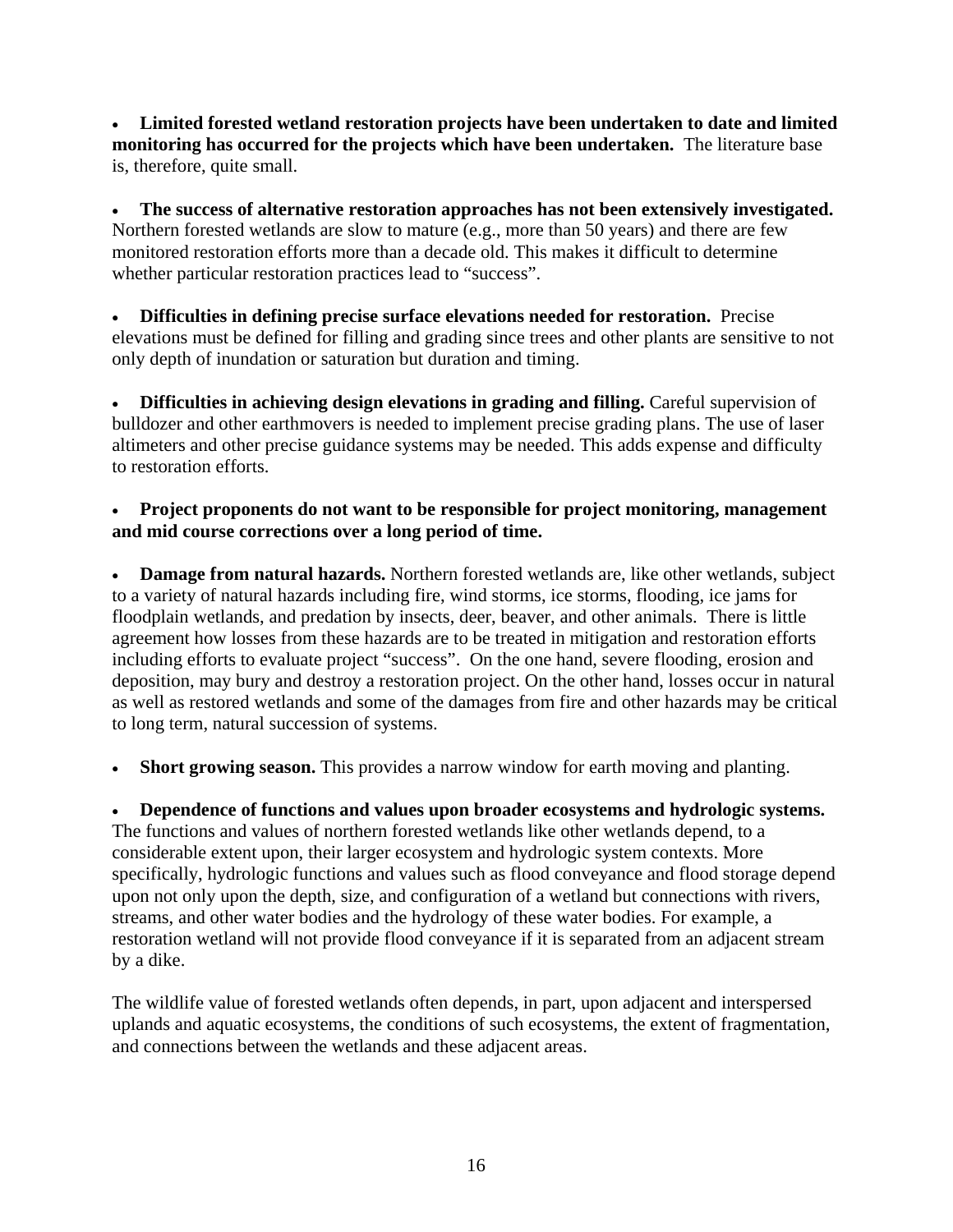The need to consider and evaluate broader context increases cost and time requirements for restoration projects.

**Disagreements among regulators concerning the functions and values of forested wetlands.**  There are disagreements among regulators as to how forested wetlands are to be "valued". Some consider them as sacrosanct; others believe them to be of less value than other wetland types. The attitude depends, in part, upon context. Forested wetlands are rare in some areas of the Midwest and Northeast such as urban areas. The remaining forested wetlands are, therefore, of particular value to birds and animals. But forested wetlands are common in other rural, northern areas of Midwest and East. It is here that the marshes and wet meadows may be rare.

**Disagreements among regulators concerning the evaluation methodologies which are to be used.** There is also no agreement among regulators concerning the most appropriate evaluation methodologies for evaluating the functions and values of wetlands which are to be damaged or destroyed and for proposed restoration wetlands. This includes the use of assessment techniques such as IBI and HGM.

**Disagreements among regulators concerning risks of failure and appropriate compensation ratios.** Regulators have typically required large compensation ratios for forested wetlands because of perceived risks of project failure. But, large compensation ratios also discourage restoration projects.

Limited testing of "surrogates" or "indicators". Because long term hydrology and vegetation and the ability of a forested wetland to produce goods and services (e.g., production of species fish, shellfish, waterfowl, birds, etc.) cannot be easily observed, scientists have turned to a variety of soil and vegetative "indicators" or "surrogates" to deduce or imply the ability of specific wetlands to produce such goods and services. Deductions are based upon certain physical characteristics that are observable such as vegetation type, depth of water, and soils. But, field experience suggests such surrogates must be used with care because one plant or animal species is often not a good indicator for another species. And, habitat indicators may have limited correlation with flood storage, flood conveyance, pollution control and other functions.

**Difficulties in restoring organic soils.** Many northern forested wetlands are characterized by organic soils due to the continuous saturation and low temperatures. Once drained, oxidation and subsidence of organic matter occurs, complicating restoration.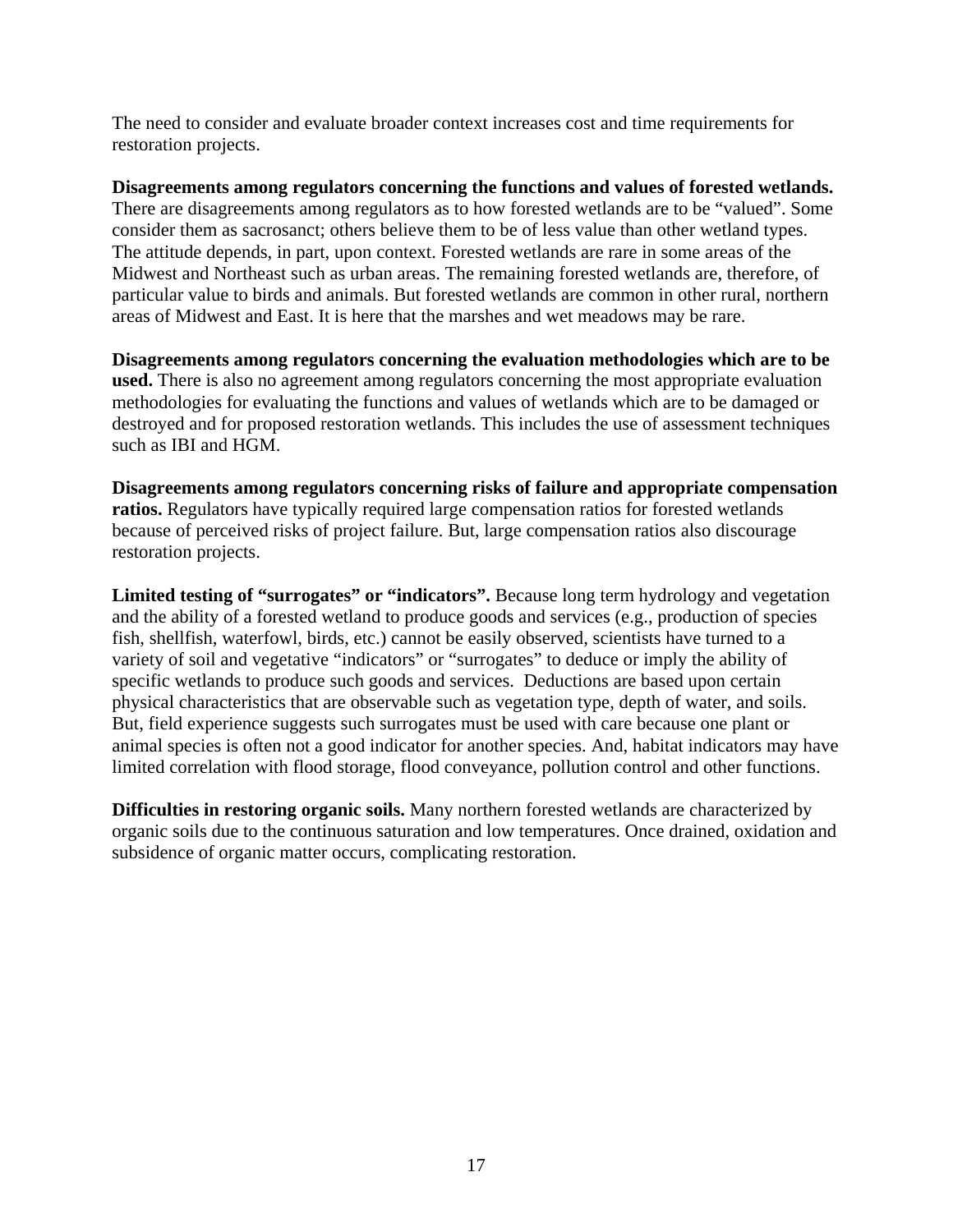# **PART 3: PERFORMANCE GUIDELINES**

#### **Performance Guidelines**

As far as we could determine, numerical performance guidelines specific to forested wetlands have not been adopted at federal, state, or local levels. But regulatory agencies have adopted a variety of administrative regulations and policies for wetlands in general and applied these to forested wetlands along with other wetland types. Case-by-case guidelines are typically incorporated in project designs and attached as conditions to permits. In addition, a number of helpful publications exist suggesting design issues and procedures. See publications listed in Box 2 and discussion below.

Federal and state agencies have an interest in more specific guidelines for restoration of northern forested wetlands for a number of reasons:

• To increase successes and decrease failures of restoration projects.

• To provide greater certainty to landowners and regulatory agencies in carrying out mitigation efforts.

• To help regulatory agencies determine if the objectives of compensatory mitigation have been fulfilled and facilitate enforcement actions.

• To help federal and state agencies prepare wetland "status and trends" analyses reflecting statewide and national gains and losses. Such agencies must decide when to consider a northern forested wetland restoration project a "gain" or a "loss".

• To help agencies undertaking forested wetland restoration on their lands (e.g., U.S. Forest Service, Bureau of Land Management) design and implement successful projects.

• To help federal agencies comply with the federal Government Performance and Results Act. The Government Performance and Results Act (GPRA) of 1993. See [http://www.whitehouse.gov/omb/mgmt-gpra/gplaw2m.html.](http://www.whitehouse.gov/omb/mgmt-gpra/gplaw2m.html) This Act requires all federal agencies, including agencies with wetland-related program missions, to determine the effectiveness of their programs. Agencies must define goals and what they hope to achieve, develop measures of accomplishment for those goals, establish and implement monitoring techniques to apply these measures, report performance, and integrate information gained from this monitoring into program activities.

Unlike earlier initiatives to improve the performance of government, the GPRA is mandatory in nature. It also, for the first time, utilizes the federal budgeting process to improve outcome-based planning and program implementation.

This Act does not directly apply to states and local governments who receive federal grants but indirectly applies because federal reporting requirements pursuant to such grant programs are subject to the GRPR and states and local government are significantly affected by federal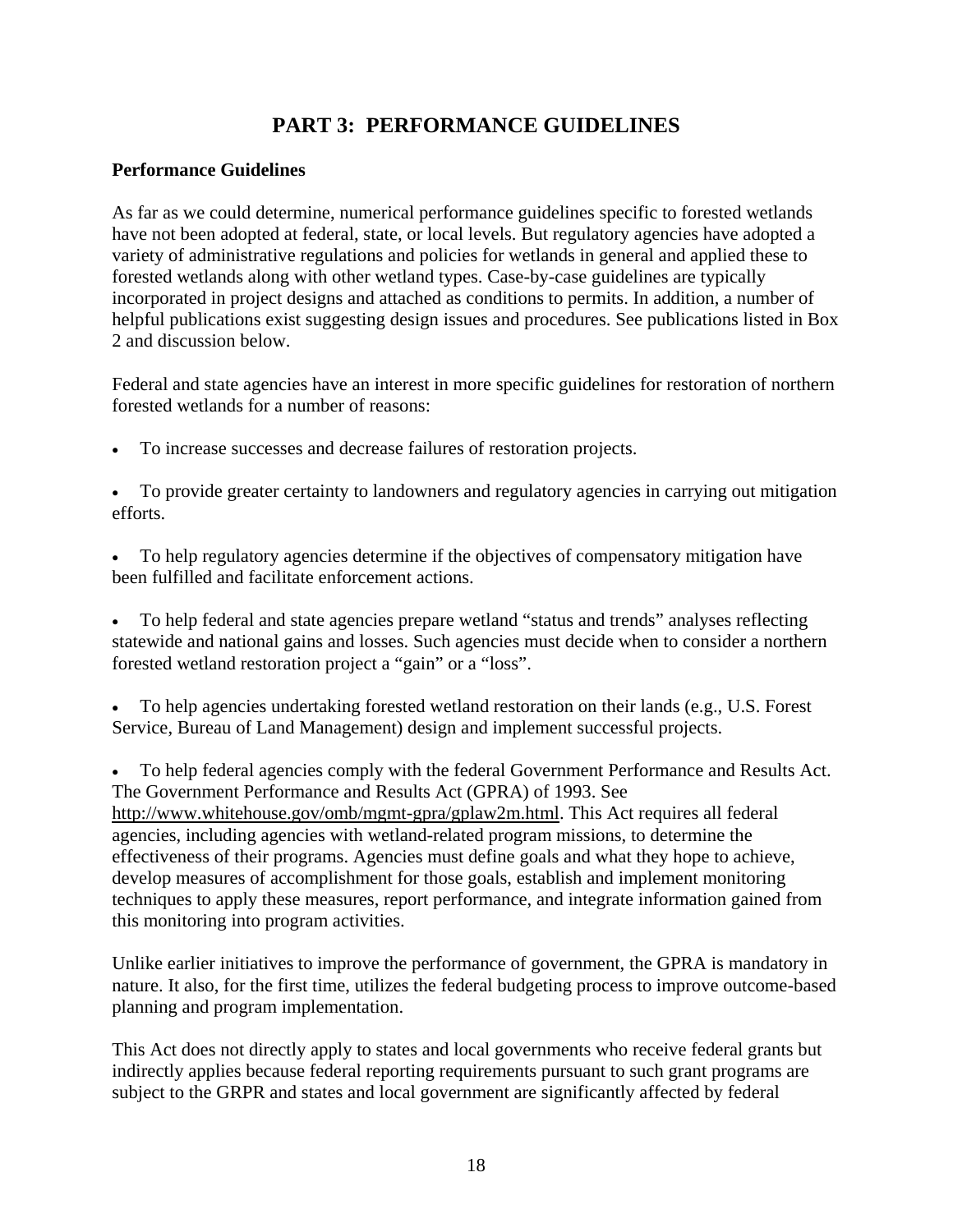budgetary decisions based upon the GRPR. These include a broad range of federal programs which directly fund state wetland programs such as the EPA State Wetland Grant Program. They include wetland technical assistance, mapping, regulatory and other efforts.

#### **Standards Applied by Regulatory Agencies**

As indicated above, regulatory agencies have adopted a variety of general standards and policies for restoration of wetlands which have been applied to northern forested wetlands as well as other wetland types.

The goal of these regulations and more general policy guidance is to insure functioning restoration projects over time which, in the case of mitigation, means restoration, creation or enhancement of lost wetland functions (and values) when a wetland is damaged or destroyed. The regulations and general policy guidance include a variety of "performance" measures:

1. They state an overall no net loss performance goal which is to be achieved by restoration projects such as no net loss of "function", "function and value", or "function", "value", and "acreage".

2. They often establish more specific performance measures related to this goal such as % cover within a specified period of time (see discussion below). These more specific performance measures are typically formulated and applied on a project-by-project basis.

3. They require that project proponents go through a series of analytical steps in planning and implementing a project. The steps and procedures are not performance standards per se. But they help define the site-specific performance measures which are to be met by the project and are attached to permits. They also help insure that projects will be successful (i.e., meet project goals). Going through the steps will not insure specifically functioning restoration projects but it increases the probability that functioning restoration projects will result.

4. They require that project proponents undertake monitoring of projects, report the results to the regulatory agency, and undertake agreed upon management and "mid-course corrections" if original goals are not met.

We will briefly examine each of these.

## **1. Adoption of a no net loss of "function", "function and "value", "function and acreage", or "function, acreage, and value" goal.**

Since 1989, most federal, state, and local regulatory agencies have often applied an overall "no net loss" goal standards applying to projects in wetlands. See Appendix A.

The Section 404 regulatory program is most broadly known but there are state and local regulations as well. These regulations typically require no net loss of "function", "function and acreage", "function and value", or "function, value, and acreage" standard. As discussed above, the terms "function" and "value" have typically not been defined with any precision and this has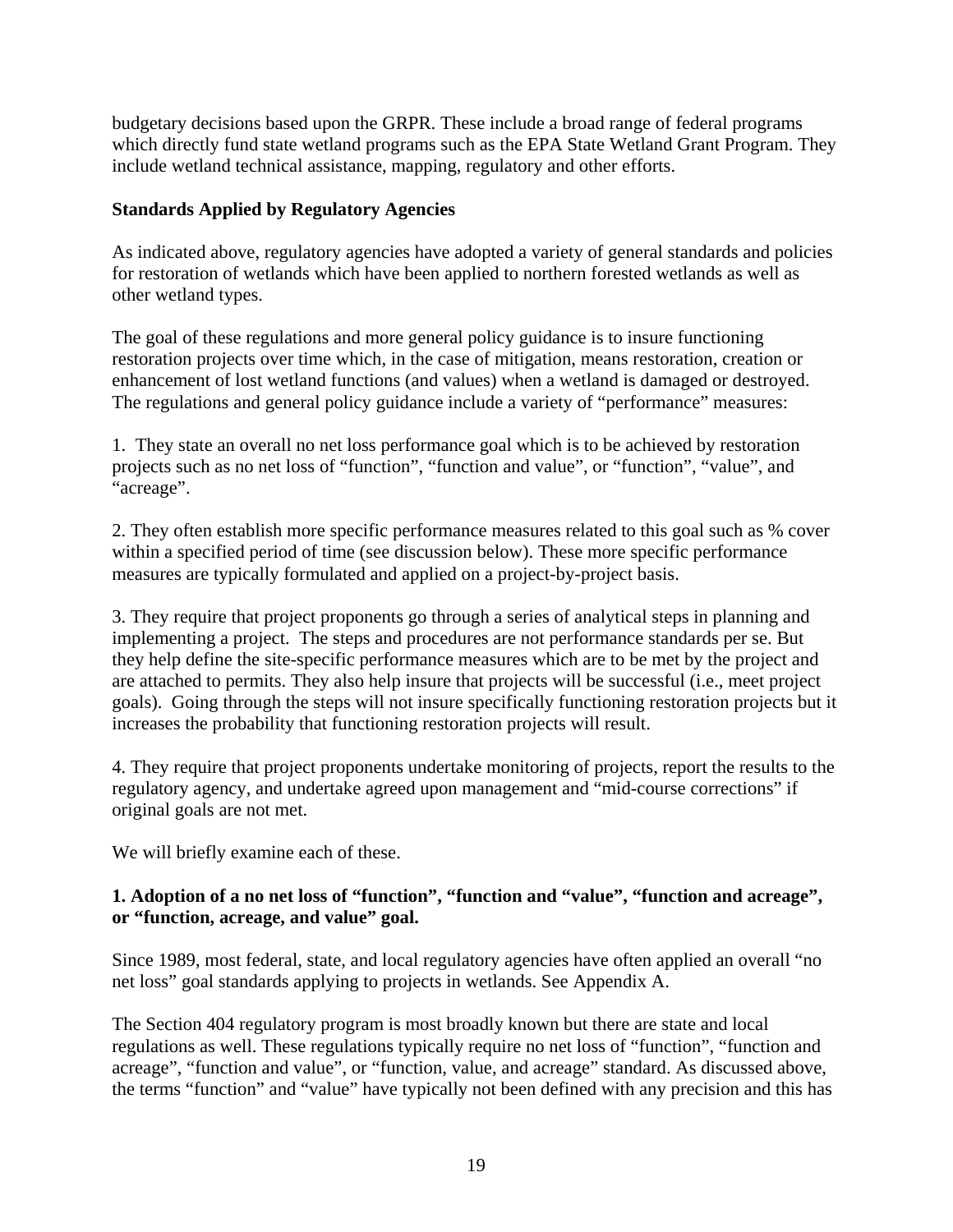resulted in case-by-case determination of required mitigation measures by wetland regulators. Various more specific "performance standards" have been attached to permit approvals.

At the federal level, the Corps and EPA adopted a Memorandum of Understanding pertaining to mitigation in 1990 which states a no net loss of "functions" and "values" goal. See [http://www.epa.gov/owow/wetlands/regs/mitigate.html.](http://www.epa.gov/owow/wetlands/regs/mitigate.html) The no net loss of function and value goal was also incorporated in the federal agency Mitigation Action Plan in 2002. See [http://www.mitigationactionplan.gov/.](http://www.mitigationactionplan.gov/) Recent (2006) draft Mitigation Guidance published in the Federal Register emphasizes the restoration of "function". [http://www.epa.gov/wetlandsmitigation/#regs.](http://www.epa.gov/wetlandsmitigation/#regs)

One of the common issues with mitigation is: Should both no net loss acreage and function goals be achieved? In 2001 the National Academies of Science concluded (NAS, 2001) that:

The Clean Water Act Section 404 program should be improved to achieve the goal of no net loss of wetlands for both area and functions.

Most of the states in the Northeast and Midwest have adopted wetland regulations for freshwater wetlands. See Appendix A for a listing of state "no net loss" standards. See Wisconsin, Minnesota, Michigan, Illinois, Indiana, Ohio, Pennsylvania, New York, New Jersey, Virginia, Rhode Island, Connecticut, Massachusetts, and Maine. Most incorporate a no net loss of "function", "acreage" and, in some instances, "value" standard.

Some states in the Midwest and East have also adopted more specific mitigation guidance. These apply to all mitigation wetlands, not simply forested wetlands. See, for example:

New Jersey. (undated) New Jersey Department of Environmental Protection, Land Use Regulation Program, Standard Individual Permit Conditions. Suggested standard conditions require restoration of area of "equal ecological value" and a minimum two-acre for one-acre loss permit condition along with 50 to 150 foot transition area. Slopes no greater than 10:1 are required. Monitoring is required for five full seasons for a forested wetland. The monitoring report must include documentation that the goals of the mitigation project are satisfied and the proposed hydrologic regime is met. 85 percent survival of plants and 85 percent areal coverage are required. The site must be 10 percent or less of invasive or noxious species. A minimum six inch layer of top-soil must be used with at least 8%-12% carbon content (by weight). If a project is a "failure" the project proponent must submit a revised mitigation plan to rectify the mitigation site. See generally [http://www.state.nj.us/dep/landuse/7-7a.pdf.](http://www.state.nj.us/dep/landuse/7-7a.pdf) 

Wisconsin. (2002) Guidelines for Wetland Compensatory Mitigation in Wisconsin. Wisconsin Department of Natural Resources. See

[http://www2.dnr.state.wi.us/org/es/science/publications/wetland\\_mitig.pdf.](http://www2.dnr.state.wi.us/org/es/science/publications/wetland_mitig.pdf) This document set forth quite detailed guidelines for compensatory mitigation projects. The standard compensation ratio is 1.5:1. A 1.1 compensation ratio may be allowed for the use of an established mitigation bank but not for hardwood, conifer, or cedar swamps (among other types) south of Highway 10. These guidelines call for restoration to historic (pre-European settlement) conditions. Restoration is the preferred mitigation approach. In-kind restoration is preferred, creation of ponds or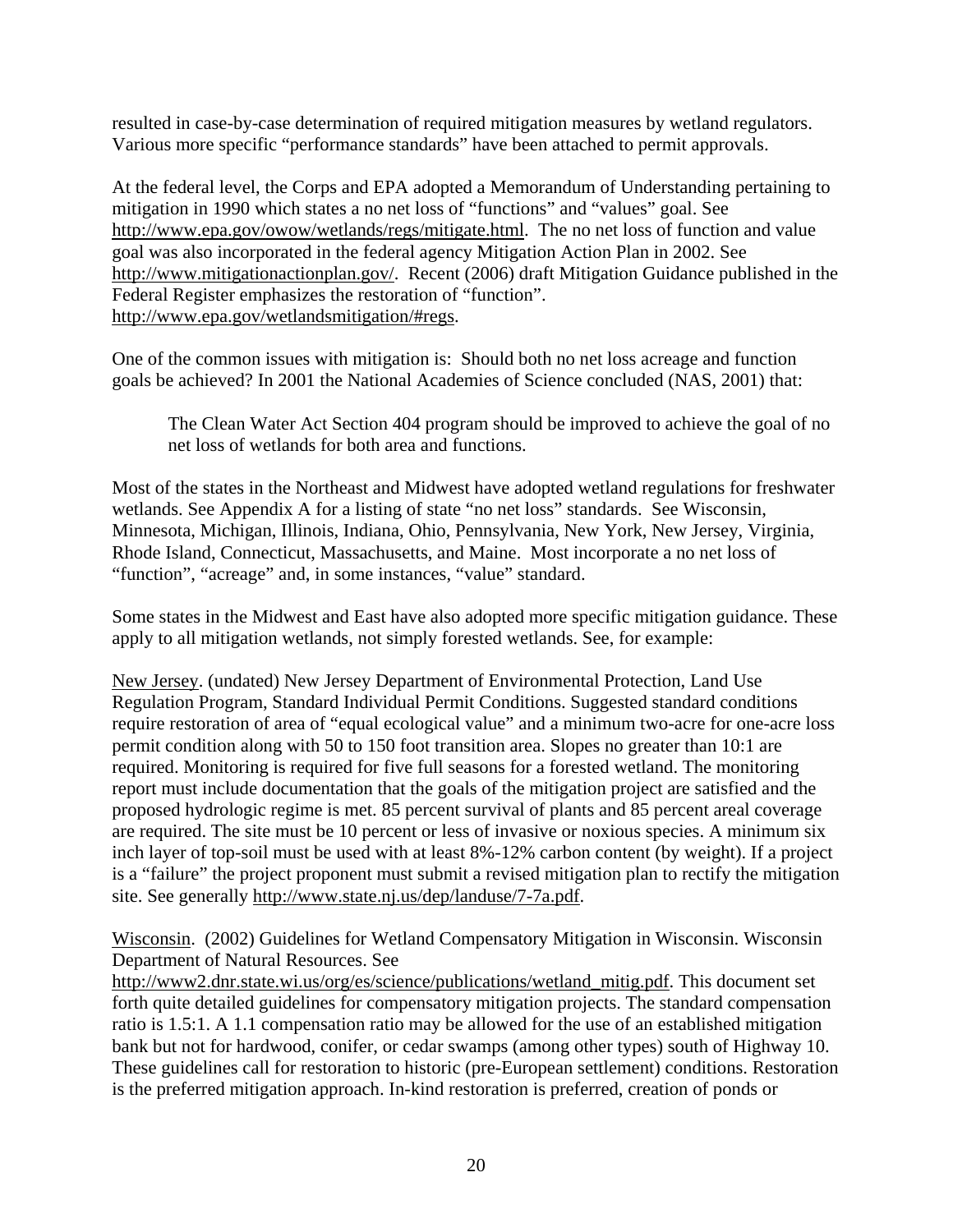deepwater habitats as compensation discouraged. Low maintenance is preferred. Adjacent, vegetated upland areas of at least 100 feet are required to protect wetland sites. Requirements are set forth for a compensation site plan. Compensation sites must be protected in perpetuity. See also, Chapter NR 350, Wetland Compensatory Mitigation, Department of Natural Resources.

Michigan. (undated) Wetland Mitigation. See <http://www.michigan.gov/deq/0,1607,7-135-> 3313\_3687-86447--,00.html. No net loss of "similar type" as the impacted wetland wherever feasible and practical is required. A sliding scale of restoration or creation ratios is required: 5.0 acres for each acre of impacted wetland which rare or imperiled on a statewide basis; 2.0 acres for each acre of forested and coastal wetlands; 1.5 acres for each acre of other types of wetlands. Quite specific performance standards are set forth for wetland mitigation. See Appendix B.

Maryland. Maryland Nontidal Wetland Mitigation Guidance. (undated) See [http://www.mde.state.md/wetlands/mitguide.htm.](http://www.mde.state.md/wetlands/mitguide.htm) A sliding scale of mitigation ratios is required. Ratios of 2:1 or 3:1 for mitigation banks are required for forested wetlands. After five years, greater than 85 percent of the site shall be vegetated by planted species approved by the Department of Natural Resources; the wetland shall be dominated by native or adapted vegetation. Created, restored or enhanced wetlands must be protected in perpetuity by deed restrictions, conservation easements, restrictive covenants or deeding the protected area to an organization or public agency capable of protecting the area in perpetuity.

New York, Adirondack Park Agency. (1995) Compensatory Wetland Mitigation. See Guidelines. See

[http://www.apa.state.ny.us/Documents/Guidelines/Compensatory\\_Wetland\\_Gdlns.pdf.](http://www.apa.state.ny.us/Documents/Guidelines/Compensatory_Wetland_Gdlns.pdf)  Mitigation ratios are suggested of 1.5 for 1 for in kind in the same subcatchment, 2 for 1, in the same major watershed or ecozone, 2.5 for 1 in an adjacent major watershed or ecozone; higher ratios for nonadjacent watersheds or ecozones.

Indiana. Wetlands and Habitat Mitigation. (Nonrule policy document) See [http://www.in.gov/nrc/policy/wetlands.html.](http://www.in.gov/nrc/policy/wetlands.html) This document recommends mitigation ratios of 2:1 for palustrine emergent wetland, 2:1 for non-wetland forest, 3:1 for palustrine scrub-shrub wetland, and 4:1 for palustrine forested wetland. These ratios can be adjusted for proximity of the replacement habitat to the disturbed habitat, cumulative effect of the activity, location of the disturbed habitat, and other concerns.

## **2. More Specific Project Performance Standards**

Federal, state, and local regulatory have attached specific performance standards to mitigation and restoration permits on a case-by-case basis. See Box 3 below for examples of such standards compiled from a variety of sources.

One source was the Washington Department of Ecology. 2002. Washington State Wetlands Mitigation Evaluation Study. See

http://www.ser.org/sernw/pdf/WDOE wetland mitigation eval stud 2.pdf. This study was conducted in two phases to evaluate the success of 24 projects intended to compensate (mitigate) for wetlands lost to development activities. Appendix B of this report (Performance Standards) is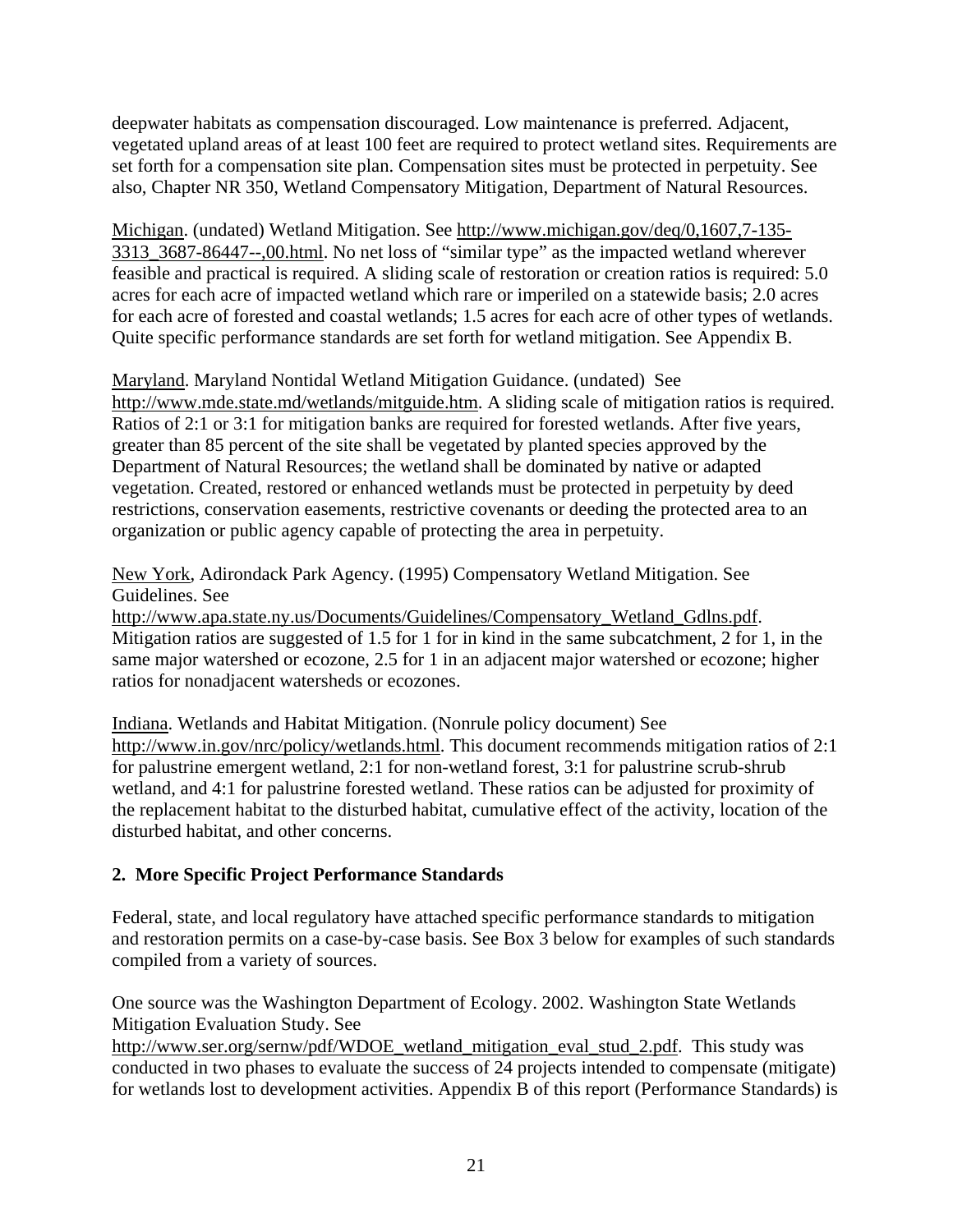particularly interesting because the report not only presents actual performance standards from a wide range of projects but assesses the standards and characterizes them as "significant" and "not significant". The authors of this report found many standards "insignificant" because they could not be measured on the ground, were too ambiguous, were too rigorous, or did not relate to wetland functions. The authors concluded that projects which had developed some performance standards often lacked the full suite of basic performance standards such as:

- "Wetland area,
- Water regime permanently ponded, seasonally inundated, seasonally saturated, or a combination of these,
- Area of Cowardin class(es),
- Percent cover (relative or cumulative) of native wetland vegetation species desired,
- Maximum percent cover (relative or cumulative) of invasive vegetation species tolerated."

Another source was a 2002 Transportation Research Board Report, Guidelines for Selecting Compensatory Wetlands. See [http://darwin.nap.edu/books/0309074320/html/138.html.](http://darwin.nap.edu/books/0309074320/html/138.html) In preparing this report Anne Marble and Exavier Riva surveyed 142 state departments of transportation, federal and state resource agencies, and private mitigation banking entities concerning guidelines for compensatory mitigation. Fifty-five surveys were returned. Although limited in number and not "on the ground" investigations, this study was interesting. One survey question was: What are typical federal, state, and local permit requirements for your mitigation site? Out of 55 total survey responses, 41 answered "site must be monitored", 35 answered "area requirements", 35 answered "plant survivorship", 33 answered "hydrology must meet specific criteria, 29 answered "time frame for complying with site criteria", 26 answered "wetland functions must be achieved", 24 answered "must be in the same watershed", 22 answered "plant density requirement", 18 answered "development of wetland class", 16 answered "plant type and number set", 15 answered "canopy coverage % predetermined, and 12 answered "development of hydric soil".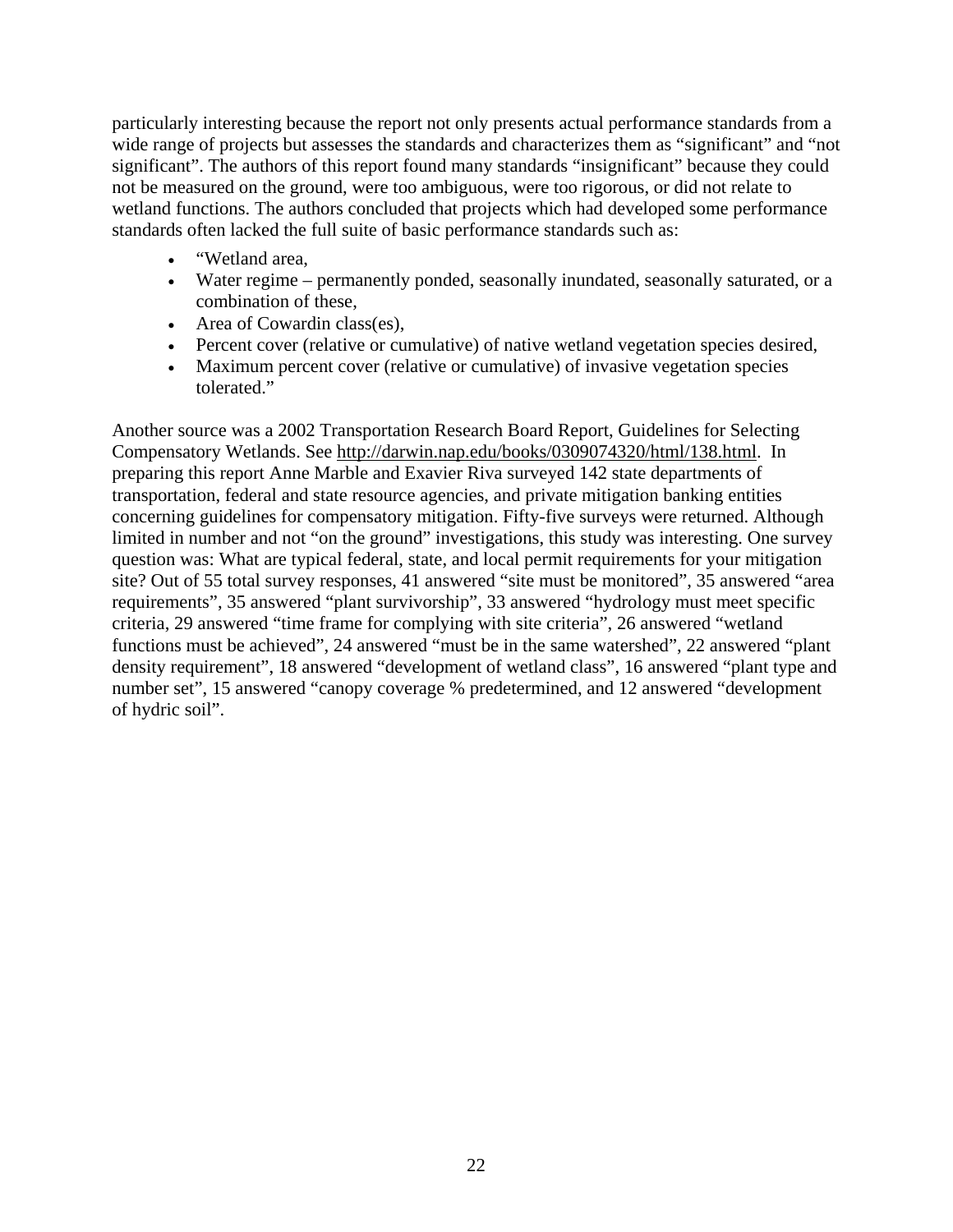#### **Box 3 EXAMPLES OF "PERFORMANCE STANDARDS" APPLIED IN MITIGATION EFFORTS**

The following examples of performance standards applied in mitigation efforts are drawn from efforts throughout the Nation, not just the East or Northeast. They have been derived, in part, from Appendix B, Performance Standards, Washington Department of Ecology 2002 Washington State Wetland Mitigation Evaluation Study, Phase 2, See [http://www.ecy.wa.gov/programs/sea/mit-study/index.html;](http://www.ecy.wa.gov/programs/sea/mit-study/index.html) Evaluating Success; and Board on Environmental Studies and Toxicology, 2001. Compensating for Wetland Losses Under the Clean Water Act, The National Academies Press, See [http://darwin.nap.edu/books/0309074320/html/138.html.](http://darwin.nap.edu/books/0309074320/html/138.html) Appendix E, Examples of Performance Standards for Wetland Creation and Restoration in Section 404 Permits and an Approach to Developing Performance Standards; and A. Marble and E. Riva, 2002 Transportation Research Board Report, Guidelines for Selecting Compensatory Wetlands. See [http://ttap.colostate.edu/Library/TRB/nchrp\\_rpt\\_482.pdf.](http://ttap.colostate.edu/Library/TRB/nchrp_rpt_482.pdf)

**Restoration of a specified acreages of wetland.** Forested wetland restoration projects often contain a mosaic of types of wetlands including open water, marsh, scrub/shrub, and forested wetland. The area or areas required for each type may be based upon overall compensation ratios required in regulations **or** upon case-by-case analysis by regulators. Typically regulators require large mitigation ratios for forested wetlands.

**Restored area must be "wetland" meeting federal Corps, state wetland definition, or other regulatory criteria.** The restored area must meet the definition of wetland used in the regulatory program in terms of hydrology, soils, and wetland plants. Section 404 permits typically require compliance with the Corps 1987 Wetland Delineation Manual.

**Restoration of particular type or types of wetlands (e.g., red maple, depressional swamp).**  The Cowardin et. al, HGM or another classification or descriptive system may be used.

**Maximum % slope.** Steep slopes often lead to erosion and sedimentation.

**Required grading and creation of microtopography for specified portions of the restoration area at particular, defined elevations consistent with habitat requirements of target plant and animal species.** 

**Attainment of specified depths of surface water or ground water saturation for specific periods (e.g. 30 days) during the growing season.** 

**The planting of specified areas with specified densities of target plant species including, in some instances, canopy, subcanopy, understory species.** 

**Attainment of % survival of plantings.**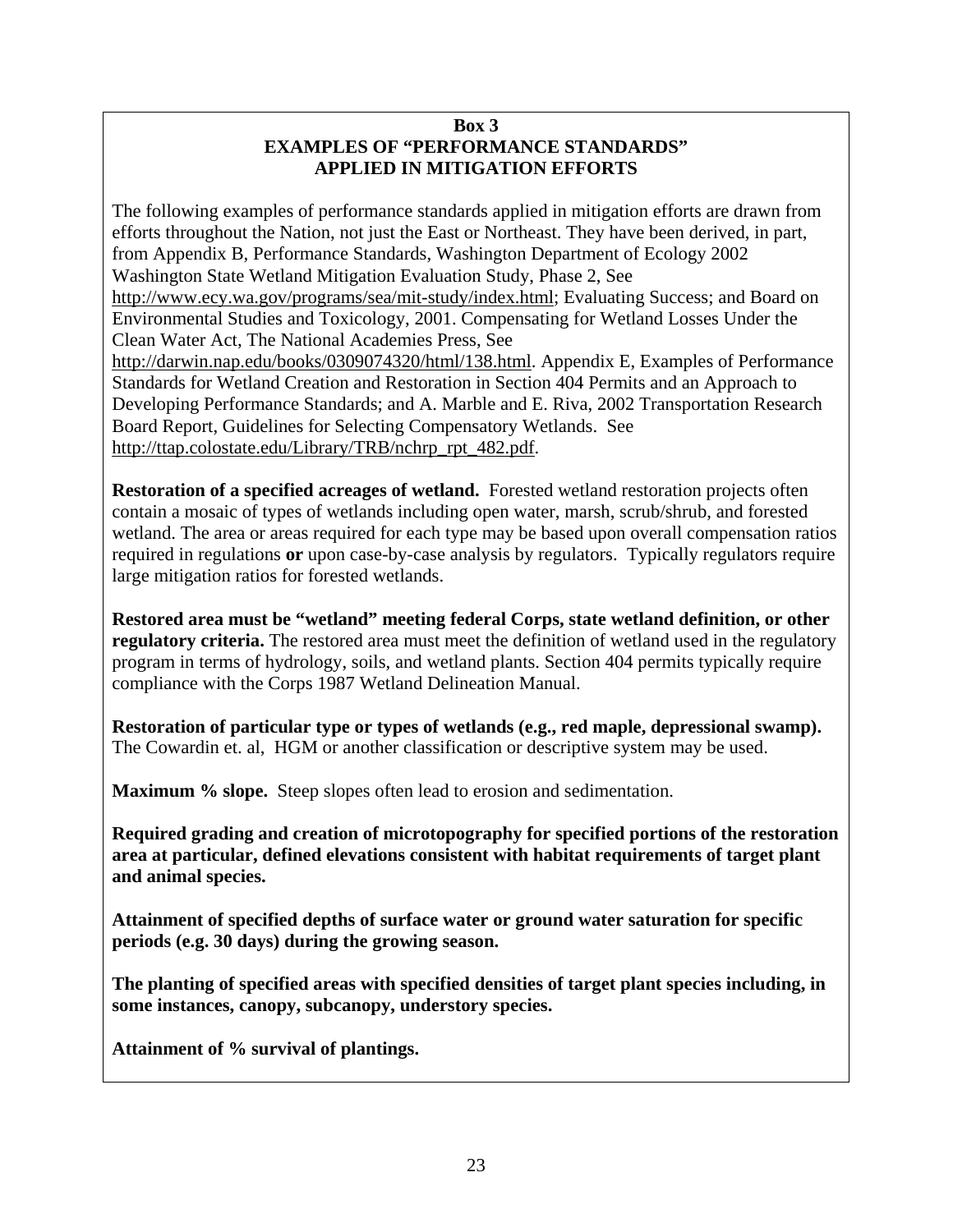**Attainment of total % of cover within a specified period of time such as one year, five years, ten years for designated canopy, subcanopy, and understory species.** 

**Attainment of no more than % cover of invasives** such as reed canary grass, purple loosestrife after specified time periods.

**Design of wetland to achieve specified ratio of water edge to acreage ratio, other size and shape specifications.** 

**Attainment of specified open water areas and construction of islands in open water related to particular, sizes and shapes.** 

**Restoration of specific functions equal to or greater than the functions of wetlands proposed for damage or destruction.** 

**Establishment of protected buffers of specified distances around the wetland.** 

**Establishment of setbacks for tree-cutting and other activities in restored wetlands along streams, ponds, and other water bodies.** 

**In creeks flowing through a forested wetland, attainment of temperature, dissolved oxygen, pH, conductivity, fecal coliform content and other water quality goals.** 

**Documented use by amphibians, birds, reptiles, invertebrates determined by direct observation, observation of egg masses, other indicators.** 

**Establishment of minimum levels of biodiversity (e.g., minimum number of specified types of plants/acre to be achieved by particular target dates).** 

## **3. Wetland Inventory, Functional Assessment, Site Design, and Construction**

Federal and state regulatory agencies typically require quite detailed prior assessments and planning for larger restoration projects. These assessments and planning efforts are not performance standards, per se, but are designed to increase the likihood that projects will achieve desired project goals.

Required elements may include:

- **1. The conduct of inventories for wetlands which are to be destroyed/damaged (in a mitigation context) and for the site or sites where proposed restoration is to occur in terms of acreage, topography, soils, plant species and other features.**
- **2. Functional assessment of both a wetland to be damaged or destroyed and proposed restoration/creation/enhancement wetland.** See, e.g., Bartoldus, 1999 for a description of 40 assessment techniques.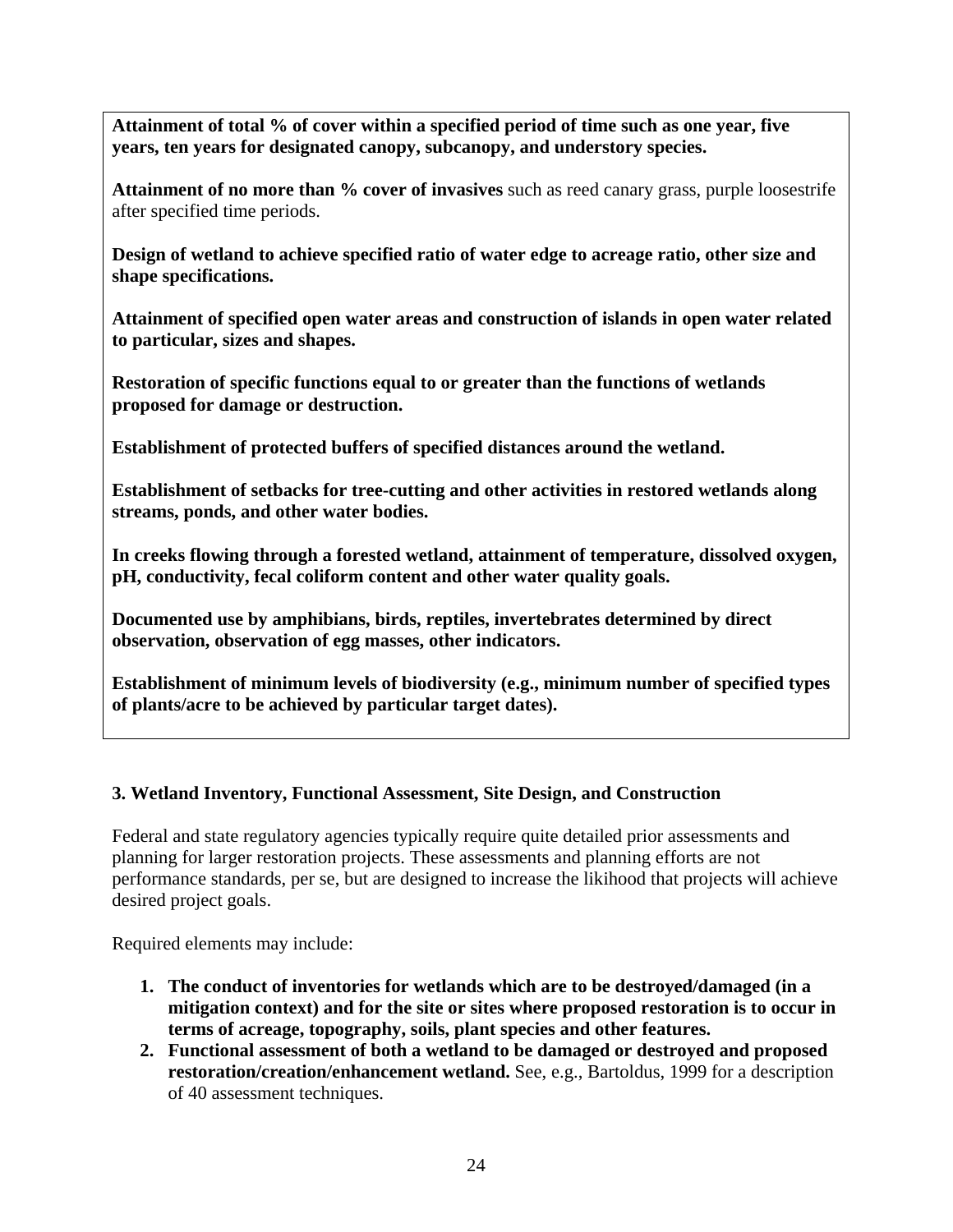- **3. Evaluation of ecosystem/hydrologic system context including anticipated changes in hydrology due to urbanization and other land use changes (a desired component but rarely undertaken.** See, e.g., Bedford, 1966.
- **4. Definition of more specific project goals such as restoration of particular functions or creation of habitat for particular animal or plant species based on inventories and assessment.**
- **5. Preparation of a restoration plan with design specifications, restoration procedures, monitoring and mid-course correction requirements.**
- **6. Preparation of plans for project supervision and construction.**

Carefully inventories and planning by a project proponent is no guarantee that a restoration project will meet project goals over time, but such preparation will increase the likihood of success.

The National Academies in 2001 (NAS, 2001) recommended:

The Corps of Engineers and other responsible regulatory authorities should establish and enforce clear compliance requirements for permittee-responsible compensation to assure that (1) projects are initiated no later than concurrent with permitted activity, (2) projects are implemented and constructed according to established design criteria and use an adaptive management approached specified in the permit, (3) the performance standards are specified in the permit and attained before permit compliance is achieved, and (4) the permittee provides a stewardship organization with an easement on, or title to, the compensatory wetland site and a cash contribution appropriate for the long-term monitoring, management and maintenance of the site.

The Academies further recommended that:

Dependence on subjective, best professional judgment in assessing wetland function should be replaced by science-based, rapid assessment procedures that incorporate at least the following characteristics: effectively assess goals of wetland mitigation projects; assess all recognized functions; incorporate effects of position in landscape; reliably indicate important wetland processes, or at least scientifically established structural surrogates of those processes; scale assessment results to results from reference sites; are sensitive to changes in performance over a dynamic range; are integrative over space and time; and generate parametric and dimensioned units, rather than nonparametric rank.

Several examples of desired "steps" for carrying out restoration projects are provided in Boxes 4 and 5. These are not specific to northern forested wetlands but would appear generally applicable to wetlands.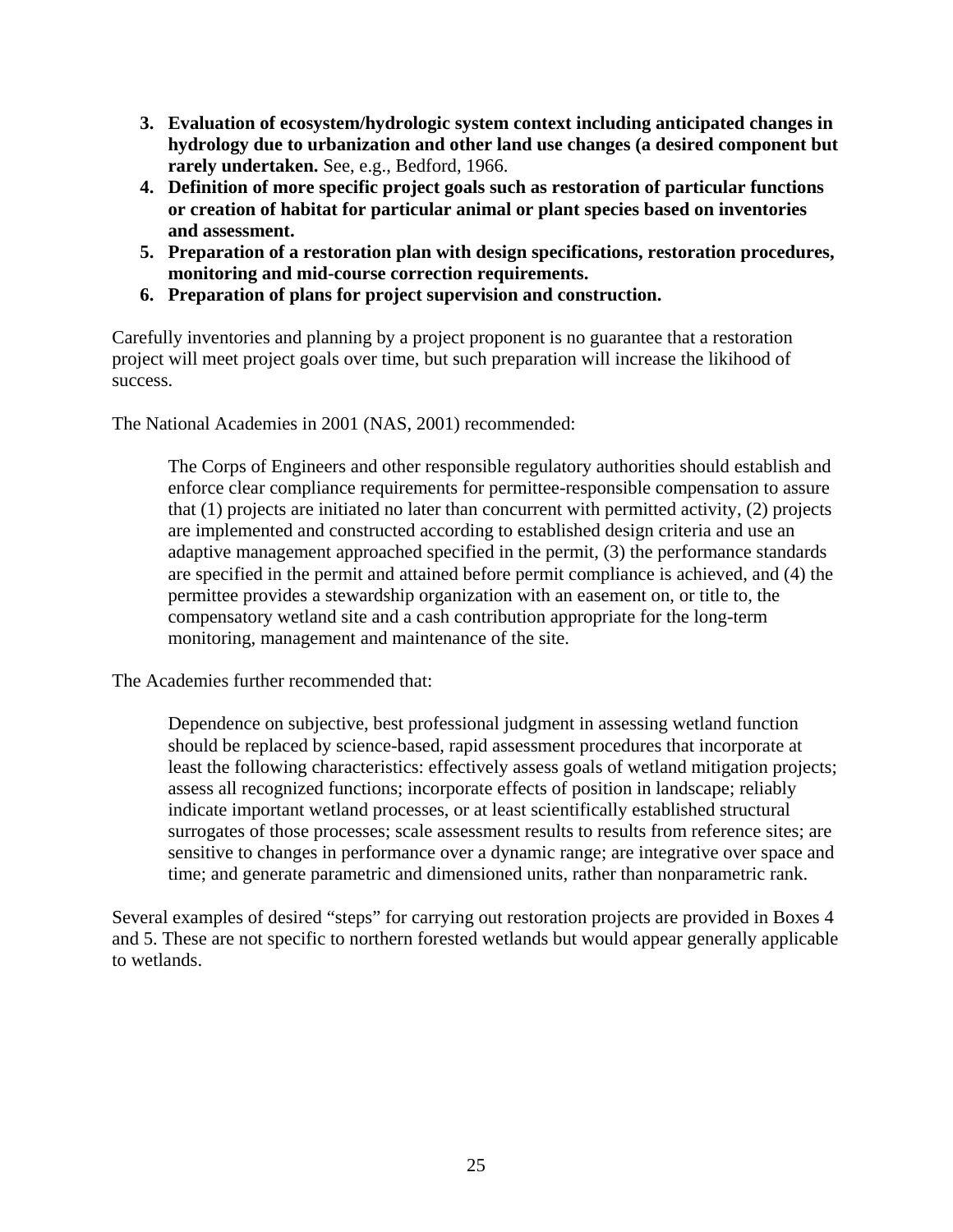#### **Box 4 Recommended**

## **Steps in Planning Process**

From: Interagency Workgroup on Wetland Regulation, Wetland Restoration, Creation, and Enhancement, NOAA et. al., Washington, D.C. <http://www.epa.gov/owow/wetlands/pdf/restdocfinal.pdf>

- Collect past and present information on the local watershed.
- Choose a project site.
- Collect past and present information on the project site.
- Collect data on reference sites.
- Develop objectives and target criteria based on watershed, project site, and reference site information.
- Talk to agencies about appropriate regulations. Talk to adjacent landowners and identify important social or economic factors that could affect the project.
- Refine goals and objectives.
- Decide on methods for implementing changes designed to rectify damage and meet planning goals and objectives.
- Prepare designs, such as protocols or construction documents, to direct implementation.
- Publicize your project.

# **Box 5**

## **Recommended Steps in Wetland Restoration**

From Cole, A., T. Serfass, M. Brittingham, and R. Brooks. Managing Your Restored Wetland. Pennsylvania State University, College of Agricultural Sciences, Cooperative Extension. See <http://pubs.cas.psu.edu/FreePubs/pdfs/uh086.pdf>

- Contact a government natural resource agency (such as your county conservation district) or a private project manager and discuss your objectives.
- Survey the site.
- Design wetland according to your needs.
- Obtain the necessary permits.
- Begin to move earth.
- Prepare the soil substrate for water and plants.
- Allow wetland plants to become established over time.
- Monitor the site and conduct routine maintenance.

## **4. Adoption of Monitoring. Mid-Course Correction, and Management Requirements**

Regulatory agencies typically require that project proponents prepare and implement monitoring and management plans. Such plans may include yearly monitoring and reporting for a number of years: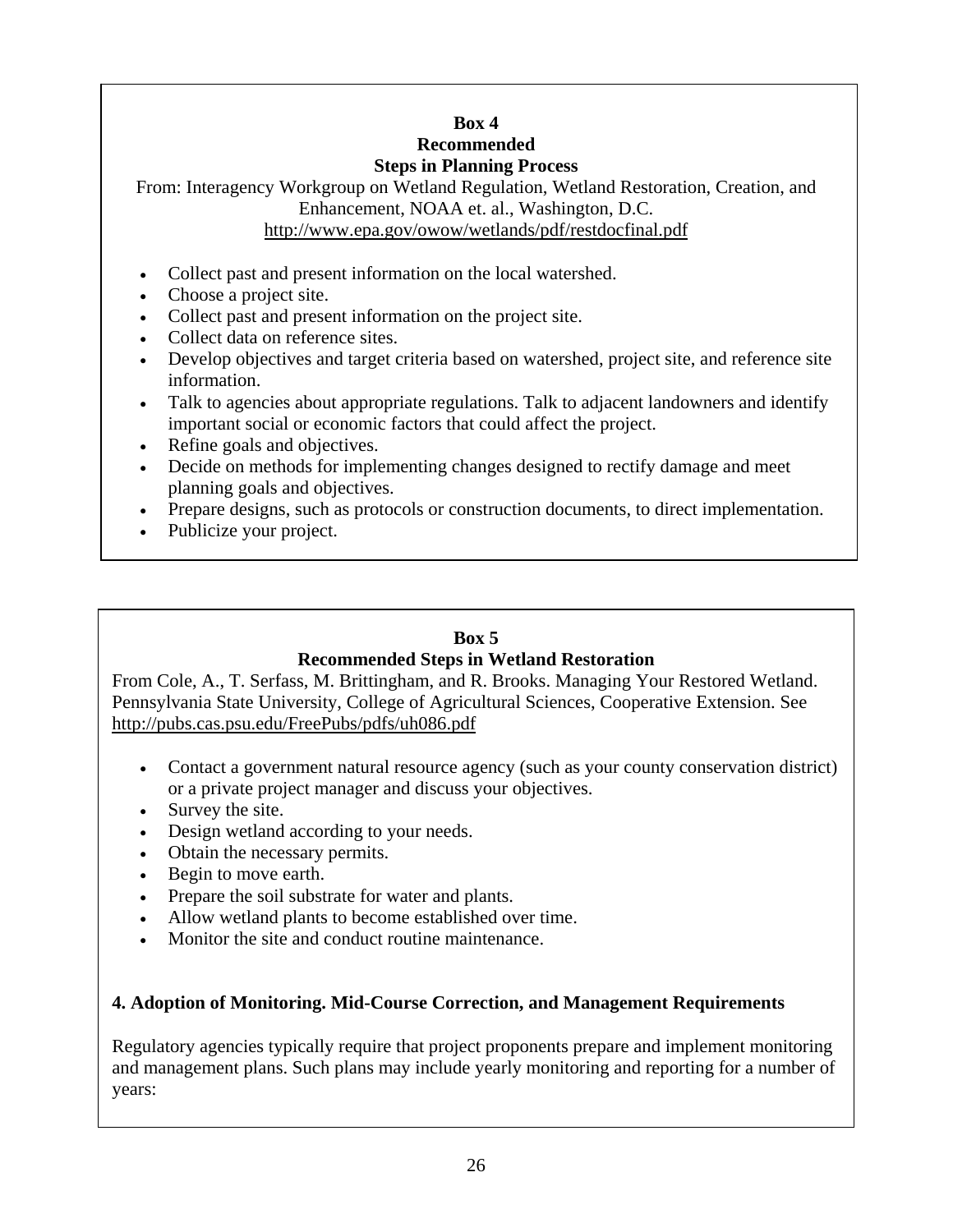#### **Vegetative Success**

Regulators typically require that project proponents submit evidence that a specified area of particular species of wetland trees and other vegetation has been achieved by specified target dates. Percent survival and/or density of coverage are typically part of monitoring requirements. Vegetative area changes are most readily identified and monitored features of restored wetlands because these changes are (usually) highly visible and can, to some extent, be tracked through remote sensing. In the absence of more detailed information, acreage by type of wetland has been used as a surrogate for functions although many functions are only partially dependent upon vegetation.

Limitations upon making accurate area determinations include fluctuating water levels over time, lack of agreement concerning remote sensing or other vegetation indicators for the wetland and nonwetland boundary, and natural succession in vegetation.

#### **Restoration of Wetland Processes (Functions)**

In the last decade, federal and state wetland regulations have increasingly required that mitigation measures restore lost "functions". For example, the proposed Corps and EPA proposed mitigation rule provides (332.3) that "The district engineer must determine the compensatory mitigation to be required in a DA permit, based on what is available, practical, and capable of compensating for the aquatic resource functions that will be lost as a result of the permitted activity." Section (f) Further provides that "The district engineer must require an amount of compensatory mitigation for unavoidable impacts to aquatic resources sufficient to replace lost aquatic resource functions." Section 332.w (Definitions) of the proposed rule defines "functions" as the "physical, chemical, and biological processes that occur in aquatic resources and other ecosystems."

To assess performance in terms of replacement of lost wetland processes (functions) requires the ability to measure, both pre and post project, the functions of wetlands proposed for damage or destruction (in a typical permitting situation) and wetlands restored.

Unfortunately, there is only limited agreement what "functions" need to be assessed and how these functions are to be assessed. A broad range of assessment models have been developed over the last two decades such HGM, and IBI to measure specific functions or suites of functions. However, few of these models have been extensively tested for "on the ground" validity. And, the models typically do not take into account societal context.

The National Academies in 2001 recommended that:

Because a particular floristic assemblage might not provide all the functions lost, both restoration of community structure (e.g., plant cover and composition) and restoration of wetland functions should be considered in setting goals and assessing outcomes. Relationships between structure and function should be better known.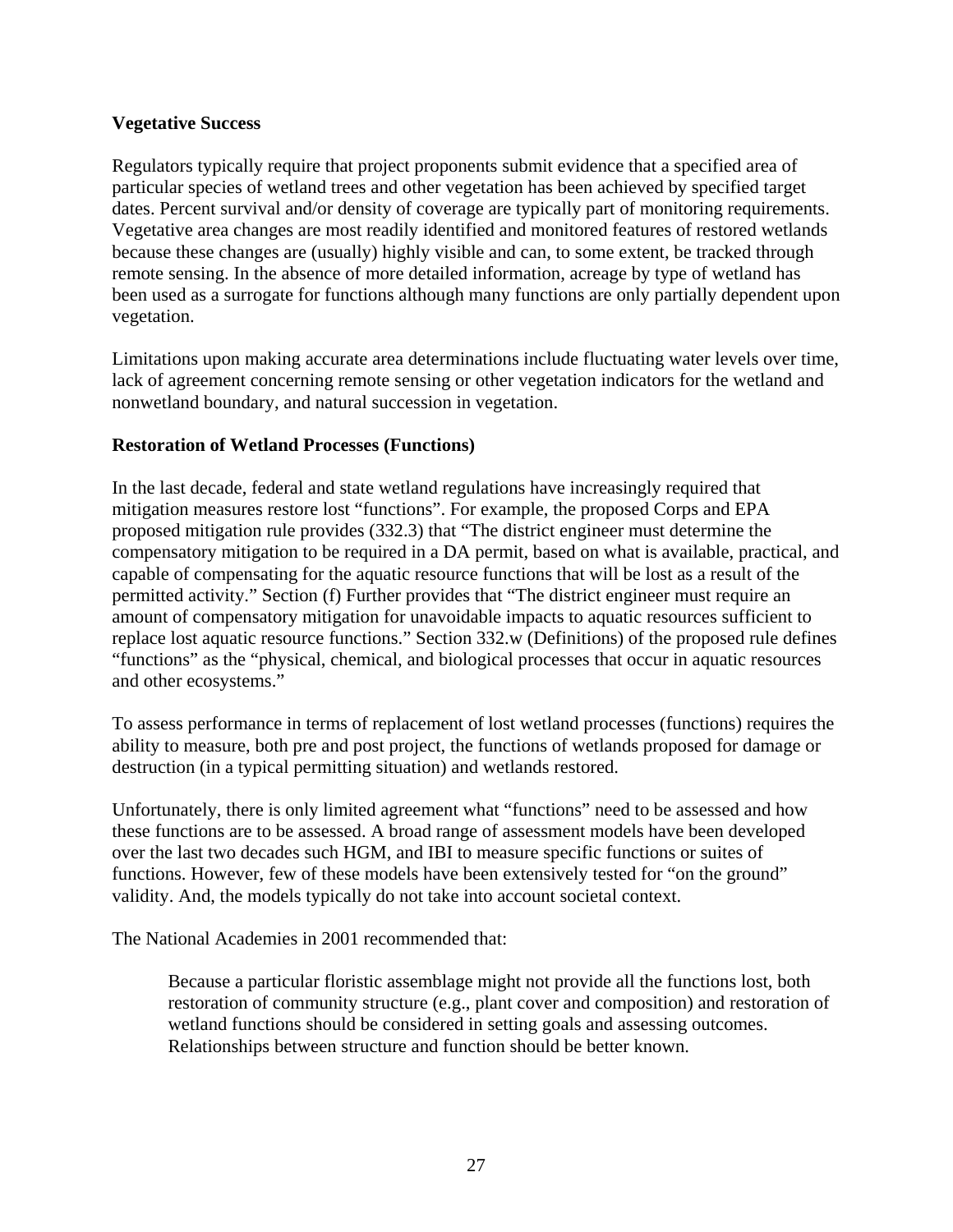#### **Restoration of Wetland "Values"**

As described above, a 1989 MOU adopted by the Corps and EPA pertaining to mitigation requires no net loss of "functions" and "value". Some state wetland regulations similarly require mitigation of values as well as functions. See Appendix A. 2. In recent years, the Corps has minimized the assessment of "values" because values are subject and there are no accurate measures for value. Nevertheless, Section 320.4(a)(1) of the Corps Section 404 regulations direct the Corps regulators to consider in their public interest review "economics", "aesthetics", "historic properties", "fish and wildlife values", "hazards", "navigation", "recreation", "safety", "energy needs", "consideration of property owners" and other factors. These factors clearly require more than consideration of wetland natural processes (functions) alone and the term "function" is scientifically used.

A wetland may be important (of value) to society in terms of:

- Health and safety,
- Historical, cultural significance,
- Education, research, scientific significance,
- Aesthetic significance,
- Economic significance,
- Or, for other reasons.

Assessment of "value" also requires consideration of "location". Restoration, enhancement, or creation of a function (natural process) at one location as mitigation will not necessarily compensate for destruction at another because it will affect different ecosystems or portions of ecosystems and groups of individuals. Different people will benefit and suffer costs. Location and social context are important. For example, assume that a landowner wishes to fill a wetland in a city with stormwater and flooding problems. He or she may propose to replace a comparable amount of flood storage by restoring a wetland ten miles from the city and even in the same watershed but this will do little good for the landowners in the city flooded by destruction of the wetland. Failure to consider social context and value will result in important loss of services although comparable natural processes are provided at the two sites.

Although values are difficult to quantitatively measure, a number of qualitative options are available to regulatory agencies to help assess values. See Appendix C.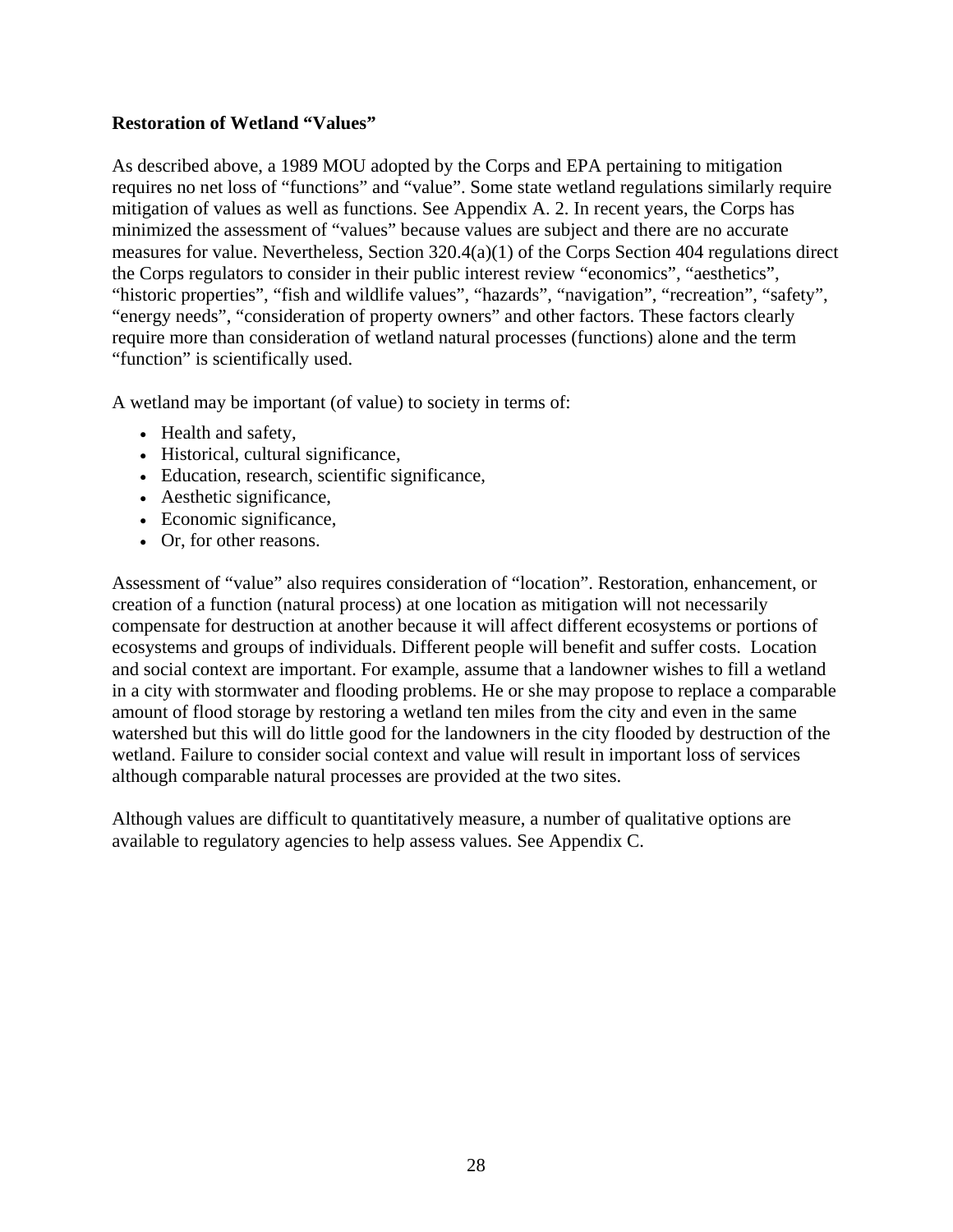# **PART 4: THE SUCCESS OF NORTHERN FORESTED WETLAND RESTORATION PROJECTS**

An examination of literature and websites, and telephone calls to selected state and federal wetland managers and consultants in the Midwest and East revealed only a small number of forested wetland restoration projects although it is likely that more have been conducted and that "passive" restoration has occurred at many wetland sites where timber was harvested, partial drainage occurred, agricultural was conducted but abandoned, and the site reverted to forested wetland.

#### **Scientific Literature**

A number of recent books and articles describe northern forested wetlands in some detail including some specific efforts to restore these wetlands after timbering or other impacts. See general publications listed in Box 2. See, particularly, Trettin et al. (ed.), 1997, Northern Forested Wetlands: Ecology and Management and Proceedings and American Society of Agricultural and Biological Engineers, 2006, Hydrology and Management of Forested Wetlands. These publications are useful for anyone wishing to restore forested wetlands in establishing goals, assessing and restoring hydrology, planting, management and monitoring. However these books and articles are primarily descriptive rather than prescriptive and stop short of the detailed recommendations concerning hydrology or other requirements for restoration.

Frank Golet and Nicholas Miller of the University of Rhode Island concisely summarized the literature pertaining to restoration of northern forested swamps in a 2001 project report to the Rhode Island Department of Environmental Management, Office of Water Resources. See [http://www.dem.ri.gov/programs/benviron/water/wetlands/pdfs/strategy.pdf.](http://www.dem.ri.gov/programs/benviron/water/wetlands/pdfs/strategy.pdf) This summary appears to be equally valid in 2006. They wrote:

#### *Forested Swamps*

Although there have been numerous attempts to restore bottomland forests in the South (Tiner 1995), forested wetland restoration has rarely been attempted in the glaciated Northeast (Lowry 1990). In their assessment of the status of restoration science, Kusler and Kentula (1990) concluded that forested wetlands are much more difficult to restore than earlier-successional wetlands such as marshes. At that time, Clewell and Lea (1990) stated that it was too early to evaluate the success of forested wetland restorations conducted in the southeastern United States because forests are complex ecosystems that require long periods of time to fully develop. Clewell (1999) later reported success in creating forested wetland within 11 years on phosphatemined land in Florida. After restoration this site contained over 200 species of trees, shrubs, vines, ferns, grasses, and forbs; the canopy had reached 85% coverage and some trees had attained a height of 12.5 meters. Tiner (1995) suggested that it may take 50 years before it is possible to assess success because trees require decades to reach maturity. Although some functions of forested wetlands (e.g., flood abatement, groundwater functions) may be effective despite the lack of a mature forest canopy, restoration sites presumably would not be suitable for forested wetland-dependent wildlife for several decades. The lengthy time requirement for ecosystem maturation and for evaluation of success is not the only factor that makes restoration of forested wetlands difficult. The restoration of appropriate hydrologic conditions may be the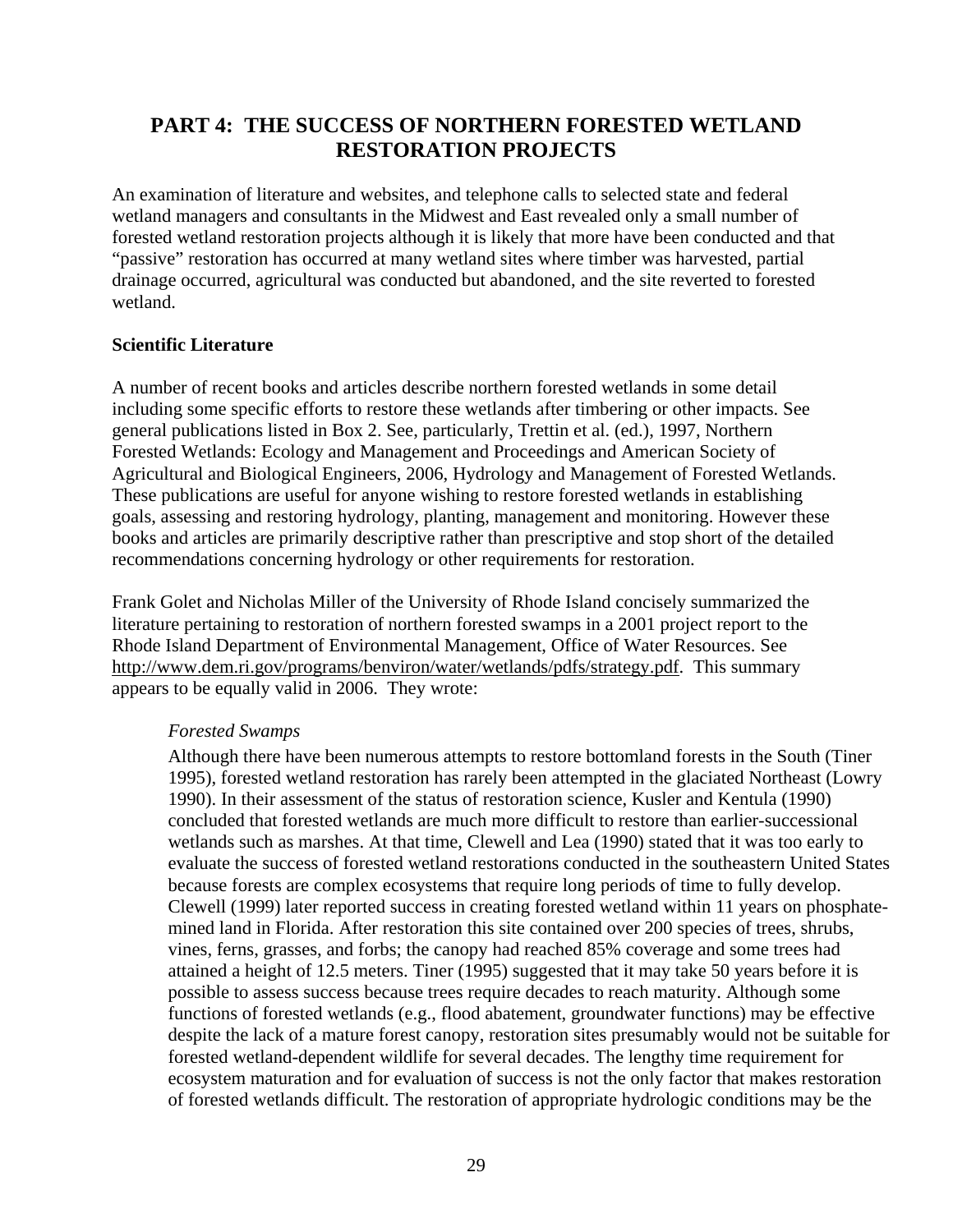most critical factor in forested wetland restoration (Clewell and Lea 1990, Tiner 1995). McLeod et al. (2000) reported that slight differences in elevation, and therefore hydrology, can substantially influence the survival and health of trees planted in swamps. This sensitivity to hydrologic regimes is long-term (Kusler and Kentula 1990); even mature forest vegetation can be damaged by wide-ranging hydrologic conditions. In an attempt to create forested wetland in New Hampshire, Barry et al. (1996) contended with this hydrologic sensitivity of woody species by mimicking the mound and pool microtopography found in natural wetlands. The rationale was that mounds provide a wide variety of water regimes (see Golet et al. 1993) and therefore may increase the probability that planted trees can survive prolonged periods of excessive inundation; i.e., there is more room for error. However, this technique may only be appropriate for the creation of swamps on non-organic substrates. Barry et al. (1996) cited an attempt by Crispin and Randall (1990) to restore microrelief in former forested wetland of southeastern Massachusetts; the attempt was unsuccessful because heavy equipment became mired".

Based upon this analysis and the analysis of other wetland types, Golet and Miller suggested the relative degree of difficulty in restoring various types of wetland systems. See figure below. It is to be noted that forested swamps, fens, and bogs are rated the lowest.

| <b>Restorability of Rhode Island freshwater wetland</b> |  |
|---------------------------------------------------------|--|
| types, based on the scientific literature.              |  |
| <b>Wetland type and Rating</b>                          |  |

| Ponds           | High         |
|-----------------|--------------|
| <b>Marshes</b>  | High         |
| Wet meadows     | Moderate     |
| <b>Streams</b>  | Moderate     |
| Vernal pools    | Moderate     |
| Shrub swamps    | Moderate     |
| Forested swamps | Low/Moderate |
| Fens            | Low          |
| <b>Bogs</b>     | Low.         |

Biotic and Abiotic Indicators of Success

In April 2004 the Environmental Law Institute published a report: Measuring Mitigation, A Review of the Science for Compensatory Mitigation Performance Standards. See [http://www.elistore.org/reports\\_detail.asp?ID=10991&topic=.](http://www.elistore.org/reports_detail.asp?ID=10991&topic=) This report, which is available on the Internet, extensively reviewed the scientific literature pertaining to various types of biotic and abiotic compensatory mitigation performance standards. See this report for an article-by-article review of the literature. Much of what was written appears to be useful and applicable to northern forested wetlands although the report addressed performance standards more generally. The report concludes:

The findings in the literature suggest that performance standards can be developed and implemented. As articles reviewed for this report indicate, each biological and abiotic metric offers its own set of strengths and weaknesses for use as indicators of wetland condition and functional performance. However, the strategic use of a combination of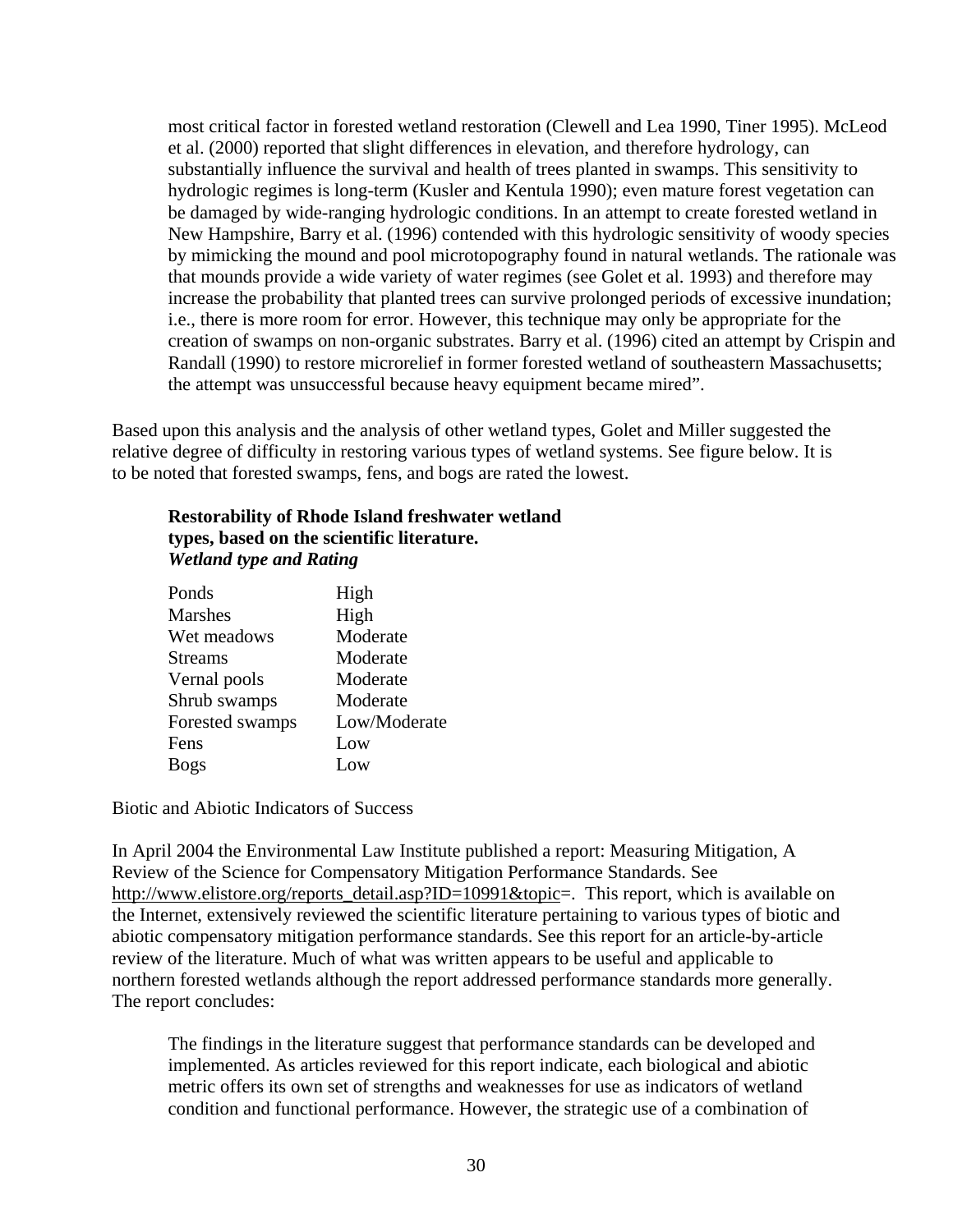metrics could accentuate the strengths of some while minimizing the weaknesses of others. Through a well-chosen collection of performance standard metrics, regulators may ultimately be able to measure the ecological viability of functions in created, restored, and enhanced wetlands to understand better whether the site is on its way to becoming a self-sustaining wetland to replace the one lost.

The report more specifically concluded with regard to the use of specific attributes or outcomes as "performance standards":

Amphibians. The ELI report concluded that "(A)although some amphibian metrics may be good indicators of wetland health on a regional scale the use of amphibians as indicators of individual wetland health may be limited." A chief concern of the report was that "populations fluctuate greatly among years". The report further concluded that "Efforts to separate natural from human-induced causes impacting populations are confounded by many known and unknown factors. The report also concluded that "Many types of amphibian monitoring require substantial resources in terms of labor and equipment. Because wide population fluctuations are typical of amphibians, long-term sampling is required, well beyond the 3-5 years typically required by regulatory agencies in the United States…."

Fish. The ELI report concludes that "Scientists only recently have begun developing fish IBI (Indices of Biological Integrity) for wetlands, although research in this area shows promise."

Invertebrates. The ELI report concluded that invertebrates "are considered useful as indicators by many wetland scientists." However, the report also noted a variety of problems with use of invertebrates including the need for "staff trained in invertebrate taxonomy…and high laboratory costs."

Birds. The ELI report concluded that "our understanding of the usefulness of birds as wetland indicators is in its infancy, birds appear to exhibit several characteristics that make them potentially useful as indicators of environmental change." The report noted that birds "are relatively easy to survey, and no specialized keys or extensive lab work are required to identify species." However, the report also noted that "Many bird species are migratory, which introduces the uncertainty of whether the status of a population is influenced by local habitat conditions or events occurring away from the study area."

Algae. The report concluded that "Studies suggest that patterns in algal growth and development can be reliable indicators of specific environmental conditions." However, the report also noted a variety of problems with the use of algae including "insufficient research". It concluded that "On the balance, algae-based performance metrices—while theoretically very useful—seem difficult to construct and implement."

Mammals. The report concluded: "(O)nly a limited number of mammals (e.g., water shrews) would be appropriate as a biological indicators of wetland performance. Mammals, however, may be useful as one component of a set of indicators used in performance monitoring."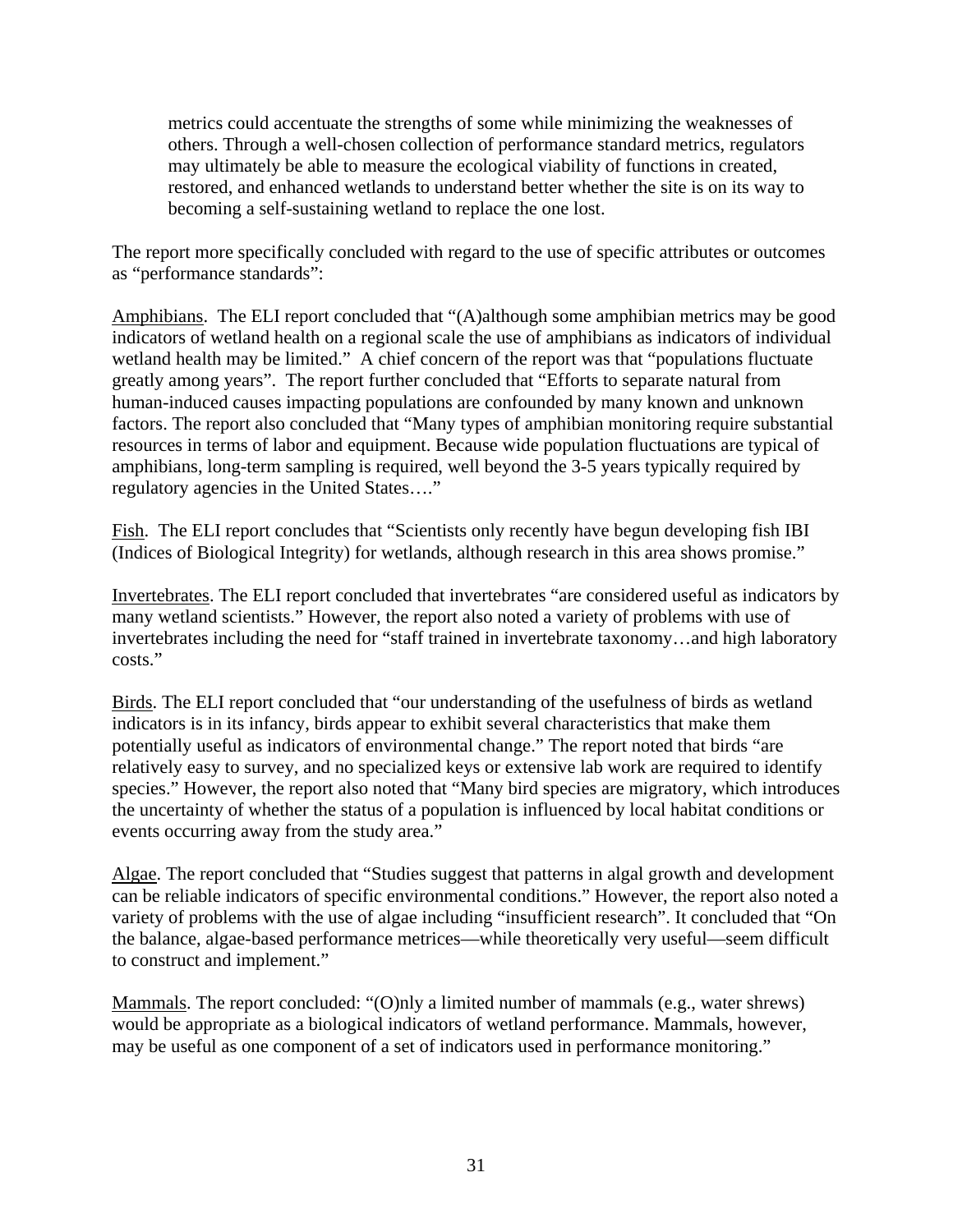Vegetation. The report concluded that "The use of vegetation in monitoring wetland performance is perhaps the most widely recognized and ubiquitous metric currently in use. However, many researchers caution against the use of vegetation alone, and other studies suggest that vegetation metrics such as percent cover may be misleading for gauging wetland functional performance."

Hydrology. The report concluded that: "Hydrology is widely regarded as the most important factor determining wetland structure, function, and persistence." However, the report also concluded that "Although hydrology is the most basic and perhaps the most essential part of wetland function, further research is needed to improve the ability of mitigation sites to mimic the hydrology of the natural wetlands they replace. In addition, many authors pint out the importance of increasing monitoring time frames in order to better assess wetland hydrologic developments."

Soil, Sediment, Substrate, Nutrients. The report concluded that "Wetland performance standards based on soil, sediment, substrate, or nutrient…indicators may be among the most valid metrices…especially when used in conjunction with biotic metrices." However, the report also concluded that "Soil metrices cannot indicate wetland performance success in the typical 5 to 10 year mitigation site monitoring period because wetland soil attributes do not converge with reference expectations except in the long run."

## **Developmental Trajectories**

Because of the long time period for growth of trees in forested wetlands and the development of organic wetland soils, regulatory agencies have been particularly interested in "trajectory" performance standards. The ELI report concluded that:

"A developmental trajectory for compensatory mitigation wetlands—that is, the pathway that a created or restored wetland takes as it ages—is an attractive concept for performance standards, because it holds the possibility of monitoring a site in the early stages and, from those early measurements, begin able to predict the likelihood of the site attaining functional equivalency with the wetland it replaced.

The literature based on developmental trajectories for wetlands is growing, and many studies on the topic are ongoing, but ranks of published studies are sparse because of the relative newness of the subject."

Although broadly attached as conditions to wetland restoration projects by regulators (e.g., % cover by designated tree species after 5 years), the long-term validity of many trajectory performance standards in predicting restoration of the full range of wetland functions and values remains to be demonstrated.

### **Engineering Principles and Wetland Restoration**

In reviewing the literature we found limited publications concerning the application of engineering principles and practices to restoration of forested wetlands. Several publications do address engineering approaches to wetland restoration more broadly. See, for example, WRP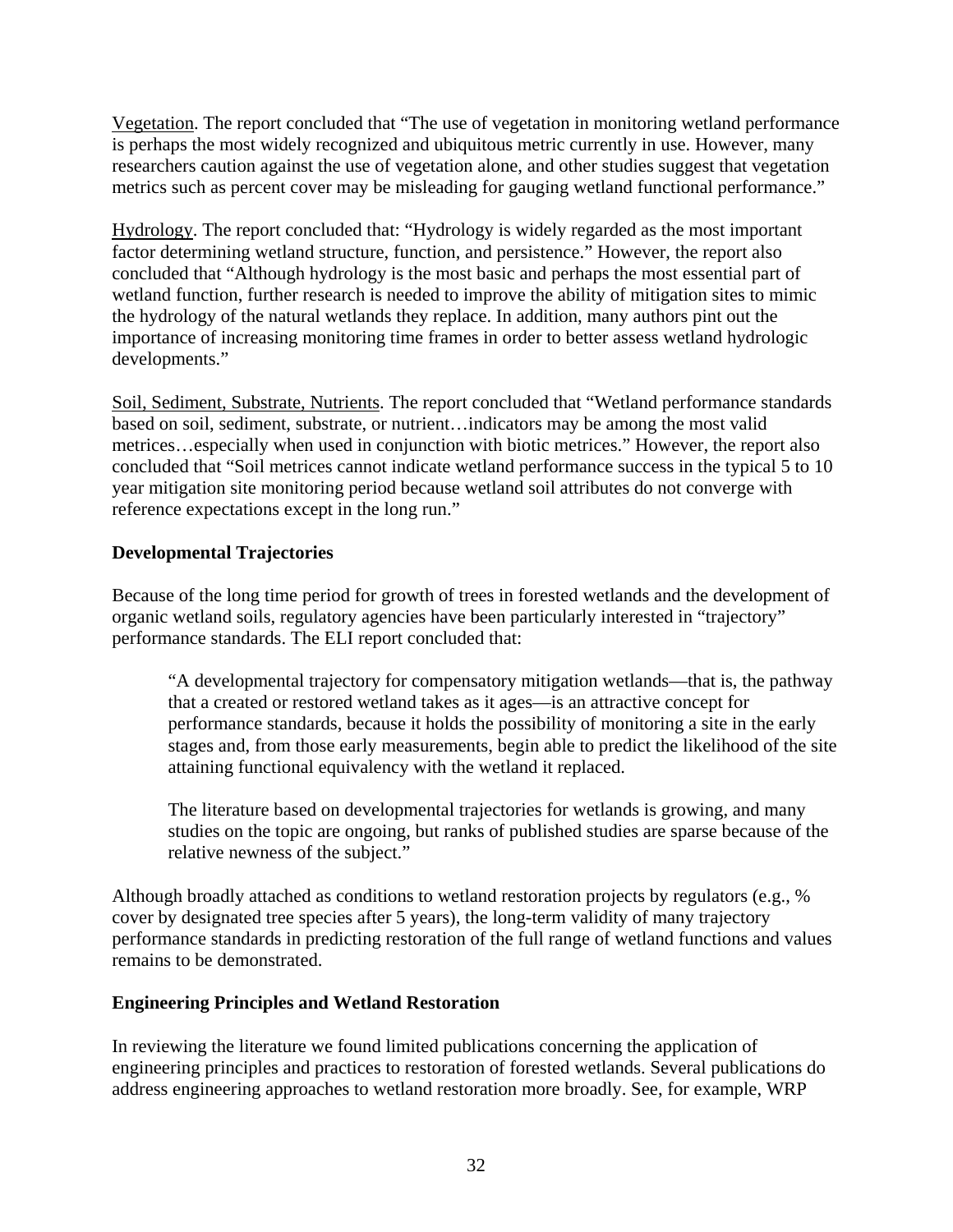Technical Note HS-EM-3.1, August 1993, Hydraulic Structures for Wetlands. This report described the use of dikes and water control structures. See

[http://el.erdc.usace.army.mil/elpubs/pdf/hsem3-1.pdf.](http://el.erdc.usace.army.mil/elpubs/pdf/hsem3-1.pdf) See also, United States Department of Agriculture, Soil Conservation Service, Engineering Field Handbook, Chapter 13, Wetland Restoration, Enhancement, or Creation. See

<http://64.233.187.104/search?q=cache:C4aLfHmHHg4J:www.info.usda.gov/CED/ftp/CED/EFH> -. See also Hayes, D., T. Olin, & J. Craig Fishenich 2001. Wetlands Engineering Handbook, U.S. Army Corps of Engineers, Engineer Research and Development Center ERDC/EL TR-WRP-RE-21. This handbook sets forth a great deal of practical advice concerning wetland restoration, creation, and enhancement. See [http://darwin.nap.edu/books/0309074320/html/197.html.](http://darwin.nap.edu/books/0309074320/html/197.html)

## **Studies of the "Success" of Mitigation Projects**

A modest number of studies over the last two decades have attempted to determine the on the ground "success" of wetland mitigation (restoration, creation, enhancement) projects. Some address forested wetlands along with other types of wetlands. Examples include:

• Board on Environmental Studies and Toxicology, 2001. Compensating for Wetland Losses Under the Clean Water Act, The National Academies Press

See [http://darwin.nap.edu/books/0309074320/html/138.html.](http://darwin.nap.edu/books/0309074320/html/138.html) The National Academy investigated mitigation requirements for the federal Section 404 program and compiled examples of performance standards. Appendix E, Examples of Performance Standards for Wetland Creation and Restoration in Section 404 Permits and an Approach to Developing Performance Standards. At least 6 of the 20 examples of performance standards summarized addressed forested wetlands. This study concluded that, overall, Section 404 wetland mitigation efforts were not meeting their intended goals. The report made a broad range of recommendations for addressing deficiencies.

• Cole, A. and D. Shafer (2002) Section 404 Wetland Mitigation and Permit Success Criteria in Pennsylvania, USA, 1986-1999. Environmental Management 30:508-515. This study of 23 mitigation projects in Pennsylvania found that only about 60% of the mitigation wetlands met their success criteria after more than 10 years. The study concluded that replacement of emergent, scrub-shrub, and forested wetlands with uplands or open ponds likely led to a net loss of forested wetlands.

• Brown, S. and P. Veneman. (undated). Effectivenss of Compensatory Wetland Mitigation in Massachusetts, USA. Wetlands Volume: 21, pages 508-518. See [http://www.sws.org/wetlands/abstracts/volume21n4/BROWN.html.](http://www.sws.org/wetlands/abstracts/volume21n4/BROWN.html) This study involved the analysis of 391 project files and 114 field sites. The majority of projects were not in compliance with Massachusetts wetland regulations including no attempt to build the project (21.9%), insufficient size or hydrology (29.8%), or insufficient cover of wetland plants (2.6%). The majority of constructed projects involved impacts to forested wetlands (71.1%). But most replication projects were designed to produce scrub/shrub wetlands.

• Perry, M., (1998) Evaluation of Forested Wetlands Constructed for Mitigation in Comparison to Natural Systems. See [http://www.pwrc.usgs.gov/resshow/perry/forwetlands.htm.](http://www.pwrc.usgs.gov/resshow/perry/forwetlands.htm) This study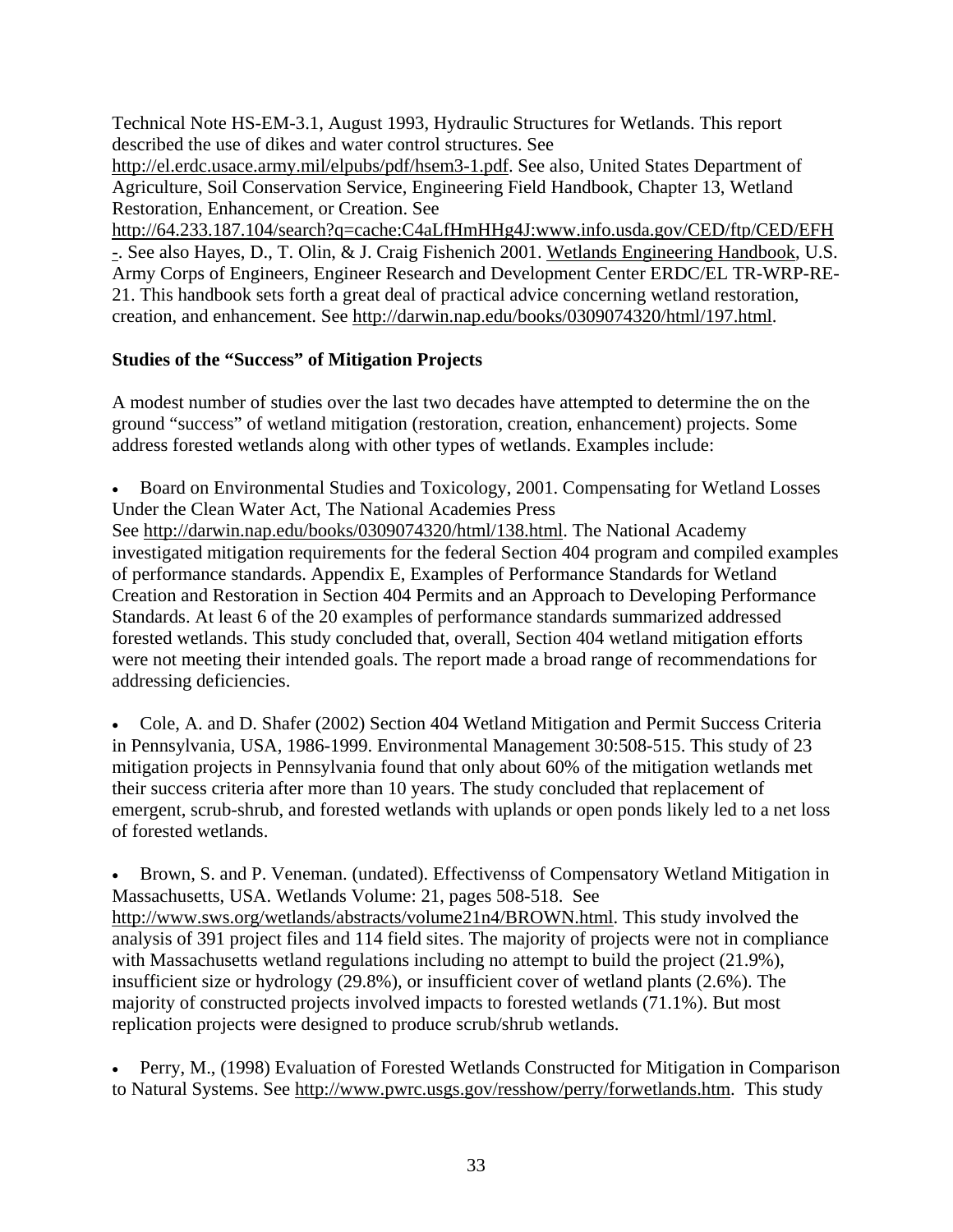reported the results of an intensive research project for six constructed forested wetlands in Central Maryland conducted in 1993 to 1996. These were "mitigation" wetlands constructed to compensate for highway construction and other activities. Areas ranged in size from 2 to 35 acres. Adjacent natural forested wetlands were used as reference sites. The authors concluded that it would take 35-50 years before the constructed wetlands would have forested wetland vegetation and wildlife similar to that found on mature forested wetlands. The long time period was related to high mortality and slow growth resulting from excessive water on the sites and predation by wildlife. Wood frogs and salamanders were uncommon or absent on the constructed sites.

Natasha A Reed (undated) A Decade of Recovery in Three Wetland Ecosystems: Differences and Policy Implications. This study summarized several papers which examined the recovery over a 12-year period of three wetland sites in Northeastern Massachusetts heavily impacted by construction of a transmission line. These included a shrub-swamp bog, a wooded swamp and an open marsh, Assessment of recovery focused on plant recolonization. The author concluded that "There were significant differences in how each wetland type rebounded from the disturbance. The cattail marsh showed complete recovered after two years in both numbers and community composition values. The wooded swamp recovered more slowly, still showing signs of reduced numbers (but not of species richness, diversity or eveness) at five years but not ten. The bog was least resilient, with significant numbers of individuals reduced in cleared and managed areas still at five years. This discrepancy of the disturbed area persisted in the ten-year observation data."

Marble, A. & X. Riva. 2002. Guidelines for Selecting Compensatory Wetlands Mitigation Options. NCHRP Report 482. Federal Highway Administration, Transportation Research Board. 2002. See [http://ttap.colostate.edu/Library/TRB/nchrp\\_rpt\\_482.pdf.](http://ttap.colostate.edu/Library/TRB/nchrp_rpt_482.pdf) This was not a before and after study but rather a survey of the opinions of 55 wetlands managers concerning the relative success of compensatory mitigation options. The study documented what wetland managers perceived as "working" and not "working". The survey indicated that "emergent and open water wetlands were the most successfully mitigated in palustrine and estuarine systems; forested wetlands were the least successfully mitigated". The authors concluded that "(F)orested wetlands require more precision in grading and more time to develop. Saplings may not be able to tolerate the fluctuations in hydrology tolerated by mature trees. Furthermore, forested wetlands may require 50 to 100 years to fully mature, which makes it difficult to know if any given site will be ultimately successful."

• Deni, P. 2003. An Inventory of Ohio Wetland Compensatory Mitigation. [http://www.epa.state.oh.us/dsw/wetlands/WetlandMitigationInventory\\_Nov2003.pdf.](http://www.epa.state.oh.us/dsw/wetlands/WetlandMitigationInventory_Nov2003.pdf) This report was based upon a study of mitigation wetlands in Ohio constructed from 1992 to 1999 under 401 water quality certifications. The study examined 76 projects (117 wetlands). Over 88% of all wetlands were constructed as emergent marshes. Only 66.3% of the required wetland replacement acreage was constructed. The author wrote that "Due to the lack of data on impacted wetlands, it is difficult (to) quantify the overall amount of forested wetland impacts for the projects included in this study. However, a review of the types of wetlands whose losses are being mitigated at three mitigation bank operating in central Ohio shows that 40-60% of all impacts are to forested wetlands…On the other hand, a more detailed survey of replacement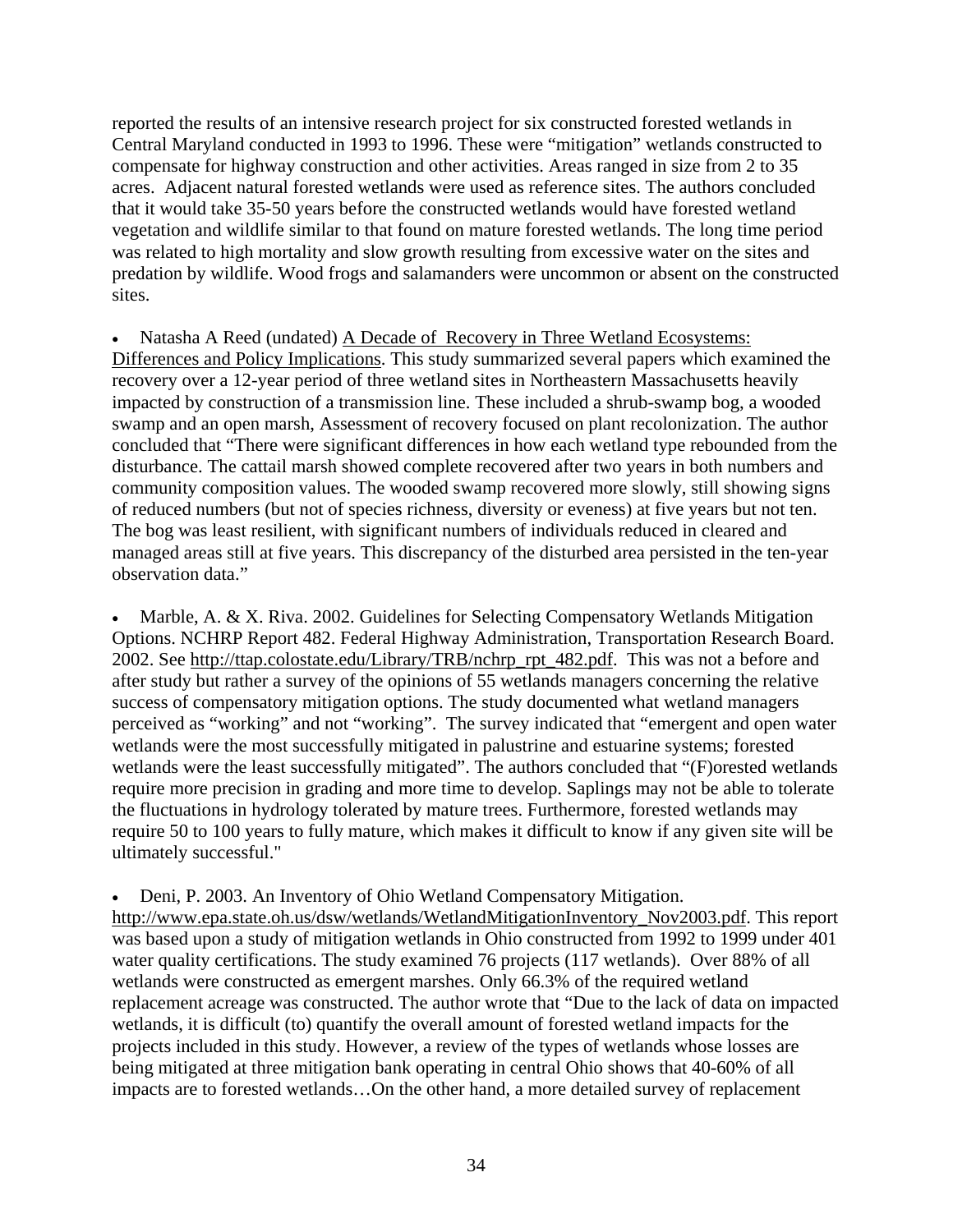wtlands…indicates that amphibians associated with forested wetlands are extremely rare or completely absent from replacement wetlands. It is therefore of paramount importance that we clearly define criteria and work within existing regulations to assure the terrestrial habitat around wetlands is replicated, especially for impacts to forested wetlands."

• Balzano, S., A. Ertman, L. Brancheau, & W. Smejkal. (2002) Creating Indicators of Wetland Status (Quantity and Quality), Freshwater Wetland Mitigation in New Jersey. This study conducted field evaluations for 90 freshwater mitigation sites (out of 171 approved freshwater wetland mitigation projects in the New Jersey DEP's database at the time of study. Forested wetlands and emergent wetlands were the most common type of freshwater wetlands proposed account for 41% and 33% of the total proposed freshwater wetland area. The study revealed that only .45 acre of wetland was achieved for each acre of mitigation proposed. The study concluded that "On average, 92% of proposed emergent wetland acreage was achieved, while 1% of proposed forested wetland acreage was achieved. Open water acreage was achieved almost three times in excess of that proposed.

• Washington Department of Ecology. 2002. Washington State Wetlands Mitigation Evaluation Study. See

[http://www.ser.org/sernw/pdf/WDOE\\_wetland\\_mitigation\\_eval\\_stud\\_2.pdf.](http://www.ser.org/sernw/pdf/WDOE_wetland_mitigation_eval_stud_2.pdf) This study was conducted in two phases to evaluate the success of projects intended to compensate (mitigate) for wetlands lost to development activities. Twenty-four projects were examined in depth. The study concluded that "Although mitigation may be doing better than it was 10 years ago and better than some previous studies have shown, this study suggests that the state of Washington is still experiencing a net loss of wetland acreage and functions due to authorized wetland impacts." Only 29 percent of projects were achieving all measures of success. Only 65 percent of total acreage of lost wetlands was replaced with new wetland area.

• Minkin, P. & R. Ladd (2003). Success of Corps-Required Wetland Mitigation in New England. U.S. Army Corps of Engineers, New England District. In this study, a stratified random selection of 60 mitigation sites in the New England District of the Corps were studied in depth to determine the success of mitigation projects. Of this total, only ten (17%) were considered to achieve adequate functional replacements. The authors concluded that: "While 177.69 acres of forested wetlands were impacted by the 60 study projects, only 24.74 acres of mitigation were proposed to be forested. Few forested wetlands were proposed as mitigation for a variety of reasons, including focus on only a few functions, fear of failure, difficulty to establish, and nonspecific information on impacted functions to be replaced." This finding was consistent with several earlier studies:

A New England District survey of 59 wetland mitigation sites in New England (Smigelski, 1996) found that, with largely subjective evaluation, only 46% were considered to be successful or somewhat successful. In particular, it was noted that there was extremely low success rate in creating or restoring forested wetlands. A subsequent New England District study (Gaudet, 1999) examined ten mitigation sites which were intended to be forested or scub-scrub wetlands. It was determined that of the ten sites examined, only six were successful or somewhat successful, though none of the sites were complete failures.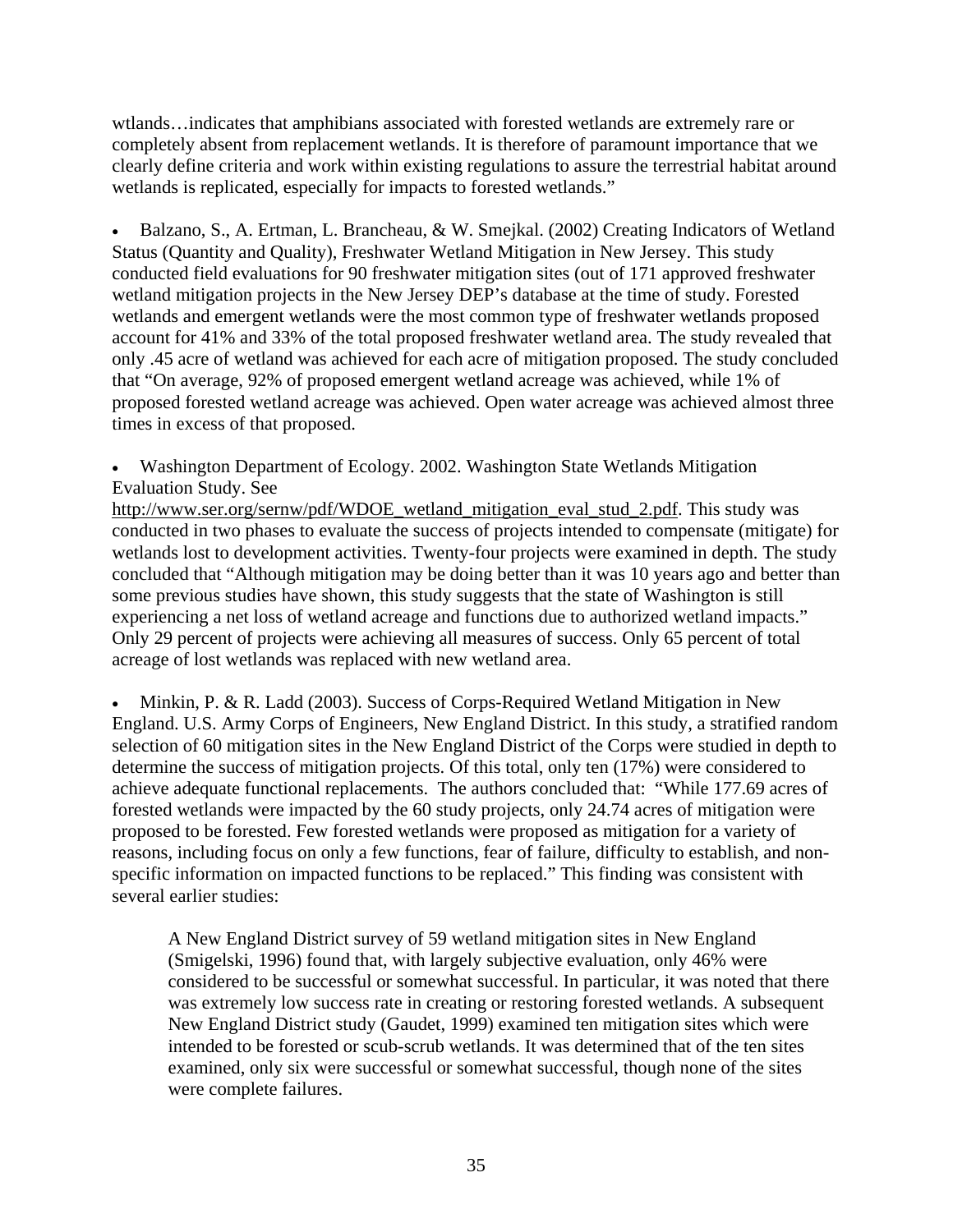Minkin and Lad concluded that while 50% of the impacts were to forested wetlands, only 8% of the mitigation was forested wetland and only 5% of the field-confirmed wetland was forested wetland. Minkin and Lad concluded that "(D)evelopment and approval of compensatory mitigation should concentrate on identifying and replacing the functions proposed to be impacted. In order to truly replace lost functions, increased quality or quantity efforts should be considered, especially for forested habitat replacement. This is especially important for mitigating impacts to systems which entail large temporal losses in function, e.g., forested wetlands."

Based upon these limited studies and conversations with regulatory agencies and consultants, several conclusions may be suggested:

- Few forested wetland restoration projects are being undertaken.
- The projects which have been undertaken have not been extensively monitored.

• No attempt is often being made to restore forested wetlands when forested wetlands are damaged or destroyed. Instead, mitigation wetlands constructed or restored are more likely to be ponds, marshes, or shrub/scrub wetlands.

- There is a relatively high failure rate for the projects which have been undertaken.
- It is too early to tell whether many projects will be successful.
- Regulatory agencies are requiring large mitigation ratios for restoration of forested wetlands.

## **Factors Contributing to the Success of Projects**

Several studies evaluating the success of wetland restoration projects also evaluated the factors contributing to success of projects. These factors are summarized in Boxes 6-8. These factors, of course, apply broadly to mitigation and restoration and not simply to restoration forested wetlands in the Midwest and Northeast. Nevertheless, they appear to be generally applicable to restoration of forested wetlands as well.

#### **Box 6 Putting It All Together**

From: Interagency Workgroup on Wetland Regulation, Wetland Restoration, Creation, and Enhancement, NOAA et. al., Washington, D.C. <http://www.epa.gov/owow/wetlands/pdf/restdocfinal.pdf>

- Be patient.
- Talk to many people.
- Be flexible.
- Take your time.
- Plan well.
- Let reference sites be your guide.
- Use low impact implementation methods.
- Monitor and manage your site.
- Do your best to recover as much of the wetland system as possible.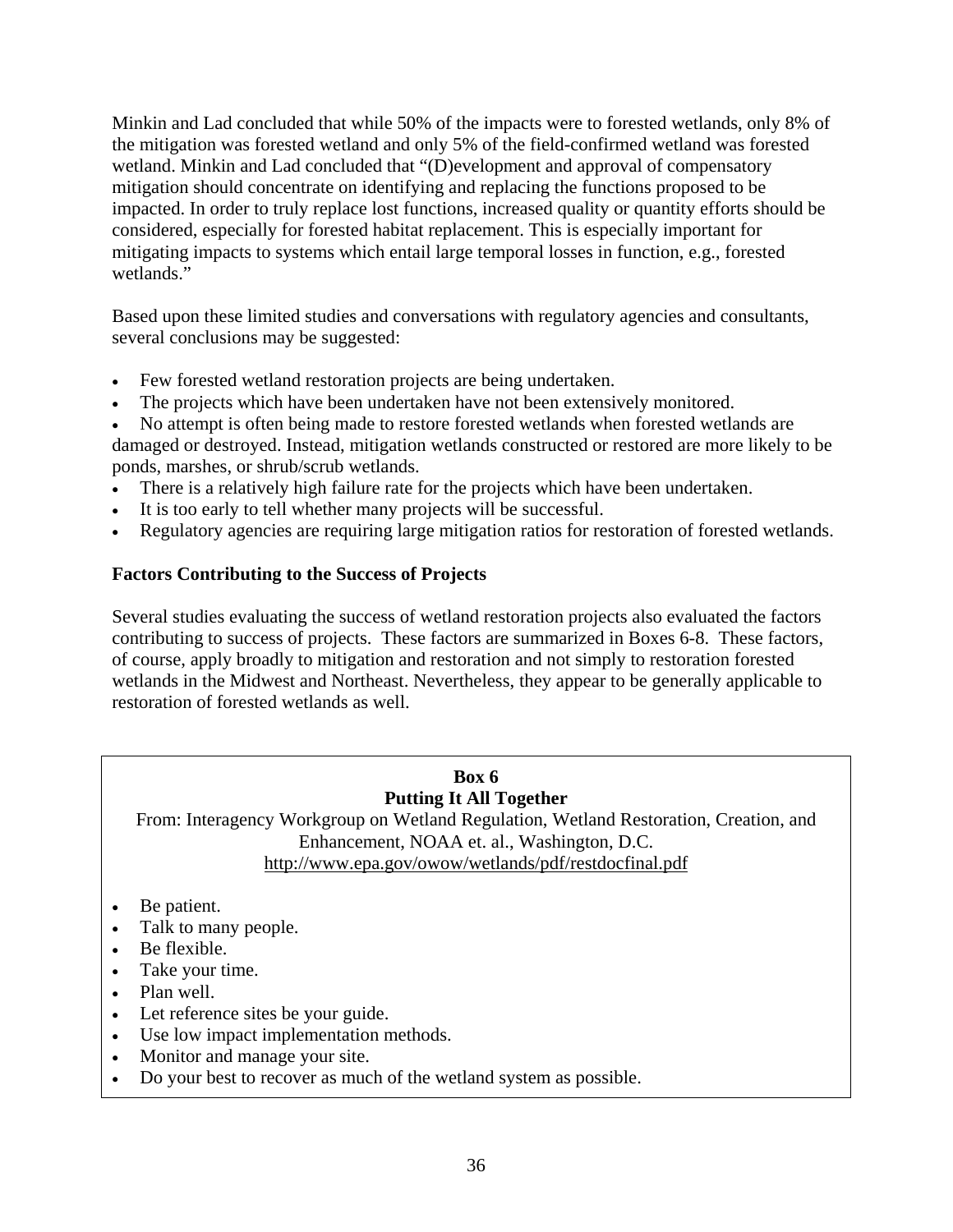### **Box 7**

## **Ten Top Factors That Contributed to Success of Projects**

From: Washington Department of Ecology 2002 Washington State Wetland Mitigation Evaluation Study, Phase 2: Evaluating Success

[http://www.ser.org/sernw/pdf/WDOE\\_wetland\\_mitigation\\_eval\\_stud\\_2.pdf](http://www.ser.org/sernw/pdf/WDOE_wetland_mitigation_eval_stud_2.pdf) 

- Adequate source of hydrology present.
- Same consultant involved from the very beginning of the project (from delineation of impacts to mitigation monitoring and maintenance).
- Good site selection.
- Oversight and follow-up by regulatory agencies.
- Mitigation designer on-site during construction.
- Good mitigation design.
- Natural revegetation (native seed source present) or native hydroseed mix used.
- Maintenance conducted on site.
- Irrigation was used for at least one growing season.
- Hydrologic monitoring was conducted prior to mitigation plan implementation.

# **Box 8**

## **Top Ten Factors That Contributed to Lack of Success of Projects**

From: Washington Department of Ecology 2002 Washington State Wetland Mitigation Evaluation Study, Phase 2: Evaluating Success

- No irrigation of planted material.
- Poor site location.
- Lack of maintenance (e.g., invasive species control) or a poor job of maintaining planted material (moved over).
- Poor design.
- Poor planning and lack of prior hydrologic monitoring.
- Lack of follow-up by applicant and regulatory agencies.
- Compacted soil or lack of soil amendments creating a poor substrate for plant growth.
- A buffer that was too small or unvegetated.
- Lack of consistence between project goals and mitigation plan (e.g, not enough planted material to provide the required shrub cover).
- Lack of experience by heavy equipment operators and/or planting crew.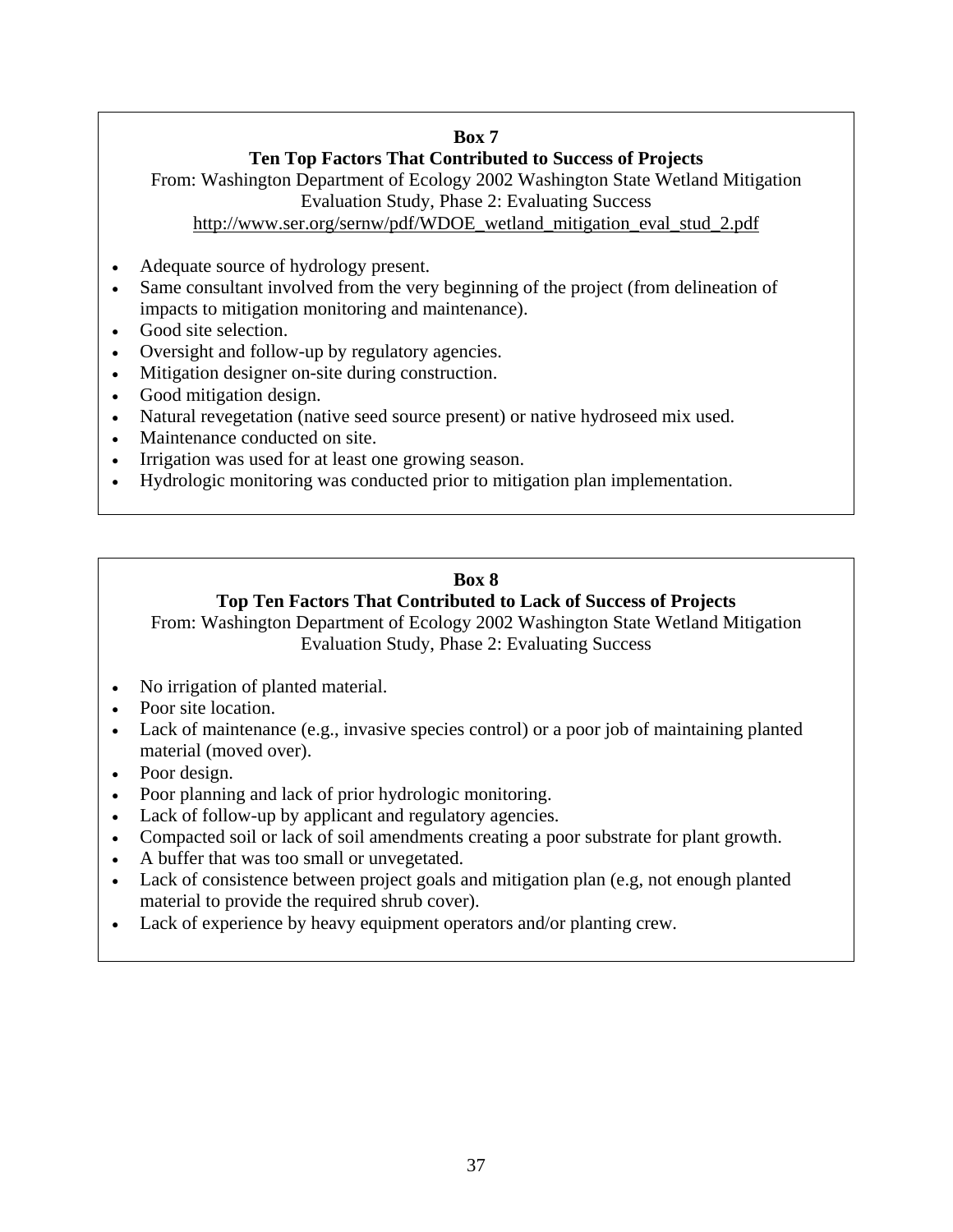### **Box 9**

## **Reasons for Successful Project-specific Mitigation Sites**

From A. Marble & E. Riva, 2002 Transportation Research Board Report, Guidelines for Selecting Compensatory Wetlands. Out of a total of 55 survey responses. See <http://darwin.nap.edu/books/0309074320/html/138.html>

- Appropriate hydrology for site requirements 41
- Good coordination among designer, agency, and contractor 29
- Appropriate site grading 29
- Plants placed at appropriate elevations and hydroperiods 22
- Planting techniques (quality of plants and time of planting) 18
- Good understanding of groundwater and surface water influx 17
- Good soil physical attributes (e.g., texture) 16
- Good understanding of local geology and geomorphology 9
- Well-designed physical structures (e.g., bulkheads, culverts) 9
- Top soil stored and placed with care 9 1
- Control of animal predation 2
- Good soil chemical attributes (e.g, pH, salinity} 2
- Good seed germination 0
- Control of litter and debris 0
- No plant disease 0
- Good nutrient fertilization program 0

# **Box 10**

## **Problems With Establishing Project-Specific Mitigation Sites**

From A. Marble & E. Riva, 2002 Transportation Research Board Report, Guidelines for Selecting Compensatory Wetlands. Out of a total of 55 survey responses. See <http://darwin.nap.edu/books/0309074320/html/138.html>

- Insufficient hydrology 28
- Poor site selection 22
- Invasive plants 21
- Contractor/designer lack necessary training/skills 18
- Poor soil (physical attributes) 15
- Poor coordination between designer and contractor 11
- Too wet 11
- Destruction by animals 11
- Contractor's inaccurate interpretion of plans 9
- Site grades too steep (erosion and gully development) 9
- Unusual climatalogical conditions 8
- Plants placed at incorrect elevations and hydroperiods 8
- Vandalism 7
- Poor soil (chemical attributes) 7
- Improper planting techniques 5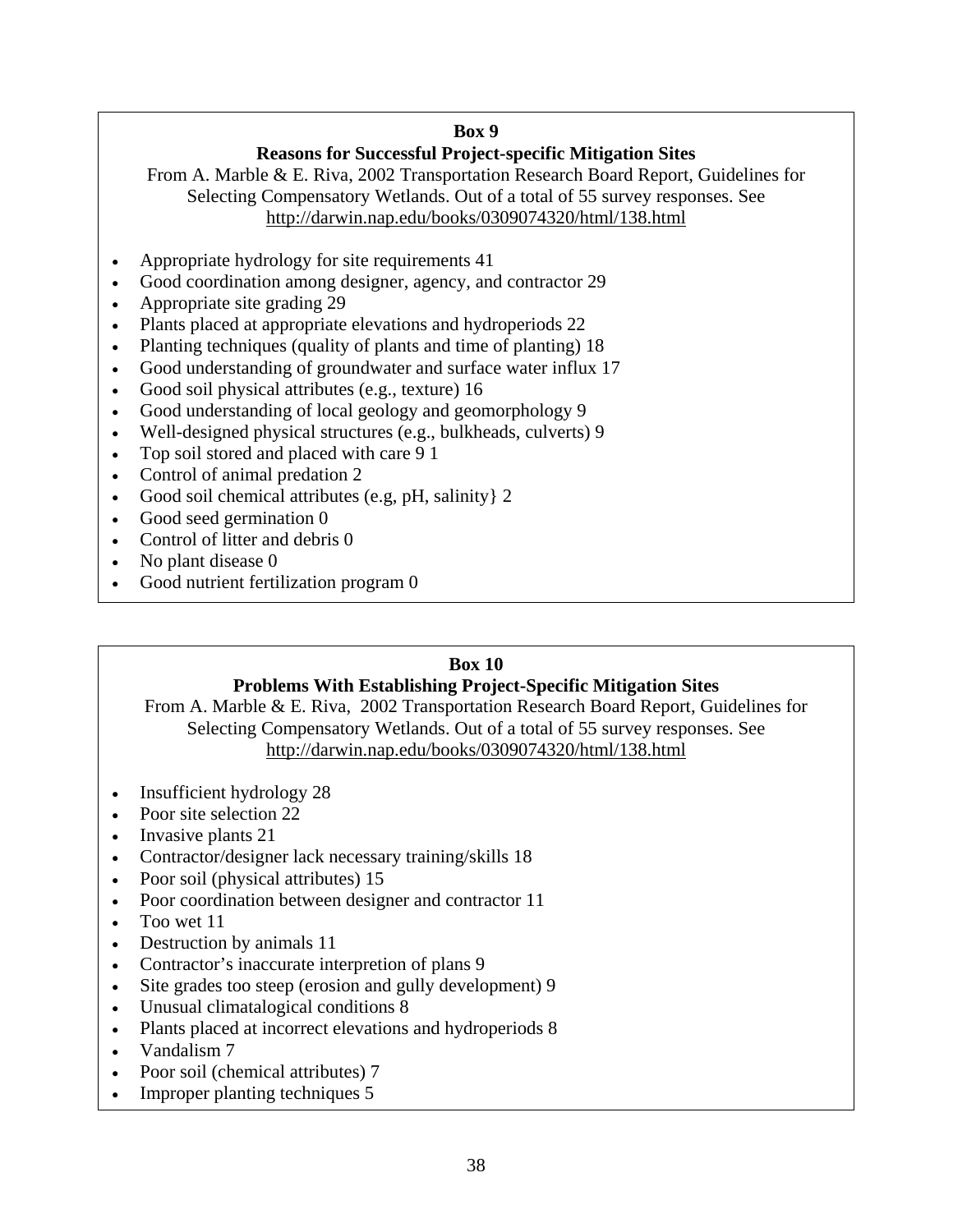- Unsuccessful seed germination 5
- Problems with physical structures (e.g., bulkheads, culverts) 4
- Ice damage 1
- Litter and debris deposits 0
- Shading 0
- High salt content in soils (tidal only)

## **Evaluating Wetland Hydrologic and Ecological Context**

Many wetland functions and values and the success of restoration projects often depend upon broader hydrologic and ecological context. For this reason the federal agency Mitigation Action Plan and recently proposed federal mitigation guidelines emphasize watershed approaches to restoration.

The National Academy in 2001 (NAS 2001) recommended:

Site selection for wetland conservation and mitigation should be conducted on a watershed scale in order to maintain wetland diversity, connectivity, and appropriate proportions of upland and wetland systems needed to enhance the long-term stability of the wetland and riparian systems. Regional watershed evaluation would greatly enhance the protection of wetlands and/or the creation of wetland corridors that mimic natural distributions of wetlands in the landscape.

However the National Academy in 2001 (NAS 2001) also concluded:

Even with a suitable position in the landscape, the ability to establish desired wetland functions will depend on the particular function, the restoration or creation approach used, and the degree of degradation at the compensation site. Landscape position, hydrological variability, species richness, biological dynamics, and hydrological regime all are important factors that affect wetland restoration and mitigation of loss. Some wetland types—in particular, fens and bogs—cannot be effectively restored with present knowledge. Mitigation efforts that do not include a proper assessment of such factors are unlikely to contribute to the goals of the Clean Water Act.

Many states in the Midwest and Northeast have initiated statewide wetland restoration strategies to help provide a larger context for restoration decision-making. Examples include:

Rhode Island. See Miller, N. and F. Golet. 2001. Development of a Freshwater Wetland Restoration Strategy, Site Identification and Prioritization Methods. Rhode Island Department of Environmental Management, Office of Water Resources. See

[http://www.dem.ri.gov/programs/benviron/water/wetlands/pdfs/strategy.pdf.](http://www.dem.ri.gov/programs/benviron/water/wetlands/pdfs/strategy.pdf) See, particularly, Table A1 which summarizes state wetland restoration programs.

Ohio. See Ohio EPA. 1999. Ohio Wetland Restoration and Mitigation Strategy Blueprint. Ohio EPA. See [http://www.ohiodnr.com/wetlands/pdf/owrmsb.pdf.](http://www.ohiodnr.com/wetlands/pdf/owrmsb.pdf) The goal of this wetland restoration and mitigation strategy is "To develop a plan that identifies priority areas throughout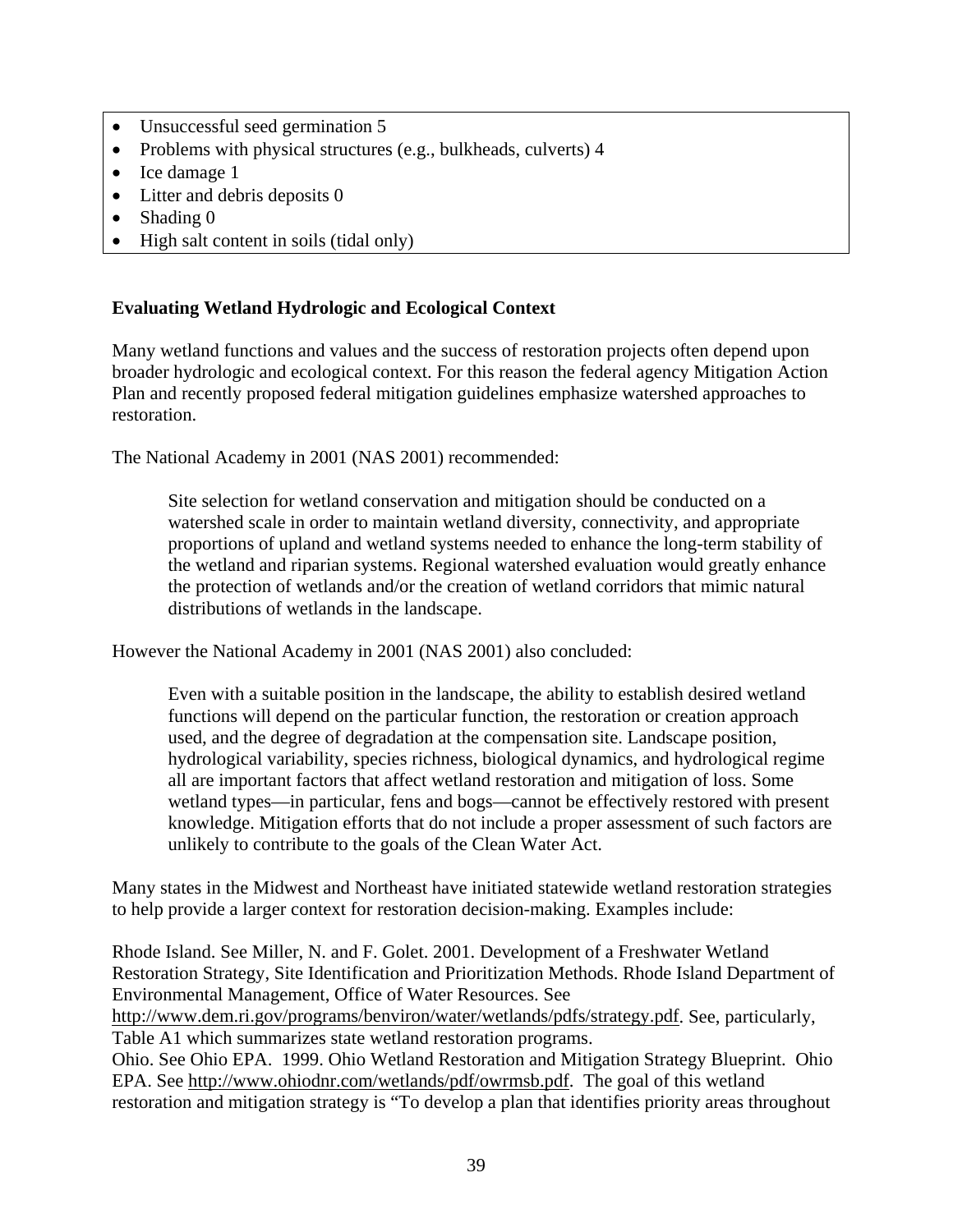Ohio for the development of wetland mitigation and restoration projects and identifies high quality wetland areas statewide."

Commonwealth of Pennsylvania, (undated) Department of Environmental Protection, Wetlands Net Gain Strategy. See www.dep.state.pa.us/dep/watermgt/wc/subject/.

North Carolina Wetlands Restoration Program. See [http://itre.ncsu.edu/cte/S6-rferrel.html.](http://itre.ncsu.edu/cte/S6-rferrel.html)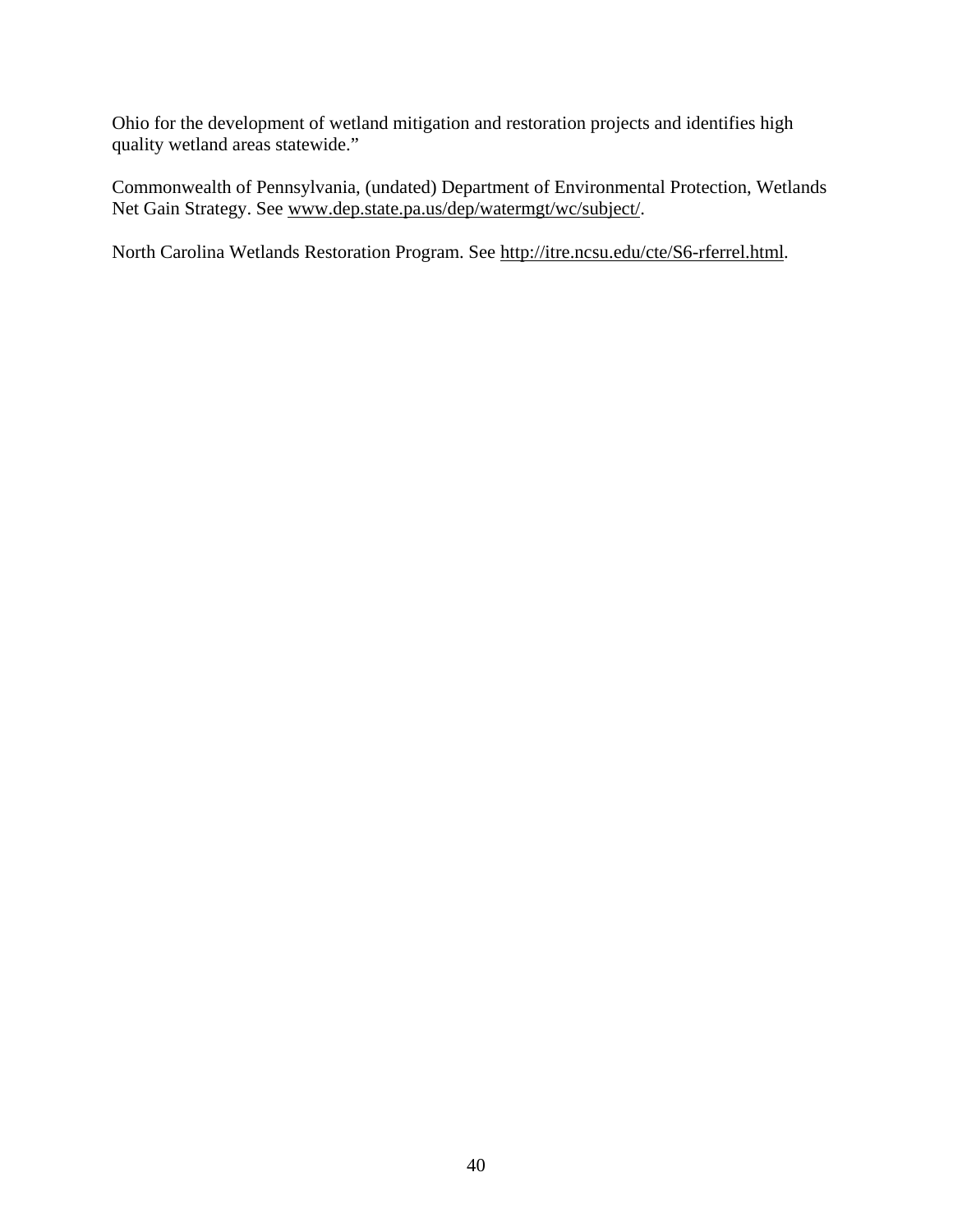# **PART 5. LOOKING TO THE FUTURE**

### **General Recommendations**

What can be done to develop more specific performance guidelines for northern forested wetlands? Some recommendations include:

• **Build upon existing efforts.** Efforts to develop performance guidelines for northern forested wetlands should build upon broader federal, state, local and private experience in developing and applying performance standards more generally. These include the efforts to develop and apply general "no net loss" of "function", "acreage", and "value" standards, efforts to develop and apply more specific performance standards, the specification of assessment and planning requirements, and the specification of monitoring, mid-course correction, and management requirements.

• **Monitor.** Include monitoring, mid-course correction and management capabilities in projects. The best way to learn what works and does not work will be to monitor forested wetland restoration sites over time. Long term monitoring (e.g., 10-40 years) is needed to determine whether "trajectory" standards are accurate in predicting future "success" in meeting stated goals. Private landowners often object to long term monitoring. However, this problem may be addressed by placing forested wetland restoration projects in the hands of land trusts or other entities with long range management motivation and capability (e.g., state fish and wildlife agencies).

• **Undertake "demonstration" projects.** Project proponents may more be willing to undertake forested wetland restoration projects despite the problems and limitations outlined in Part 2 if the projects are conducted as "demonstration" projects with somewhat more lenient success criteria.

• **Recognize that somewhat different standards pertaining to hydrology, soils, and other features will be needed** for restoration, creation, and enhancement of different types of northern forested wetlands. One size will not fit all.

• **Define "no net loss", "function", "value" with greater specificity.** Efforts to develop performance standards for restoring "functions" and "values" must, first, involve more specific definition of the terms "no net loss", "function" and "values". Lack of definitions has led to great confusion in permitting and in the development and application of assessment methods and more specific performance standards.

• **Develop and test numeric performance standards for project design and post construction monitoring for specific types of northern, forested wetlands.** Such numeric standards may pertain to (at a minimum).

• water depths and duration for specific types of northern forested wetlands including particular target plant and animal species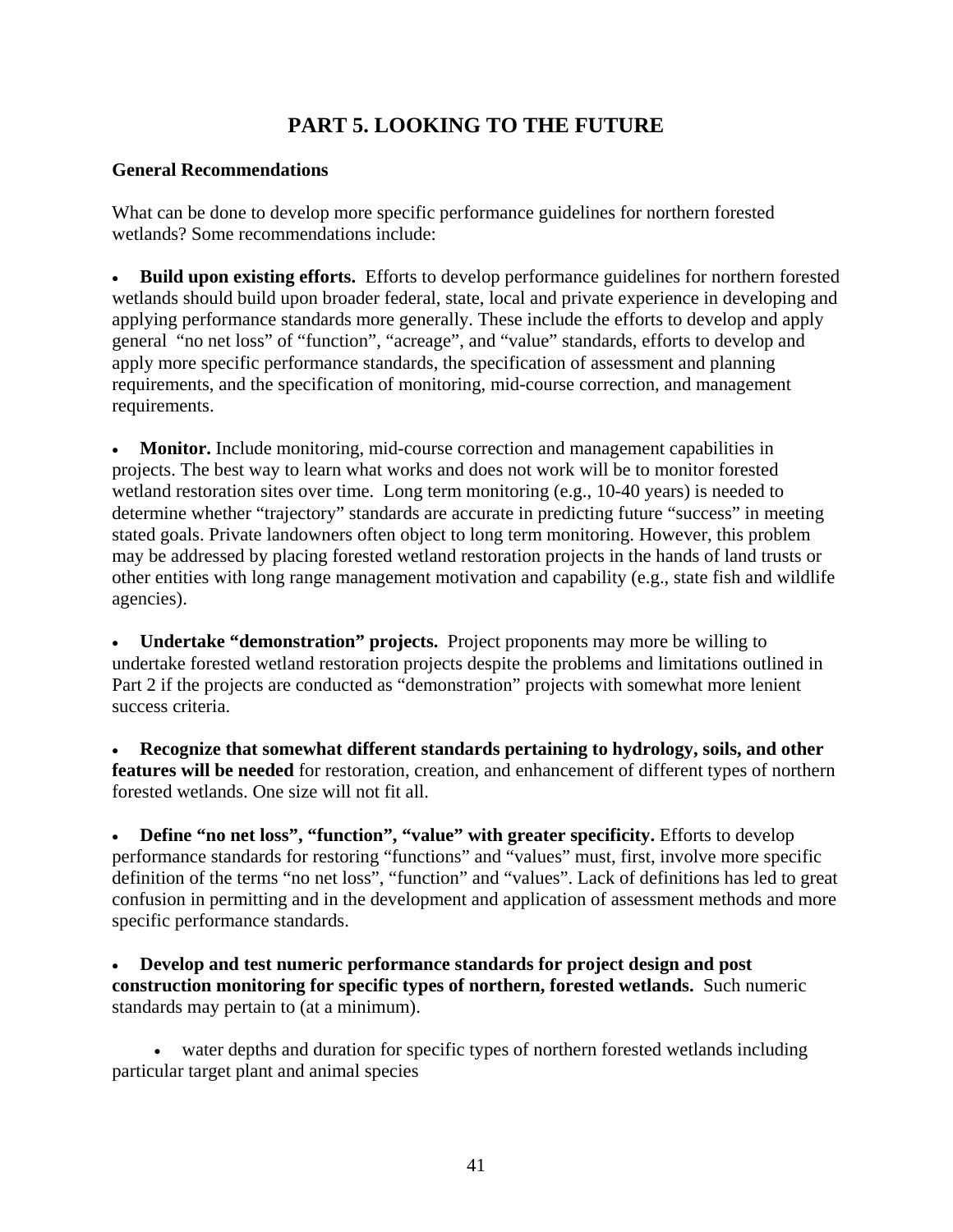• minimum acceptable % cover by specified tree and under-story species at specified time intervals

- maximum allowable % invasive species at specified time intervals
- target soil depths and organic content
- minimum frequency of occurrence of target animal species
- minimum buffers for wetlands
- minimum rivers, stream, lake setbacks for forestry and other activities within wetlands
- standards for attainment of biodiversity goals

• **Develop and test assessment tools to be used for both sites proposed for wetland destruction and damage and proposed restoration/creation/enhancement sites.** Functional assessment methods such as HGM and IBI models should be tested for accuracy and practicality. For example, does a wetland which is characterized by a model as having high salamander habitat potential actually serve as salamander habitat?

• **Identify and provide benchmark studies for reference wetlands.** Identify forested reference wetlands regionally or statewide and undertake benchmark studies of these wetlands to help guide restoration efforts to end point conditions similar to those for natural wetlands wherever this is practical. Robert Brooks at Penn State has identified such a suite of reference wetlands (not confined to forested) in Pennsylvania and studies are underway for many of these wetlands. However, where the hydrology of a restored wetland is substantially different from natural conditions, altered "reference" wetlands may need to be used to guide restoration efforts.

• **Establish regional analysis and planning procedures.** States and federal agencies could establish regional analysis and planning procedures (e.g., watershed planning, ecosystem analyses) to help determine the desirability from ecosystem and social value perspectives of onsite and inkind versus offsite and out of kind mitigation and restoration. North Carolina and Rhode Island have established such procedures. Such procedures could be used to help define project-specific goals and performance standards.

• **Identify priority forested wetland restoration, creation, and identification sites.** Priority forested wetland restoration sites should be identified on a regional or statewide basis. Priority sites may include cleared wetlands with intact hydrology and soils or partially drained wetlands where hydrology may be restored. Size, land ownership, connectivity to other wetlands and waters, sources of seed stock, reference wetlands and other factors may be relevant to identification of priority restoration sites. These sites could be utilized for mitigation efforts and for various research and demonstration projects.

• **Establish forested wetland mitigation banks.** Mitigation banks can provide research and demonstration sites for the development and testing of performance standards. In some instances, creation of forested wetland restoration mitigation banks may be an ecologically sound in comparison with restoration or creation onsite of many small forested wetland restoration projects. See Marble, A. et. al. Mitigation banks may allow the selection of mitigation sites with intact hydrology. They may permit more expertise in design and construction. They may provide long term monitoring and management capability. They may facilitate the analysis of alternative restoration procedures. Nevertheless, such banks may also shift the benefits of restoration to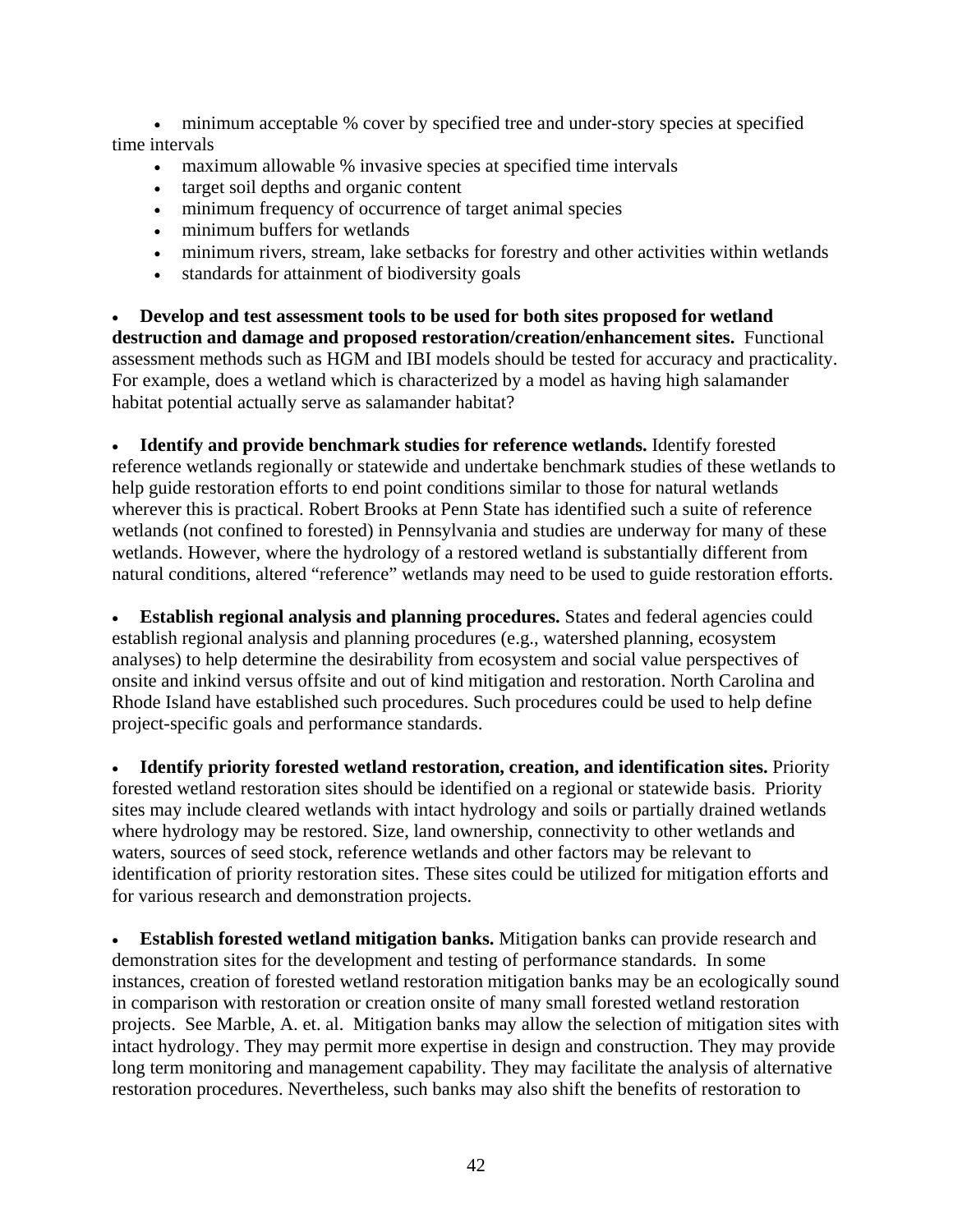rural areas where banks are typically located while retaining the ecological and societal burdens of wetland destruction in urban areas. This also needs to be investigated. Some combination is also needed of onsite mitigation for potentially nuisance impacts such as flooding and erosion with offsite mitigation for habitat values.

• **Report findings on the web.** It is important that any information pertaining to the success and failure of particular restoration practices and projects including the development of performance standards be broadly shared through presentations at national workshops, publication of papers in journals, and posting of information to the Internet.

### **Research Needs**

Some priority northern forested wetland research topics for federal, states, local agencies, and academic institutions include the following (note, there is some overlap with recommendations above):

• **Regulatory and land management agencies at all levels should establish a national forested wetland restoration data base.** The U.S. Forest Service might best take the lead in such an effort.

• **Develop improved criteria for determining the "success" of forested wetland restoration sites taking into account fluctuating water levels, natural variability, impediments to monitoring fauna such as salamanders, losses from natural hazards, and other factors.** 

• **Developed standardized monitoring methods and procedures for created, restored, and enhanced forested wetlands with flexibility to take into account variations in types of wetlands and contexts.** 

• **Test "trajectory" performance standards and other performance standards of the sort**  listed in Box 3. For example, does % cover at five years accurately predict desired forest growth at twenty years?

• **Document the hydrologic regimes of various forested wetland types.** 

• **Investigate the requirements and tolerances of various flora and fauna in terms of hydrology (minimum/maximum water levels and stage duration), water quality, sediment regimes, soil (ph. organic content, nutrients), temperature, and other processes and characteristics.** 

• **Develop design criteria for particular types of forested wetlands such as species composition, size and density of plants/trees to be planted, water depths and duration, soils, landscape character** 

• **Investigate how mitigation ratios are being determined. Suggest improvements.**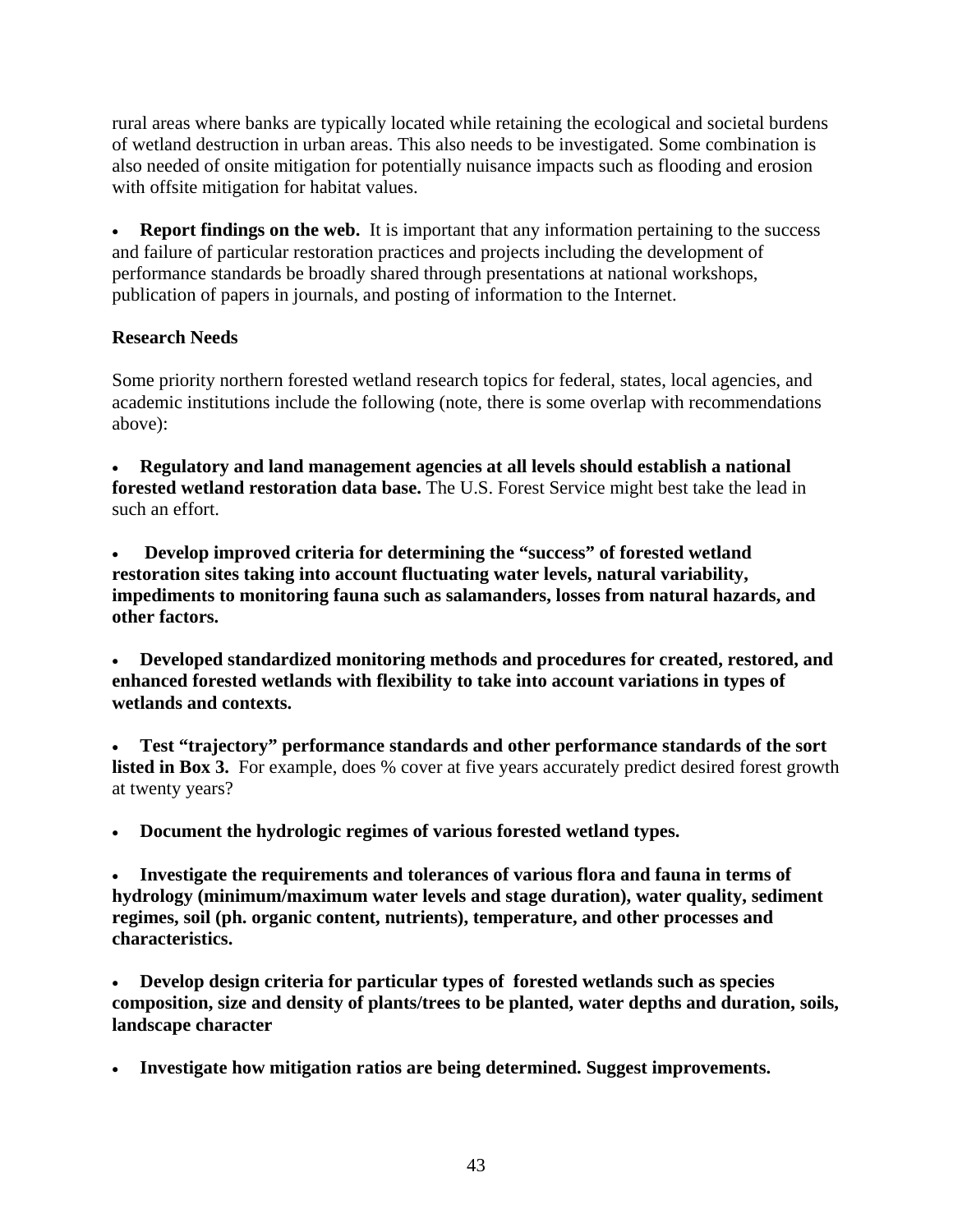• **Document the factors affecting the success of "desirable" versus nuisance vegetation.** 

• **Document the use of reference sites in project design and monitoring; prepare guidelines for selection and use of sites** 

- **Investigate the use of "nurse" plant species.**
- **Investigate macroinvertebrate and other fauna community establishment rates.**

• **Develop techniques and criteria for identifying priority northern forested wetland restoration sites (e.g. GIS).** 

• **Investigate the compatibility of forested wetland tree harvesting and accomplishment of restoration project goals.** 

• **Investigate desirable ratios of upland buffers and forested wetland.** 

• **Improve methods to assess the risk of project failure and how damage to projects from hurricanes, storms, predation, and other causes are to be treated.** 

• **Develop exotic/nuisance plant species eradication methodologies.** 

• **Investigate in greater depth the role of fire in long term management/maintenance of northern forested wetlands.** 

• **Further develop and test methods for evaluation of wetland "function" and "values".** If HGM. IBI models are to be used to evaluate functions, they need to be tested for accuracy and practicality.

• **Further investigate the potential impacts of climate change on forested wetland restoration projects and how such impacts might be minimized.** 

• **Investigate the long term success of mitigation banks in restoring forested wetland functions and values including the extent to which mitigation banks shift costs and benefits.** 

• **Investigate the impacts of various types of management practices such as timbering practices on wetland functions and values.**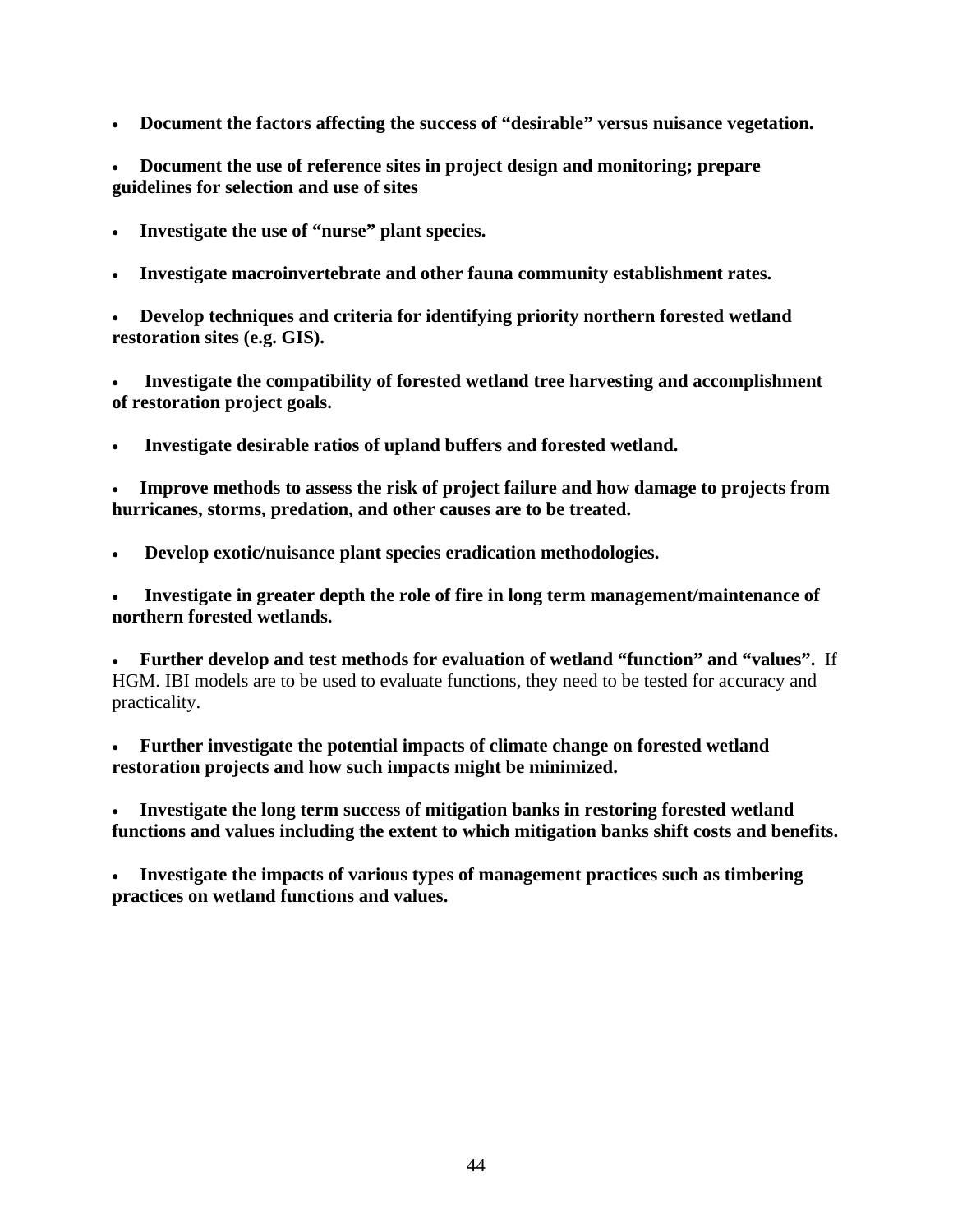

**Forested Wetland Restoration. Restoration of 200 acres of southern Swamp by Ducks Unlimited**  southern.ducks.org/PantherSwamp.php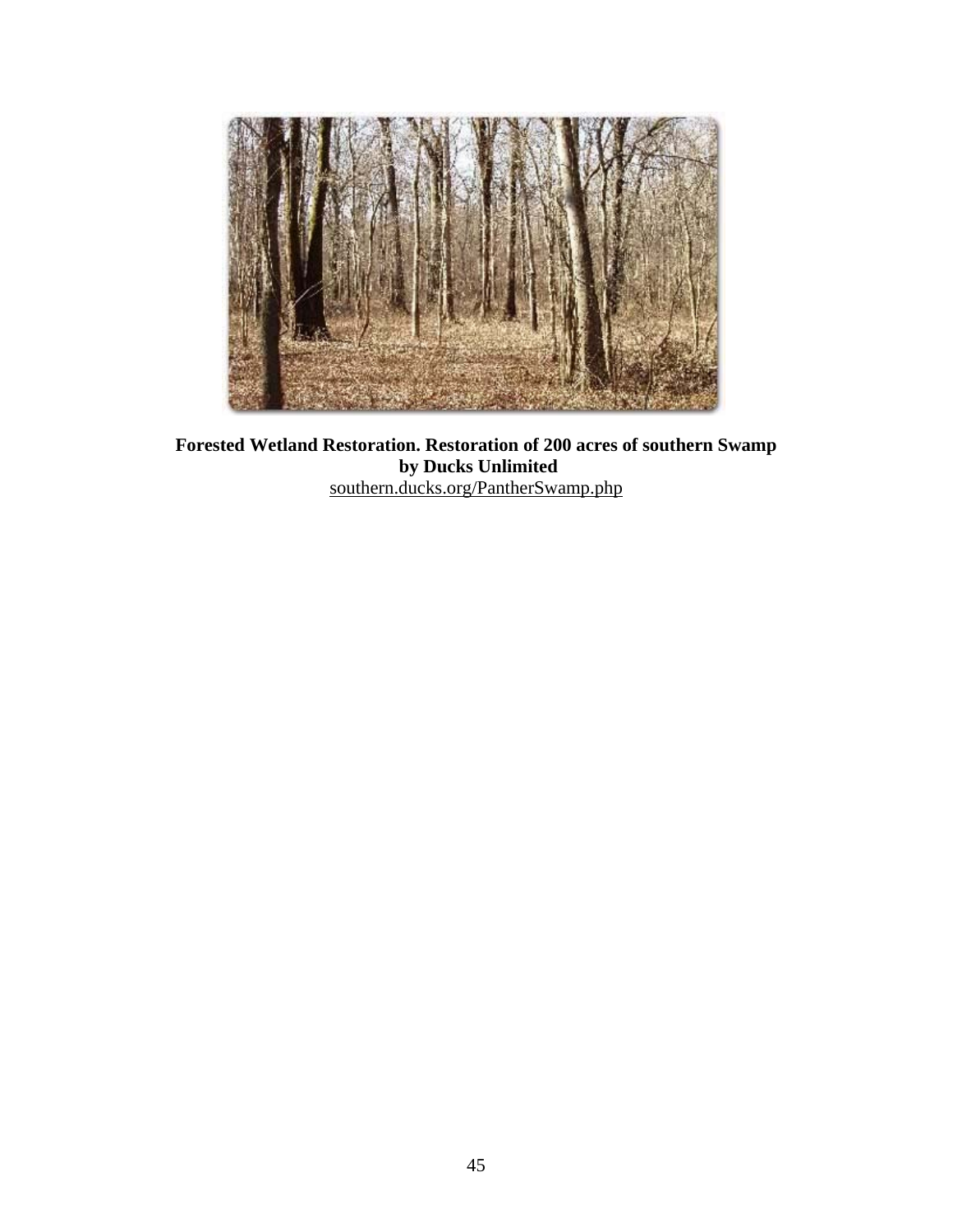# **APPENDIX A: SUGGESTED LITERATURE AND WEB SITES**

(Note, most but not all have been cited in the text.)

#### **Suggested Literature**

American Society of Agricultural and Biological Engineers (ASABE), 2006. Hydrology and Management of Forested Wetlands. Proceedings of an International Conference, April 8-12, 2006. Published by the American Society of Agricultural and Biological Engineers

Association of State Wetland Managers, Inc., 1988. Wetland Hydrology (Proceedings of a national wetland symposium). Berne, NY.

Balzano, S., A. Ertman, L. Brancheau, & W. Smejkal, 2002. Creating Indicators of Wetland Status (Quantity and Quality), Freshwater Wetland Mitigation in New Jersey.

Bartoldus, C., 1999. A Comprehensive Review of Wetland Assessment Procedures: A Guide for Wetland Practitioners. Environmental Concern, Inc.; St. Michaels, MD.

Bartoldus, C., E. Garbisch, and M. Kraus, 1994. Evaluation for Planned Wetlands (EPW). Environmental Concern, Inc.; St. Michaels, MD.

Bedford, B., 1966. The Need to Define Hydrologic Equivalence At the Landscape Scale for Freshwater Mitigation. Ecological Applications 6(1):57-68

Brinson, M. & R. Rheinhardt, 1996. The Role of Reference Wetlands in Functional Assessment and Mitigation. Ecological Applications 6(1):69-76

Brown, S. and P. Veneman. (undated). Effectivenss of Compensatory Wetland Mitigation in Massachusetts, USA. Wetlands Volume: 21, pages 508-518. See [http://www.sws.org/wetlands/abstracts/volume21n4/BROWN.html.](http://www.sws.org/wetlands/abstracts/volume21n4/BROWN.html)

Coastal America Technology Transfer Report, 1996. Coastal Restoration and Protection Lessons Learned. Silver Spring, MD.

Cole, A. and D. Shafer, 2002. Section 404 Wetland Mitigation and Permit Success Criteria in Pennsylvania, USA, 1986-1999. Environmental Management 30:508-515.

Cole, A., T. Serfass, M. Brittingham, and R. Brooks (undated). Managing Your Restored Wetland. Pennsylvania State University, College of Agricultural Sciences, Cooperative Extension. See<http://pubs.cas.psu.edu/FreePubs/pdfs/uh086.pdf>

Cowardin, L., & V. Carter, F.Golet and E. LaRoe, 1979. Classification of wetlands and deepwater habitats of the United States. U.S. Fish and Wildlife Service Publication FWS/OBS-79/31.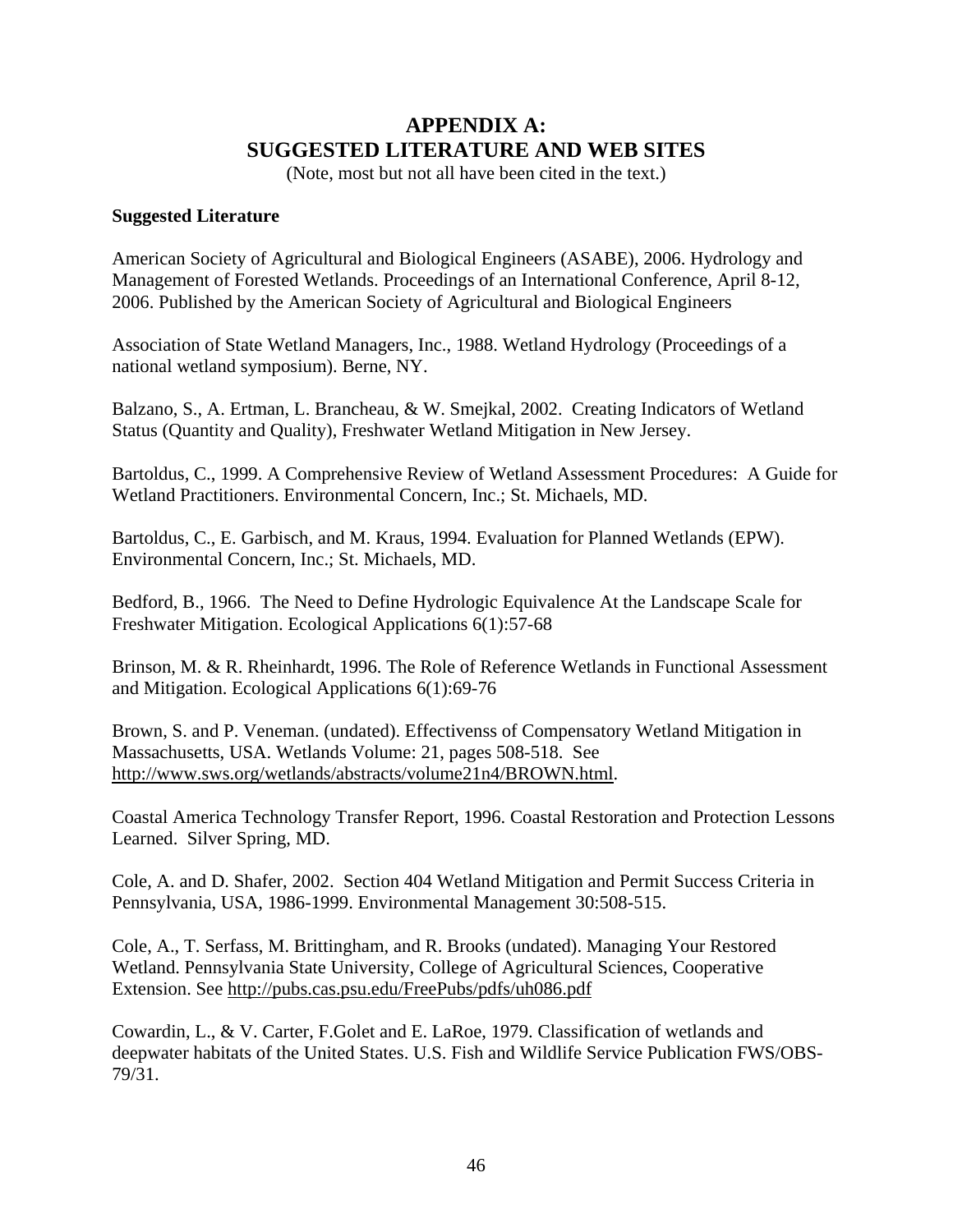Dahl, T. & C. Johnson, 1991. Status and Trends of Wetlands in the Conterminous United States mid 1970's to mid-1980's. U.S. Department of the Interior, Fish and Wildlife Service, Washington, DC.

Deni, P., 2003. An Inventory of Ohio Wetland Compensatory Mitigation. [http://www.epa.state.oh.us/dsw/wetlands/WetlandMitigationInventory\\_Nov2003.pdf](http://www.epa.state.oh.us/dsw/wetlands/WetlandMitigationInventory_Nov2003.pdf) 

Dennison, M. & J. Schmid, 1997. Wetland Mitigation: Mitigation Banking and other Strategies for Development and Compliance. Government Institutes; Rockville, MD.

Environmental Law Institute (ELI), 2004. Measuring Mitigation, A Review of the Science for Compensatory Mitigation Performance Standards. See [ttp://www.elistore.org/reports\\_detail.asp?ID=10991&topic=](ttp://www.elistore.org/reports_detail.asp?ID=10991&topic=)

Erwin, K., 1996. A Bibliography of Wetland Creation and Restoration Literature. Association of State Wetland Managers, Inc., Berne, NY.

Florida Department of Environmental Regulation, 1991. Report on the Effectiveness of Permitted Mitigation.

Gaudet, J., 1999, Mitigation Survey. New England District, U.S. Army Corps of Engineers

Golet, F. & J. Allen, 1993. Ecology of Red Maple Swamps in the Glaciated Northeast: A Community Profile. U.S. Fish and Wildlife Service, Washington, DC.

Good, J. & C. Sawyer. 1997. Recommendations for a Nonregulatory Wetland Restoration Program for Oregon. Oregon Sea Grant and the Marine Resource Management Program, College of Oceanic and Atmospheric Sciences, Oregon State University.

Hammer, D. 1989. Constructed Wetlands for Wastewater Treatment. Lewis Publishers; Boca Raton, FL.

Hayes, D., T. Olin, & J. Craig Fishenich. 2001. Wetlands Engineering Handbook, US Army Corps of Engineers, Engineer Research and Development Center ERDC/EL TR-WRP-RE-21. See [http://darwin.nap.edu/books/0309074320/html/197.html.](http://darwin.nap.edu/books/0309074320/html/197.html) 

Hymanson, Z. & and H. Kingma-Rymek. 1994. "A Conceptual Model for Wetland Performance Guidelines." California Coastal Commission; San Francisco, CA.

Interagency Work Group on Wetland Restoration. (undated) An Introduction and User's Guide to Wetland Restoration, Creation, and Enhancement, NOAA et. al,

Kadlec, R. and R. Knight. 1995. Treatment Wetlands: Theory and Implementation. Lewis Publishers; Boca Raton, FL.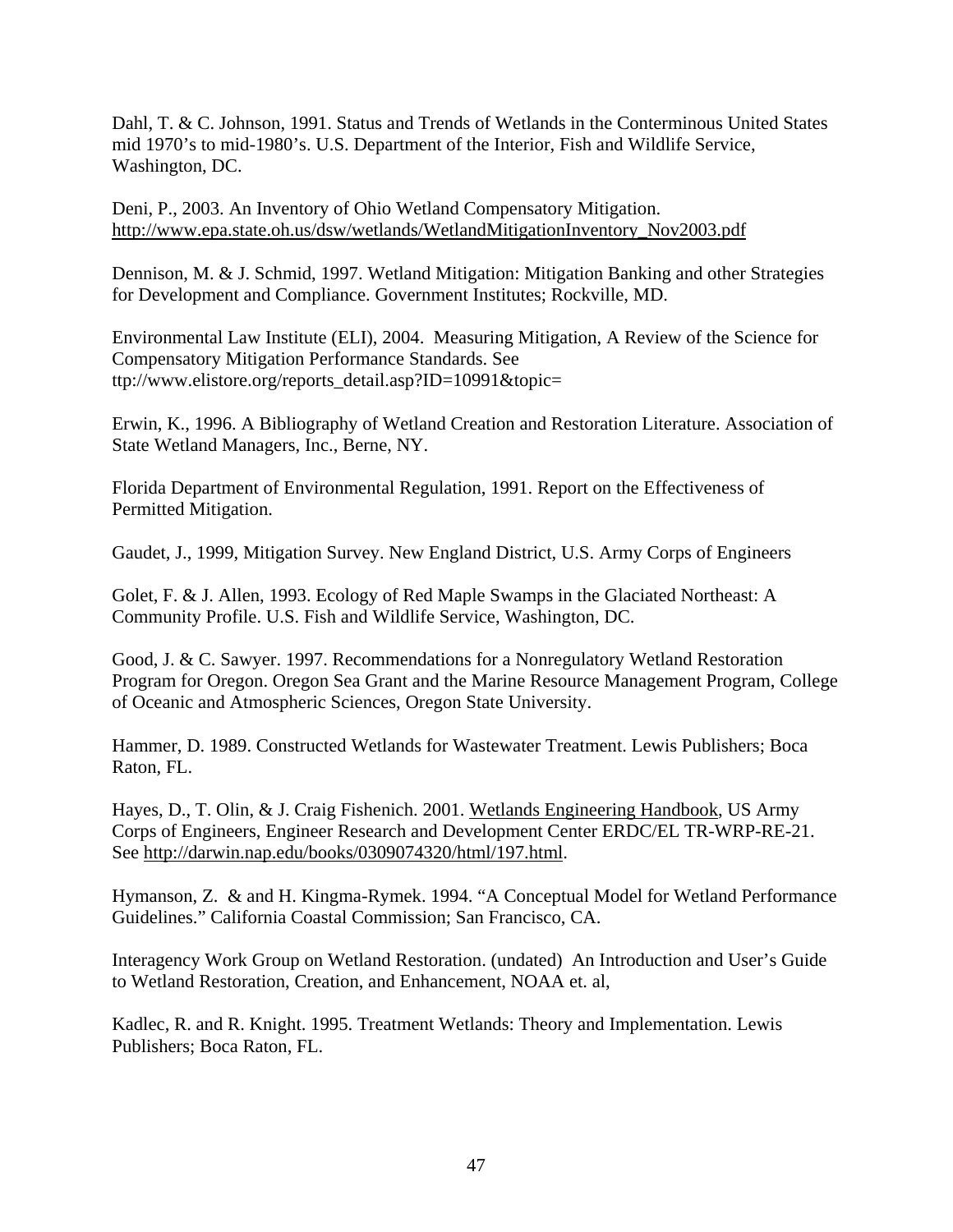Kentula, M., R. Brooks, S. Gwin, C. Holland, A. Sherman, and J. Sifneos. 1992. An Approach to Improving Decision Making in Wetland Restoration and Creation. Island Press; Washington, DC.

King, D. & C. Bohlen. 1994. "Estimating the Costs of Wetland Mitigation." National Wetlands Newsletter. Vol. 16, Issue 3. The Environmental Law Institute; Washington, DC.

Kusler, J. and C. Lassonde (eds). 1992. *Effective Mitigation: Mitigation Banks and Joint Projects in the Context of Wetland Management Plans*. Association of State Wetland Managers; Berne, NY.

Kusler, J. and M. Kentula (eds). 1990. Wetland Creation and Restoration: The Status of the Science. Island Press; Washington, DC.

Kusler, J., W. Mitsch and J. Larson. 1994. "Wetlands." Scientific American. Vol. 270, Issue 1.

Larson, J. & C. Neill (eds.). 1986. Mitigating Freshwater Wetland Alterations in the Glaciated Northeastern United States: An Assessment of the Science Base. Publication 87-1. The Enviromental Institute, University of Massachusetts, Amherst

Marble, A. & X. Riva. 2002. Guidelines for Selecting Compensatory Wetlands Mitigation Options. NCHRP Report 482. Federal Highway Administration, Transportation Research Board. 2002. See [http://ttap.colostate.edu/Library/TRB/nchrp\\_rpt\\_482.pdf.](http://ttap.colostate.edu/Library/TRB/nchrp_rpt_482.pdf) 

Minkin, P. & R. Ladd. 2003. Success of Corps-Required Wetland Mitigation in New England . U.S. Army Corps of Engineers, New England District.

Mitsch, W. and J. Gosselink. 1993. Wetlands: Second Edition. Von Nostrand Reinhold; New York, NY.

Mitsch, W. & X. Wu, R. Nairn, P. Weihe, N. Wang, R. Deal, C. Boucher. 1998. "Creating and Restoring Wetlands: A Whole-Ecosystem Experiment in Self-Design." *BioScience.* Vol. 48, Issue 12; 1019-1030.

Moshiri, G. Constructed Wetlands for Water Quality Improvement. Lewis Publishers; Boca Raton, FL.

National Academy of Science (NAS), Board on Environmental Studies and Toxicology, 2001, Compensating for Wetland Losses Under the Clean Water Act. National Academies Press. See <http://darwin.nap.edu/books/0309074320/html/233.html>

National Academy of Sciences (NAS) National Research Council, 1995. Wetlands: Characteristics and Boundaries. National Academy Press; Washington, DC.

National Academy of Sciences (NASk) National Research Council. 1992. Restoration of Aquatic Ecosystems. National Academy Press; Washington, DC.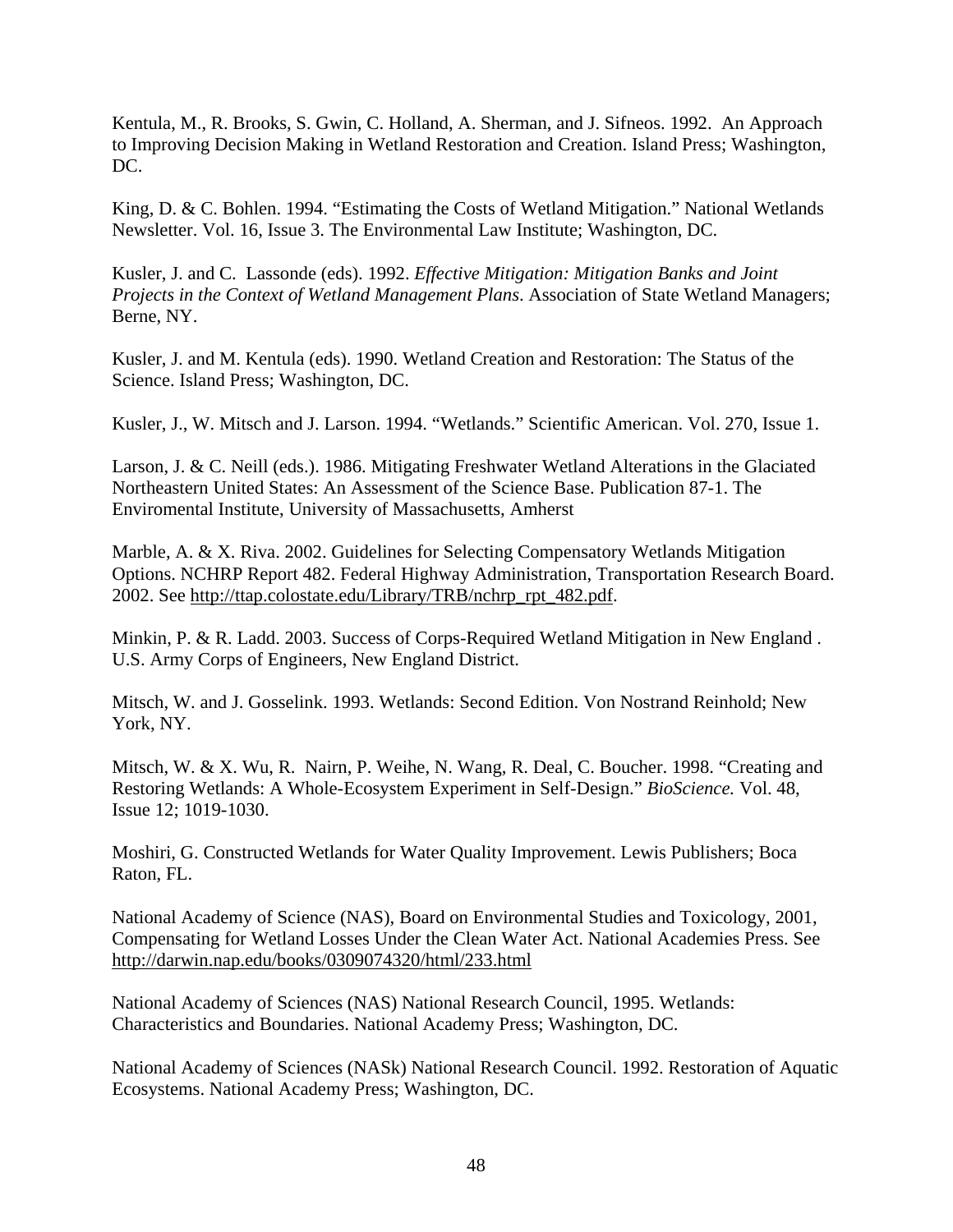Nevel, B. 2004. Measuring Mitigation, A Review of the Science for Compensatory Mitigation Performance Standards. Environmental Law Institute. 281 pages. See [http://www.elistore.org/reports\\_detail.asp?ID=10991&topic=](http://www.elistore.org/reports_detail.asp?ID=10991&topic=)

Palmintier, C & B. Appleton. 1996. Restoration and Creation of Forested Wetlands: A Guide, Wetlands Program Technical Report No. 96-4. Virginia Institute of Marine Science, Gloucester Point.

Perry, M. 1998. Evaluation of Forested Wetlands Constructed for Mitigation in Comparison to Natural Systems. See [http://www.pwrc.usgs.gov/resshow/perry/forwetlands.htm.](http://www.pwrc.usgs.gov/resshow/perry/forwetlands.htm)

Reed, Natasha A. (undated) A Decade of Recovery in Three Wetland Ecosystems: Differences and Policy Implications.

Smigelski, F. 1996. A Survey of Wetland Mitigation Sites in New England (draft) New England Division, U.S. Army Corps of Engineers, Waltham, MA

Trettin, C, M. Jurgensen, D. Grigal, M. Gale, & J. Jeglum. 1997. Northern Forested Wetlands, Ecology and Management. Lewis Publishers.

U.S. Department of Agriculture et al. 2002. Forested Wetlands, Functions, Benefits and the Use of Best Management Practices. NA-PR-01-95. Available at [http://www.na.fs.fed.us/spfo/pubs/n\\_resource/wetlands/index.htm.](http://www.na.fs.fed.us/spfo/pubs/n_resource/wetlands/index.htm)

United States Department of Agriculture, Soil Conservation Service, Engineering Field Handbook, Chapter 13, Wetland Restoration, Enhancement, or Creation. See <http://64.233.187.104/search?q=cache:C4aLfHmHHg4J:www.info.usda.gov/CED/ftp/CED/EFH> -

Washington Department of Ecology. 1986. Wetland Functions, Rehabilitation and Creation in the Pacific Northwest: The State of Our Understanding. 1986. Pub. 86-14; Washington State Department of Ecology; Olympia, WA.

WRP Technical Note HS-EM-3.1, August 1993, Hydraulic Structures for Wetlands. See [http://el.erdc.usace.army.mil/elpubs/pdf/hsem3-1.pdf.](http://el.erdc.usace.army.mil/elpubs/pdf/hsem3-1.pdf) 

### **Suggested Websites**

<http://www.csc.noaa.gov/lcr/habitat.html> NOAA Coastal Services Center. The Landscape Characterization and Restoration Program

[http://www.nal.usda.gov/wqic/Constructed\\_Wetlands\\_all/index.html](http://www.nal.usda.gov/wqic/Constructed_Wetlands_all/index.html)  Constructed Wetlands Bibliography

<http://www.nal.usda.gov/wqic/Bibliographies/conwet2.html> Constructed Wetlands and Water Quality Improvement (II)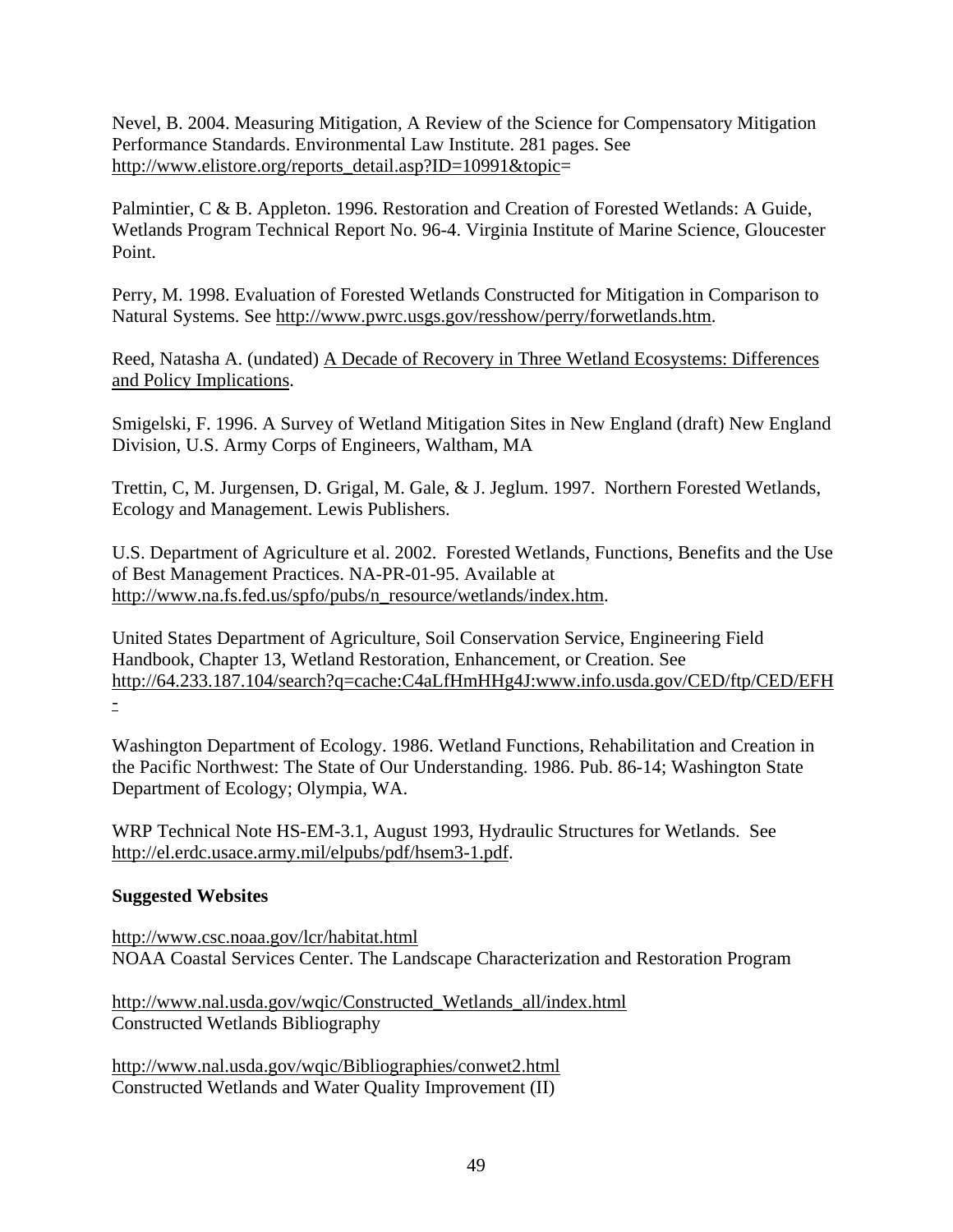[http://www.nmfs.noaa.gov/habitat/habitatprotection/pdf/Wet%20Res%20Guidance\\_FINAL.pdf](http://www.nmfs.noaa.gov/habitat/habitatprotection/pdf/Wet%20Res%20Guidance_FINAL.pdf)  Interagency Workgroup on Wetland Restoration. 2003. An Introduction and User's Guide to Wetland Restoration, Creation, and Enhancement. National Oceanic and Atmospheric Administration. Washington, D.C.

<http://www.csc.noaa.gov/lcr/swamp/text/p661.htm> NOAA SWAMP model. See examples of applications for the SWAMP Model.

[http://www.vims.edu/ccrm/cci/adv\\_id/funcassess.pdf](http://www.vims.edu/ccrm/cci/adv_id/funcassess.pdf) 

Virginia Institute of Marine Sciences identification of potential restoration sites to serve specific functions.

<http://www.state.ma.us/czm/wrp/updates/currentupdate.html> Massachusetts Restoration projects are described.

<http://www.coastalamerica.gov/text/projects/projects.html> Coastal America restoration projects (listed regionally). Several hundred projects described.

<http://www.coastalamerica.gov/text/cwrpprojdesc.html> Corporate wetland restoration partnership. Brief description of many projects.

<http://www.gulfofmaine.org/library/habitat/restoration2.htm> Gulf of Maine Council on the Marine Environment. List 355 restoration sites or sites with restoration potential.

<http://www.gulfofmaine.org/library/habitat/restoration2.htm> EPA's five star restoration program. Brief profiles are provided on 300 projects.

<http://www.savelawetlands.org/site/alphabet.html> This site has descriptions and links to more than 200 Louisiana coastal restoration projects (many of them wetlands).

<http://www.evergladesplan.org/utilities/search.cfm> Listing and description of many separate Everglades restoration projects.

<http://www.saj.usace.army.mil/projects/index.html> Corps of Engineers restoration projects in the Everglades

[http://www.nrcs.usda.gov/programs/wrp/photo\\_gallery/Gallery.html](http://www.nrcs.usda.gov/programs/wrp/photo_gallery/Gallery.html)  State by state photo gallery of NRCS Wetland Reserve projects.

<http://www.photolib.noaa.gov/habrest/bar.htm> Brief descriptions and hundreds of photos of NOAA restoration projects.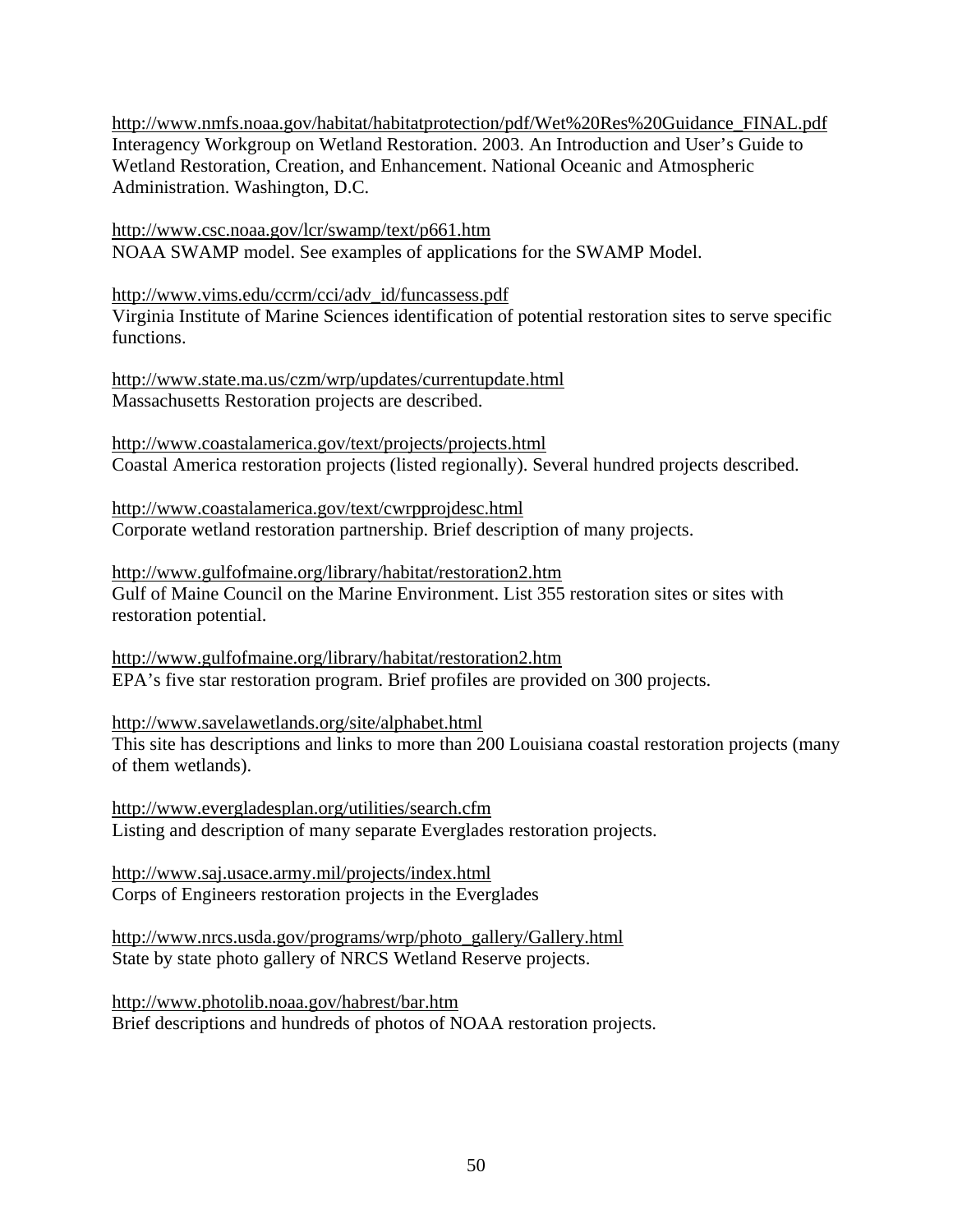<http://www.dep.state.pa.us/dep/deputate/watermgt/wc/subjects/wwec/general/wetlands/WetRepla> ceFd-2000.htm;

<http://www.dep.state.pa.us/dep/deputate/watermgt/wc/subjects/wwec/general/wetlands/Wetlands> .htm

Description of state wetland restoration projects in Pennsylvania with many before and after pictures. Examination of 69 mitigation sites.

#### <http://www.suscon.org/pir/watersheds/elkhorn.asp>

Case study restoration examples from Sustainable Conservation (a not for profit organization).

<http://www.nrcs.usda.gov/programs/wrp/states/success.html> NRCS Wetland Reserve Program Success Stories (17 quite detailed profiles)

## [http://www.nh.nrcs.usda.gov/technical/Ecosystem\\_Restoration/Salt\\_marsh\\_projects.html#Stuart](http://www.nh.nrcs.usda.gov/technical/Ecosystem_Restoration/Salt_marsh_projects.html#Stuart) %20Farm

Description of 17 salt marsh cooperative restoration sites in New Hampshire.

<http://feri.dep.state.fl.us/>

Quite detailed description of Florida restoration case studies.

<http://www.epa.gov/owow/wetlands/restore/links> Wetlands Restoration Links by State. U.S. Environmental Protection Agency

<http://www.srs.fs.usda.gov/charleston/> USDA Forest Service, Southern Research Station. Center for Forested Wetlands Research.

[http://www.nrcs.usda.gov/technical/stream\\_restoration/](http://www.nrcs.usda.gov/technical/stream_restoration/) Federal Interagency Stream Restoration Working Group, Stream Corridor Restoration: Principles, Processes, and Practices.

<http://search.nap.edu/books/0309074320/html/> The National Academy Press. Compensating for Wetland Losses under the Clean Water Act (2001).

<http://www.soils.usda.gov/use/hydric/> USDA Natural Resources Conservation Service. Hydric soils list.

<http://plants.usda.gov/> USDA Natural Resources Conservation Service, National Plant Database

<http://www.nwrc.usgs.gov/> U.S. Geological Survey's National Wetlands Research Center online publications.

www.npwrc.usgs.gov/resource/literatr/wetresto/wetresto.htm Bibliography of Wetland Restoration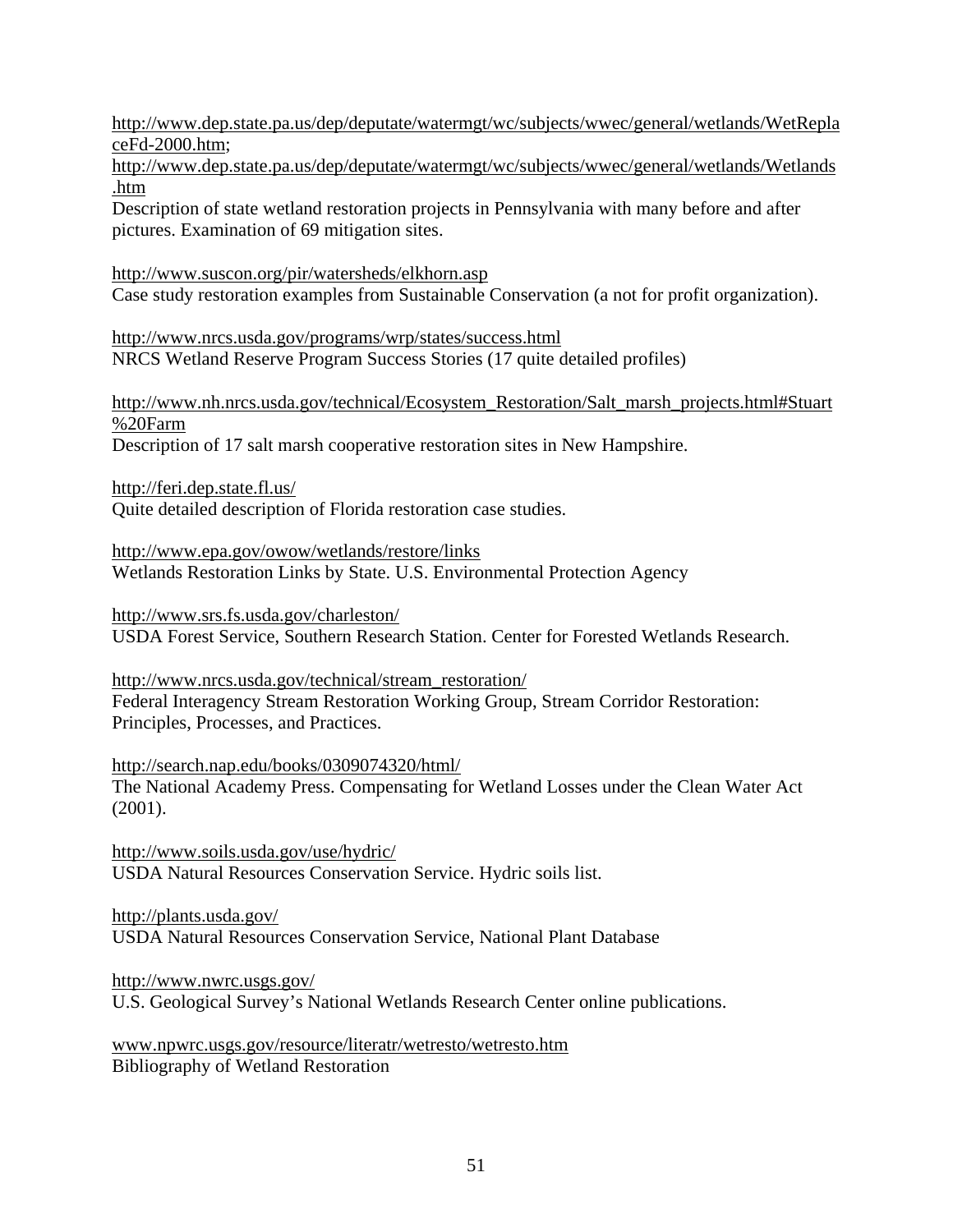www.glhabitat.org/mwac/chapter6.html Citizen involvement in wetland restoration…good guidebook

www.eng.auburn.edu/users/paytojd/wetland.html Constructed wetlands

www.srs.fs.usda.gov/pubs/viewpub.jsp?index+482 Ecosystem Restoration: Fact or Fancy

www.pwrc.usgs.gov/WLI/wetres.htm Department of Agriculture: National Resource Conservation Service: Wetland Science Institute– Wetland Restoration

www.usda.gov/stream\_restoration/ Department of Agriculture: Stream Corridor Restoration Principles, Practices and Processes

www.fb-net.org/wrp.htm Department of Agriculture Wetlands Reserve Program

www.epa.gov/owow/wetlands/restore/links/ EPA Division of Wetlands Web Site – Wetland Restoration Links

www.epa.gov/owow/wetlands/restore/5star/index.html E PA Five Star Program

www.epa.gov/owow/wetlands/restore/ EPA River Corridor and Wetland Restoration

www.geocities.com/oxfordcomma/everglades/ Everglades Restoration

www.evergladesplan.org Everglades Comprehensive Restoration Plan

www.sfwmd.gov/org/erd/krr/ Kissimmee River Restoration

www.lacoast.gov/cwppra/reports/RestorationPlan/contents.htm Louisiana Coastal Wetlands Restoration Plan

www.bae.ncsu.edu/programs/extension/wqg/sri/proceedings.htm North Carolina Stream Restoration and Protection: Building on Success

swamp.ag.ohio-state.edu/ORW.html Olentangy River Wetland Research Park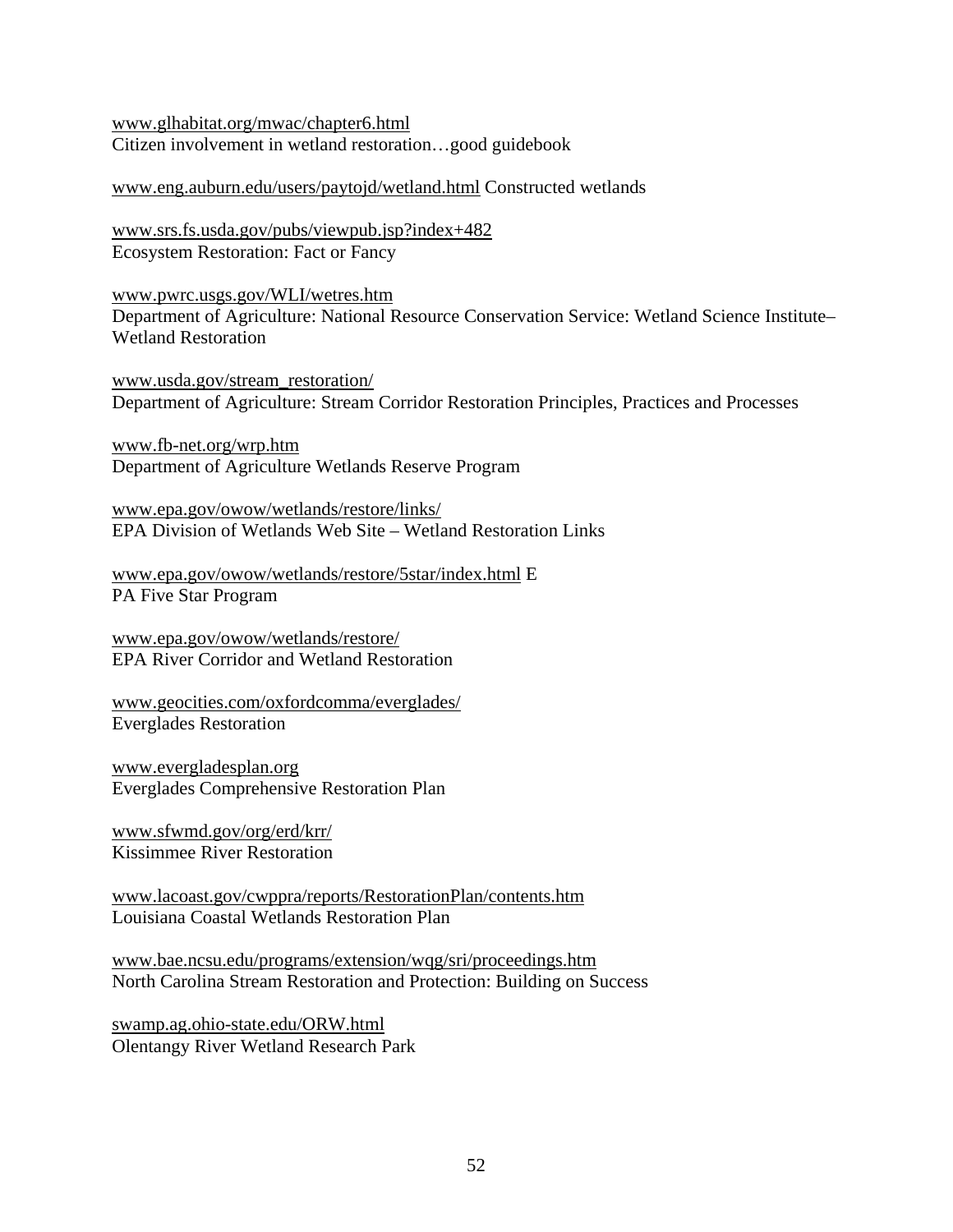<http://partners.fws.gov/> Partners for Fish and Wildlife; U.S. Fish and Wildlife Service

www.ramsar.org/strp\_rest\_links.htm Ramsar Convention's Resources on Wetland Restoration Links

www.coastalamerica.gov/text/regions/gmregion.html Regional Conservation Projects - Gulf of Mexico Projects

www.ce.utexas.edu/prof/maidment/grad/dugger/GLADES/glades.html South Florida Everglades Restoration Project

www.h2osparc.wq.ncsu.edu/info/wetlands/mitsucc.html Successful Mitigation

www.vims.edu/welcome/tour/tmarsh/index.html VIMS Teaching Marsh

[http://www.dsirealestate.com/company\\_info/wetland.html](http://www.dsirealestate.com/company_info/wetland.html)  Wetland Banking: A Developer's Point of View

www.bwsr.state.mn.us/programs/major/wca/5/factsheet.html Wetland Banking Procedures: Minnesota Board of Water and Soil Resources

www.infomine.com/technology/enviromine/wetlands/welcome.htm Wetlands for Treatment of Mine Drainage

### **Use of GIS to Target Restoration**

<http://www.lcd.state.or.us/coast/demis/docs/fuss/fussrpt.htm> MS Thesis concerning the use of GIS for identifying wetland restoration sites for estuary-wide restoration planning in Oregon.

<http://www.nysgis.state.ny.us/datcoord/partners/wetrest.htm> Use of GIS for tidal restoration planning in Long Island, N.Y.

<http://gis.esri.com/library/userconf/proc02/pap0994/p0994.htm> Use of GIS system by the North Carolina DOT to identify restoration sites.

<http://www.conservationgis.org/ctsp/iowanhf/inhf.html> Use of GIS system to prioritize wetland restoration sites in Iowa Great Lakes Watershed

<http://www.epa.state.oh.us/dsw/gis/cuyahoga/demo.html> Use of GIS to identify wetland restoration sites in the Cuyahoga Watershed Demonstration Project.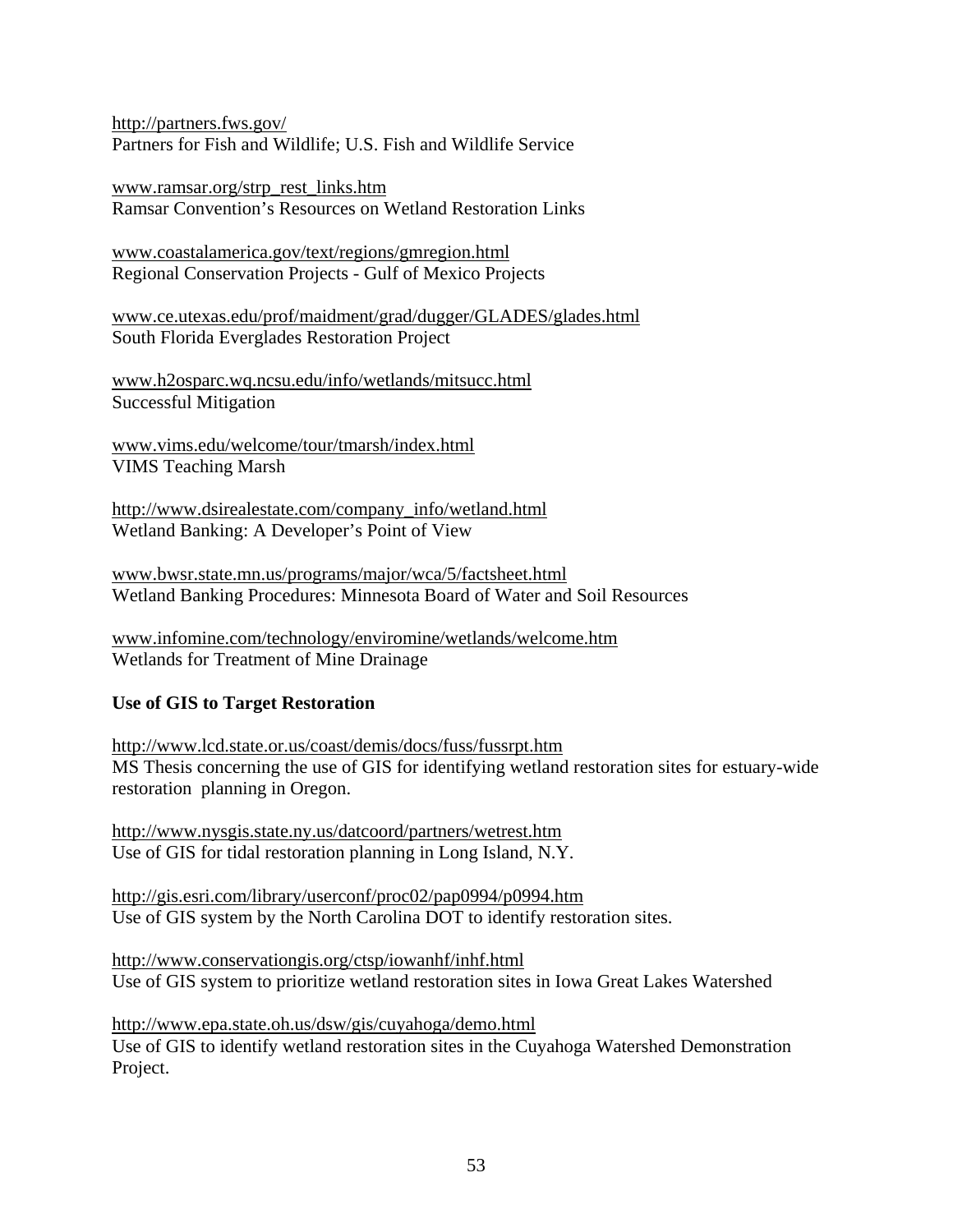[http://www.estuaries.org/objects/docs/W8B\\_2.PDF](http://www.estuaries.org/objects/docs/W8B_2.PDF)  Use of GIS in the Chesapeake Watershed by Ducks Unlimited to target conservation priorities.

[http://www.vims.edu/ccrm/cci/adv\\_id/advid.pdf](http://www.vims.edu/ccrm/cci/adv_id/advid.pdf) GIS based protocols for selecting wetland restoration sites in Virginia.

<http://www.bwsr.state.mn.us/wetlands/publications/PotentiallyRestorableWetlands.pdf> Use of GIS to identify restoration sites for drained wetlands in Minnesota.

<http://www.state.ri.us/dem/programs/benviron/water/wetlands/wetplan.htm> Use of GIS to identify and evaluate potential wetland restoration sites in Rhode Island.

<http://www.dnr.state.md.us/greenways/gi/restoration/restoration.html> Restoration targeting in Maryland's Green Infrastructure Program using GIS.

<http://maphost.dfg.ca.gov/wetlands/document/wetrip.htm> GIS based wetland and riparian maps for the California Central Valley

<http://feri.dep.state.fl.us/> Use of GIS to store information concerning wetland restoration sites in Florida.

[http://grunwald.ifas.ufl.edu/Publications/abstract\\_poster\\_EPH2003.pdf](http://grunwald.ifas.ufl.edu/Publications/abstract_poster_EPH2003.pdf) Use of a wetland GIS system to characterize wetlands in Florida, track restoration.

<http://nespal.cpes.peachnet.edu/Water/Sediment.Reduction.Conceptual.Model.pdf> Use of GIS to prioritize wetland restoration for sediment yield reduction.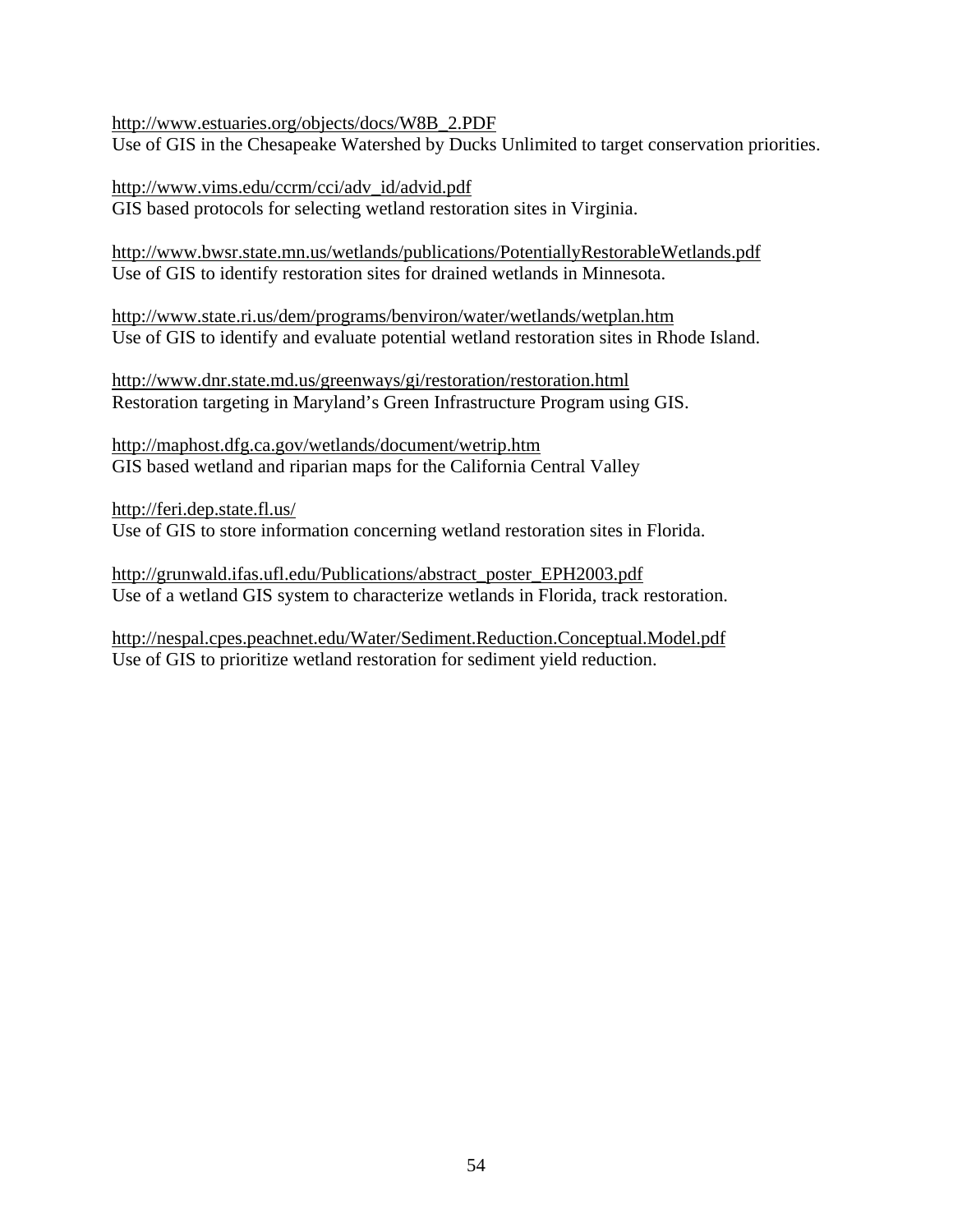# **APPENDIX B: "NO NET LOSS" STANDARDS IN FEDERAL AND STATE STATUTES, REGULATIONS, POLICIES**

#### **FEDERAL**

#### **EPA and Department of Army Memorandum of Agreement Concerning the Determination of Mitigation Under the Clean Water Act Section 404(b)(l) Guidelines, 54 FR 51319, December 14, 1989**

"…will strive to achieve a goal of no overall net loss of values and functions." "…no net loss of functions and values…"

"In most cases a minimum of 1 to 1 acreage replacement of wetlands will be required to achieve no net loss of values. However, this ratio may be greater where the functional values of the area being impacted are demonstrably high. Conversely, the ration may be less than 1 for 1 for areas where the functional values associated with the area being impacted are demonstrably low and the likelihood of success associated with the mitigation proposal is high."

#### **National Wetlands Mitigation Action Plan, December 24, 2002**

**"**Commitment of the goal of no net loss of the Nation's wetlands….begin increasing overall functions and values …."

"….help insure effective restoration and protection of the functions and values of our Nation's wetlands…."

# **Regulatory Guidance Letter, No. 02-2, December 24, 2002. U.S. Army Corps of Engineers, Compensatory Mitigation Projects for Resource Impacts: Section 404 and Section 10**

**Programs** 

"no overall net loss" "replace functional losses to aquatic resources" "functional assessment methods" "functional scores" "functional replacement"

#### **STATE**

**Alaska.** Alaska Admin. Code 60.315 (2003), Title 18. Solid Waste Management. "…steps have been taken to achieve no net loss of wetlands, as defined by acreage and function…"

**Arizona.** Regulation of Solid Waste. A.R.S. 49-772 (2003**).** "no net loss of wetlands defined in acreage and functions…."

**California.** CCR 3912, Title 23 (2003). Regional Water Quality Control Boards. San Francisco Bay Region. "…by adding policy of no-net-loss of wetland acreage and no-net-loss of wetland value within the Region…"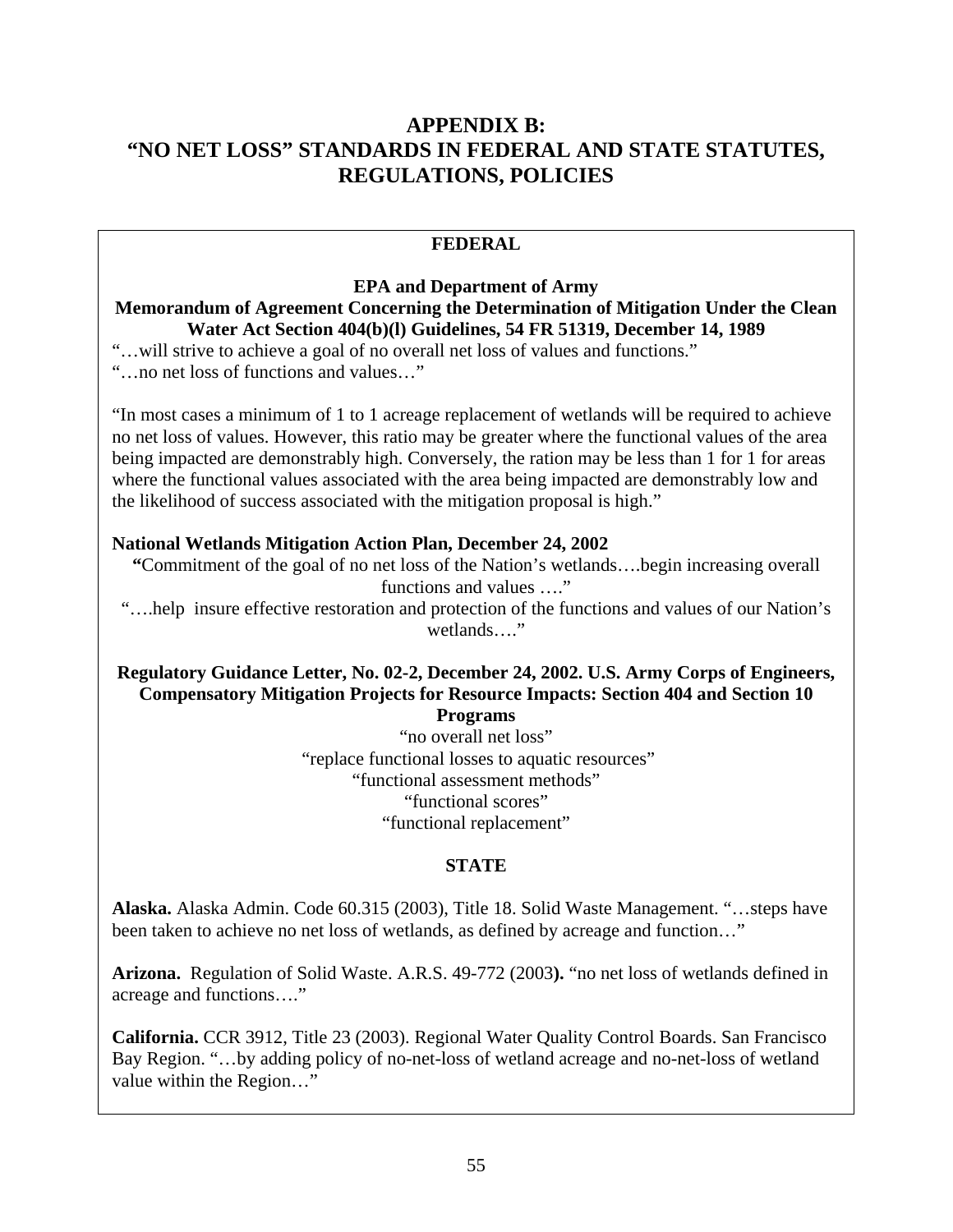**California.** Cal. Fish and Game Code 1780 (2003). Sacramento-San Joaquin Valley Wetlands Mitigation Bank Act of 1993. "The purpose of this chapter is to ensure that no net loss of wetland acreage or habitat values…"

**Delaware.** CDR 70-500-001 (2003) Marina Regulations. "Compensation plans must provide for the creation or restoration of an area of wetlands that is of equal or greater value than the area that will be compensated or destroyed so that there is no net loss of wetlands."

**Hawaii.** WCHR 11-58.1WCHR 11-58.1, Title 11 (2003). Department of Health, Solid Waste Management Control "…taken to achieve no net loss of wetlands" (as defined by acreage and function)

**Kansas.** K.R.R. 28-29-102 (2003). Solid Waste Management Plans. "…steps have been taken to attempt to achieve no net loss of wetlands, as defined by acreage and function…."

**Louisiana**. LAC 33:VII.709, Title 33. Solid Waste Standards. "…taken to attempt to achieve no net loss of wetlands (as defined by acreage and functions….)"

**Maine.** CMR 06-096-310 (2003), Wetland Protection Rules. "…the Board of Environmental Protection supports the nation-wide goal of no net loss of wetland functions and values…."…mitigation necessary to achieve no net loss of wetland functions and values through…"…goal of compensation is to achieve no net loss of wetland functions and values…."

**Massachusetts.** 779 MAREG 29 (Issue date, 1995), Executive Office of Transportation and Construction, "Adhere to the policy of "no net loss of wetlands" due to transportation projects…."

**Minnesota.** Minn. Stat. 103G.2243 (2003), Water. Waters of the State. Local comprehensive wetland protection and management plans. "Provided there is no net loss of wetland values…."

**Minnesota.** Minn. R. 8420.0650. Wetland Conservation. Local Comprehensive Wetland Protection and Management Plans "…must result in no net loss of wetland quantity, quality, and biological diversity…."

**Missouri.** 10 CSR 80-3.010 (2003), Title 10. Sanitary Landfill."…Steps have been taken to attempt to achieve no net loss of wetlands (as defined by acreage and function…)

**Nevada.** NAC 444.679NAC. Solid Waste Disposal "…actions have been taken to achieve no net loss of wetlands as defined by acreage and function"

**North Carolina.** 15N.C.A.C. 13B.1622 Solid Waste Management. .."steps have been taken to attempt to achieve no net loss of wetlands (as defined by acreage and function…"

**Oregon.** Or. Admin. R. 141-120-0030. Division of State Lands. Wetland Conservation Plan Wetland Resource Designations and Analysis of Alternatives. ""Functions and Values" means no net loss of wetlands functions or values."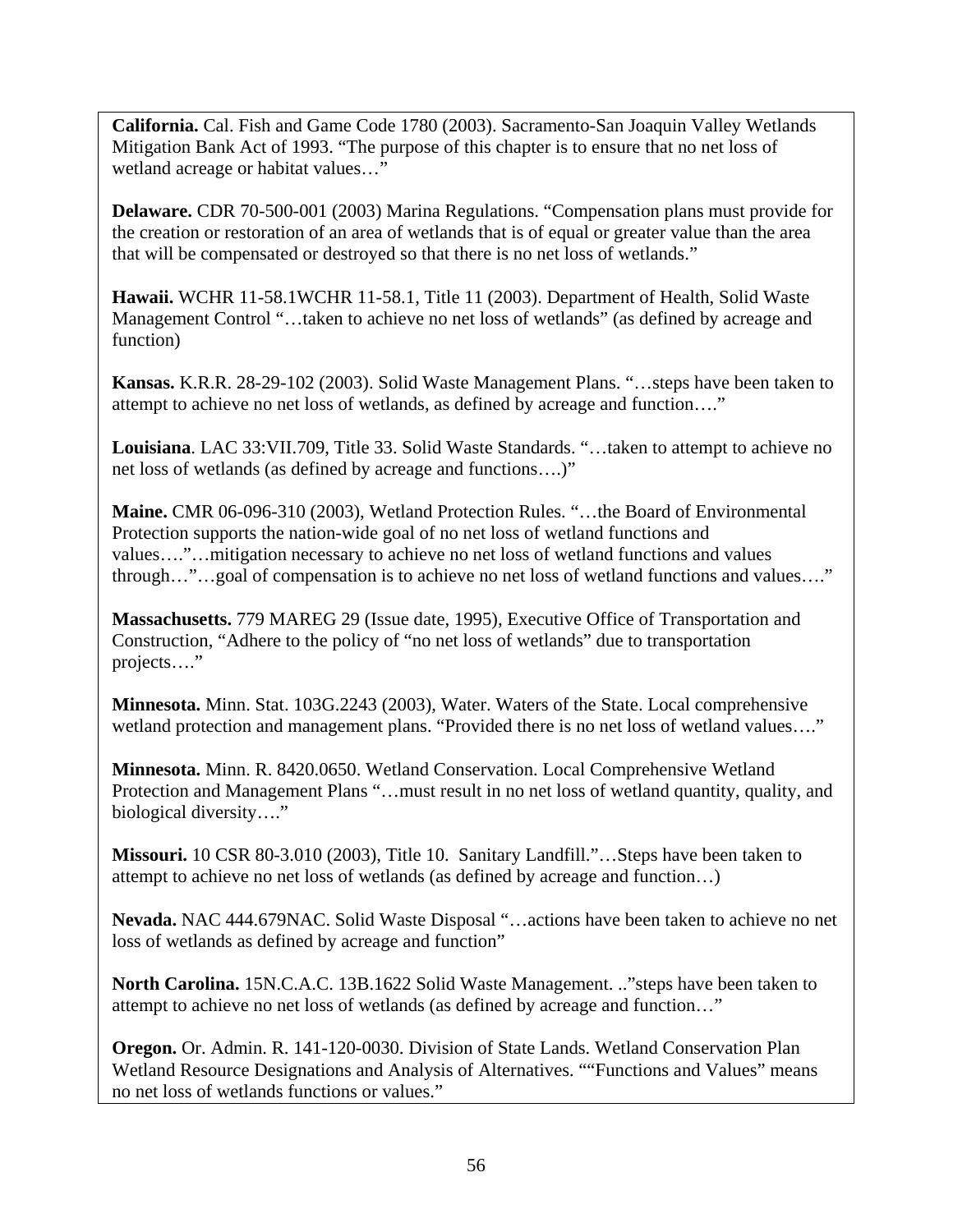**Ohio.** 2003 OH Reg. 8110009 (2003). Sanitary Landfill Facility Permit to Install. "…steps have been taken to attempt to achieve no net loss of wetlands (as defined by acreage and function...."

**Rhode Island.** CRIR 04-000-017 (2003). Rules and Regulations Governing the Protection and Management of Freshwater Wetlands in the Vicinity of the Coast. "The Council supports a goal of no net loss of wetland area or functions and values of freshwater wetlands in the vicinity of the coast."

**Rhode Island.** CRIR 12-030-022 (2003). Solid Waste Regulation. "…steps have been taken to achieve no net loss of wetlands (as defined by acreage and function)…."

**South Carolina.** S.C. Code Regs. 61-107.13 (2003). Solid Waste Management. "…steps have been taken to attempt to achieve no net loss of wetlands (as defined by acreage and function."

**Tennessee.** Tenn. Comp. R. &Regs. R. 1200-1-7-.04 (2003). Solid Waste Processing and Disposal. "demonstrate that ecological resources in the wetland are sufficiently protected." "….steps have been taken to attempt to achieve no net loss of wetlands (as defined by acreage and function)…."

**Texas.** 30 TAC 297.53 (2003). Issuance and Conditions of Water Rights. "The goal of the mitigation of wetlands is to achieve "no net loss" of wetland functions and values. In addition to aquatic and wildlife habitat, wetland functions also include, but are not limited to, water quality protection through sediment catchment and filtration, storage plans for flood control…."

**Texas.** 21 TEXREG 10383 (TAC 352.10-352.32) Industrial Solid Waste. "…steps have been taken to attempt to achieve no net loss of wetlands (as defined by acreage and function)…."

**Utah**. U.A.C. R315-302-1 (2003). Solid Waste Facility Location Standards. "…steps have been taken to attempt to achieve no net loss of wetlands, as defined by acreage and function…."

**Vermont.** CVR 12-004-056 (2003). Vermont Wetland Rules. "It is the policy of the State of Vermont to identify and protect significant wetlands and the values and functions they serve in such a manner that the goal of no net loss of such wetlands and their functions is achieved."

**Virginia.** Va. Code Ann. 62.1-44.15.5 (2003). State Water Control Law. "…dedicated to achieving no net loss of wetland acreage and functions."

**Virginia.** 9 VAC 20-80-260 (2003). Solid Waste Disposal Facility Standards. "…steps have been taken to attempt to achieve no net loss of wetlands (as defined by acreage and function)...."

**Virginia.** 9 VAC 20-80-270 (2003). Virginia Water Protection Permit Program Regulation. "In order for contribution to an in-lieu fee fund to be an acceptable form of compensatory mitigation, the fund must be approved for use by the board and must be dedicated to the achievement of no net loss of wetland or stream acreage and function through the preservation, restoration and creation of wetlands and streams."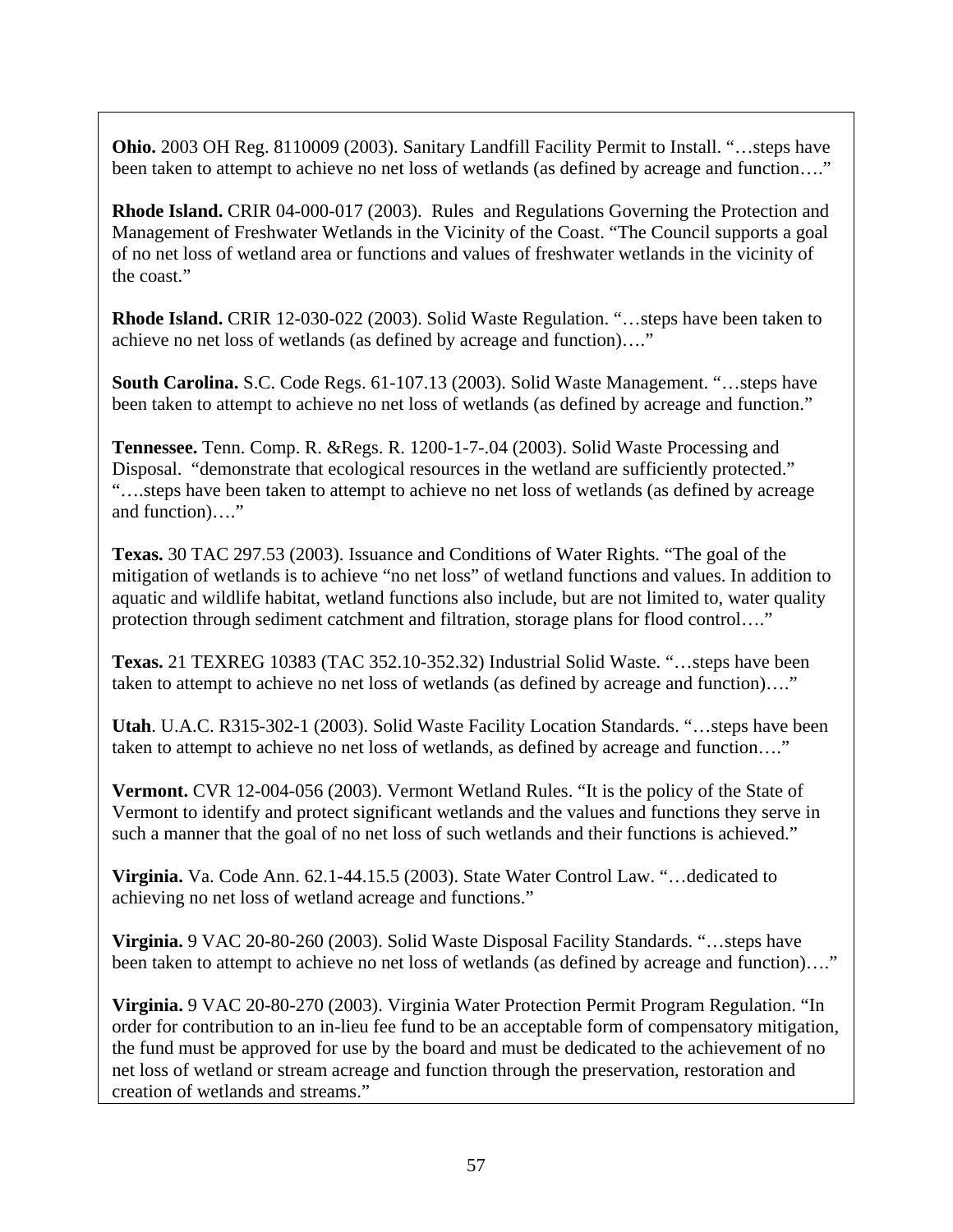**Washington.** WAC 173-26-220 (2003) State Master Program Approval/Amendment Procedures and Shoreline Master Program Guidelines. "Use regulations shall address the following uses to achieve, at a minimum, no net loss of wetland area and functions, including the lost time when the wetland does not perform the function:"…."Master program provisions addressing alterations to wetlands shall be consistent with the policy of no net loss of wetland area and functions, wetland rating, scientific and technical information, and the mitigation priority sequence defined in …."

**Washington.** WAC 173-351-130 (2003). Criteria for Municipal Solid Waste Landfills. "…steps have been taken to attempt to achieve no net loss of wetlands (as defined by acreage and function) by: "

**Washington.** WAC 222-24-015 (2003). Forest Practices Board, Road Construction and Maintenance.

"In order to assure that there is no net loss of wetland function…."

**Wyoming.** WCWR 020-120-002 (2003). Sanitary Landfill Regulations. "There will be no net loss of wetlands, considering any mitigation steps taken by the owner;"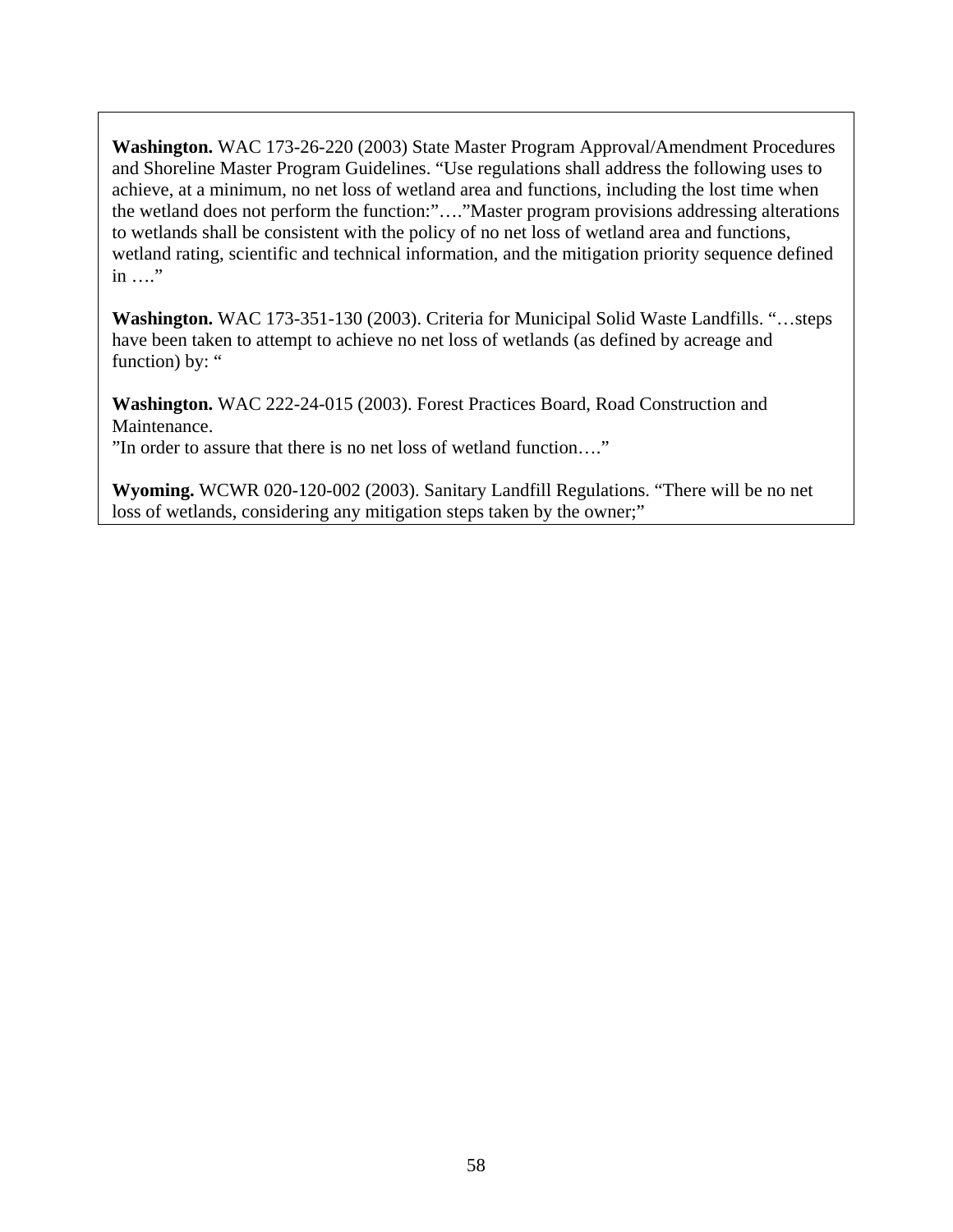# **APPENDIX C: AN EXAMPLE OF STATE PERFORMANCE STANDARDS FOR WETLAND MITIGATION**

[State of Michigan. See http://www.deq.state.mi.us/documents/deq-glm-water-wetlands](http://www.deq.state.mi.us/documents/deq-glm-water-wetlands-perfstandfactsheets)perfstandfactsheets.pdf.

"The administrative rules for Part 303, Wetlands Protection, of the Natural Resources and Environmental Protection Act, 1994 PA 451, as amended, require that performance standards be established for all wetland mitigation projects. These are the criteria by which the mitigation wetland will be evaluated to determine if the wetland mitigation requirements of the permit have been met. If the mitigation wetland does not satisfactorily meet these standards by the end of the monitoring period, or is not satisfactorily progressing during the monitoring period, the permittee will be required to take corrective actions. The following are considered standard performance standards for wetland mitigation projects:

1. Construction has been completed in accordance with the Geological and Land Management Division approved plans and specifications referenced in the permit.

2. The mitigation wetland is characterized by the presence of water at a frequency and duration sufficient to support a predominance of wetland vegetation and the wetland types specified in the mitigation plan at the end of the monitoring period.

3. A layer of high-quality soil, from the A horizon of an organic or loamy surface texture soil, is placed over the entire created wetland area at a minimum thickness of 6 inches.

4. The mitigation wetland shall be free of oil, grease, debris, and all other contaminants.

5. A minimum of 6 habitat structures, consisting of at least 3 types, have been placed per acre of mitigation wetland. At least 50 percent of each structure shall extend above the normal water level. The types of acceptable wildlife habitat structures are as follows:

a. Tree stumps laid horizontally within the wetland area. Acceptable stumps shall be a minimum of 6 feet long (log and root ball combined) and 12 inches in diameter.

b. Logs laid horizontally within the wetland area. Acceptable logs shall be a minimum of 10 feet long and 6 inches in diameter.

c. Whole trees laid horizontally within the wetland area. Acceptable whole trees shall have all of their fine structure left intact (i.e., not trimmed down to major branches for installation) and be a minimum of 20 feet long (tree and root ball) and a minimum of 12 inches in diameter at breast height (DBH).

d. Snags which include whole trees left standing that are dead or dying, or live trees that will be flooded and die, or whole trees installed upright into the wetland. A variety of tree species should be used for the creation of snag habitat. Acceptable snags shall be a minimum of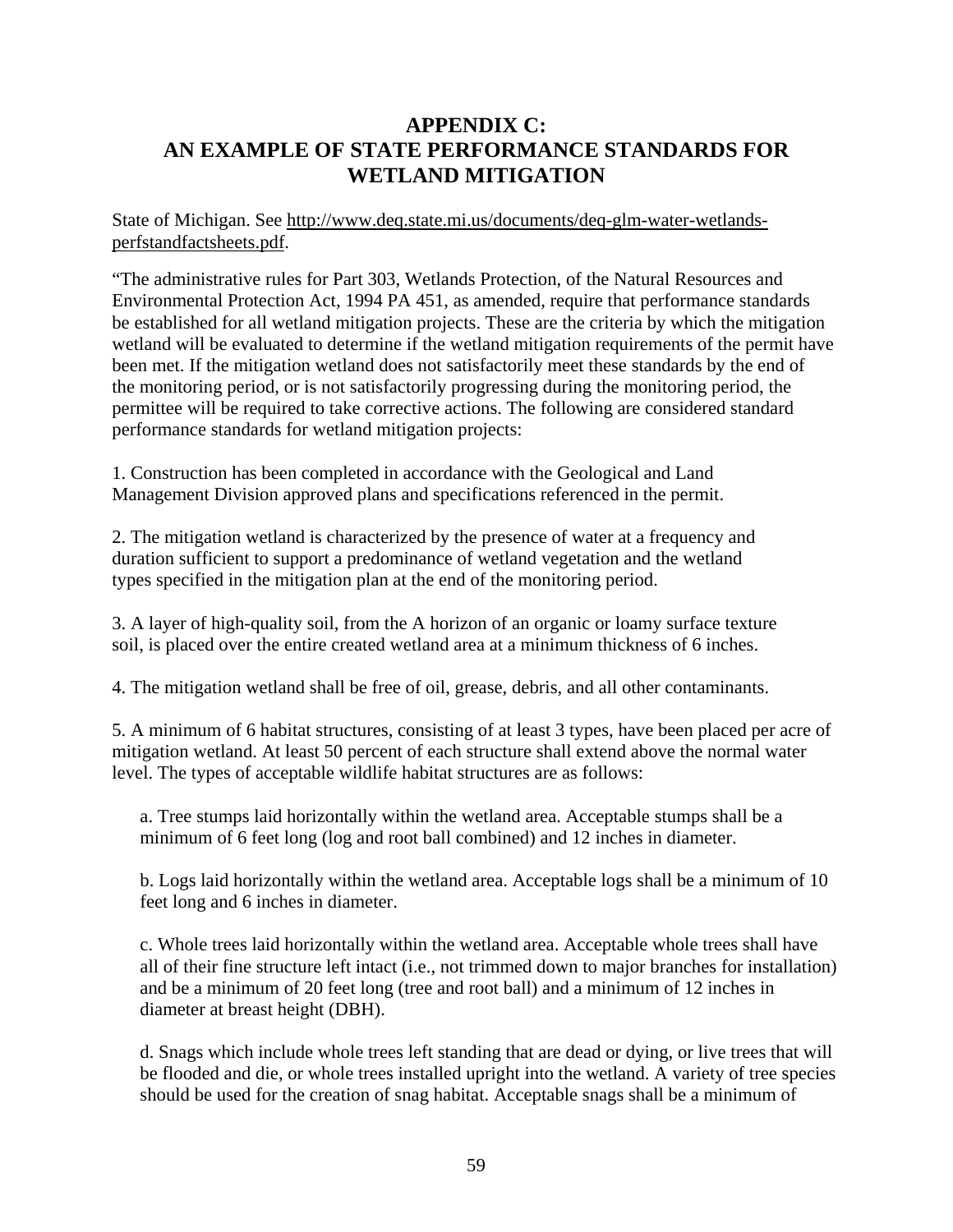20 feet tall (above the ground surface) and a minimum of 12 inches DBH. Snags should be grouped together so as to provide mutual functional support as nesting, feeding, and perching sites.

e. Sand mounds at least 18 inches in depth and placed so that they are surrounded by a minimum of 30 feet of water measuring at least 18 inches in depth. The sand mound shall have at least a 200 square foot area that is 18 inches above the projected high water level and oriented to receive maximum amounts of sunlight.

6. Mean percent cover of native wetland species in the herbaceous layer at the end of the monitoring period is not less than:

- 80 percent for forested wetland.
- 80 percent for scrub-shrub wetland.
- 60 percent for emergent wetland.
- 80 percent for wet meadow wetland.

Extensive open water and submergent vegetation areas having no emergent and/or floating vegetation shall not exceed 20 percent of the mitigation wetland area. Extensive areas of bare soil shall not exceed 5 percent of the mitigation wetland area. For the purposes of these performance standards, extensive refers to areas greater than 0.01 acre in size.

The total percent cover of wetland species in each plot shall be averaged for plots taken in the same wetland type to obtain a mean percent cover value for each wetland type. Plots within identified extensive open water and submergent areas, bare soil areas, and areas without a predominance of wetland vegetation shall not be included in this average. Wetland species refers to species listed as Facultative and wetter (FAC, FAC+, FACW-, FACW, FACW+, OBL) on the U.S. Fish and Wildlife Service's "National List of Plant Species That Occur in Wetlands" for Region 3.

7. The mitigation wetland supports a predominance of wetland vegetation (as defined in the "MDEQ Wetland Identification Manual") in each vegetative layer, represented by a minimum number of native wetland species, at the end of the monitoring period. The minimum number of native wetland species per wetland type shall not be less than:

- 15 species within the forested wetland.
- 15 species within the scrub-shrub wetland.
- 15 species within the emergent wetland.
- 20 species within the wet meadow wetland.

The total number of native wetland plant species shall be determined by a sum of all species identified in sample plots of the same wetland type.

8. At the end of the monitoring period, the mitigation wetland supports a minimum of:

300 individual surviving, established, and free-to-grow trees per acre in the forested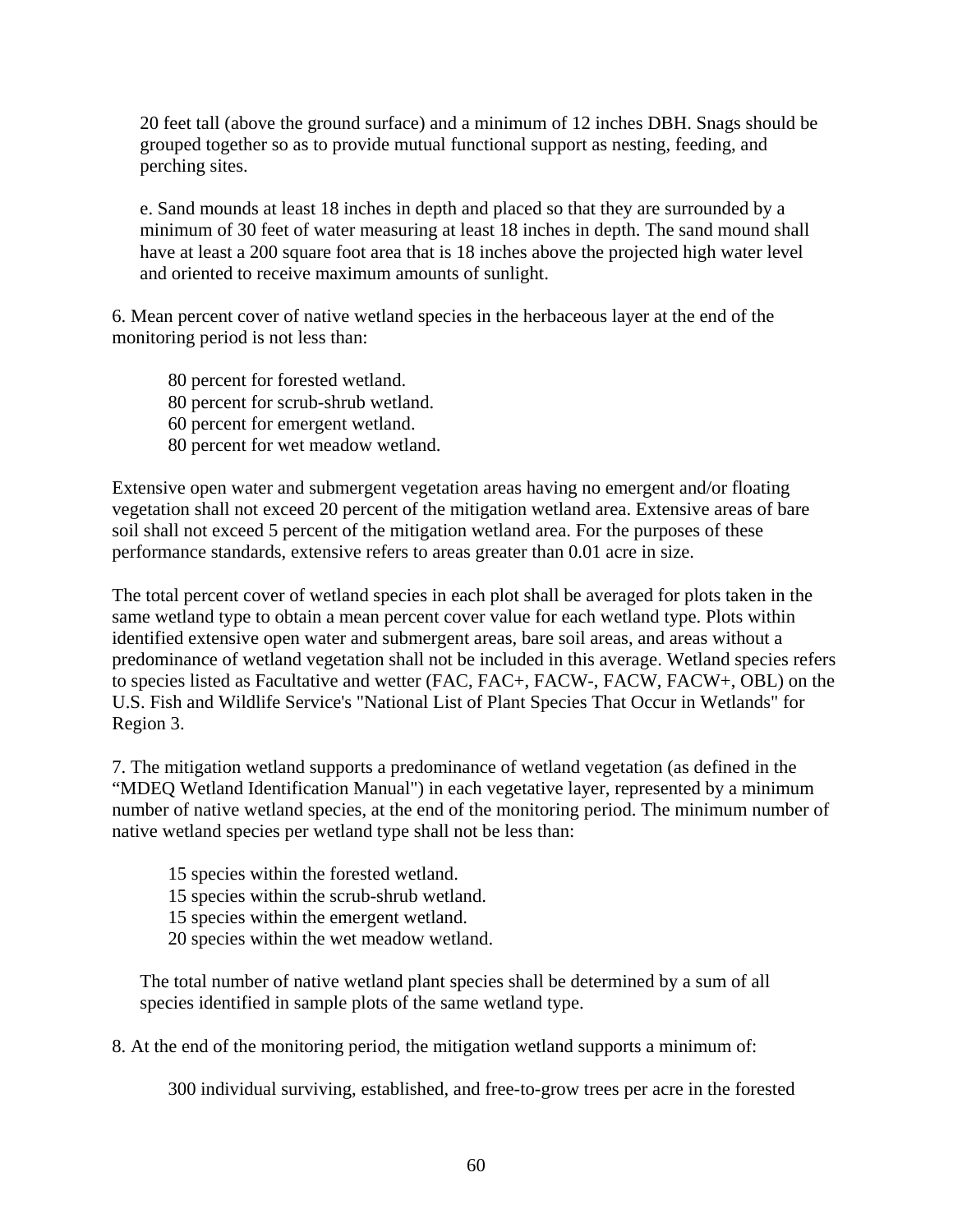wetland that are classified as native wetland species and consisting of at least three different plant species.

- 300 individual surviving, established, and free-to-grow shrubs per acre in the scrubshrub wetland that are classified as native wetland species and consisting of at least four different plant species.
- 8 native wetland species of grasses, sedges, or rushes in the wet meadow wetland.

9. The mean percent cover of invasive species including, but not limited to, *Phragmites australis*  (Common Reed), *Lythrum salicaria* (Purple Loosestrife), and *Phalaris arundinacea* (Reed Canary Grass) shall in combination be limited to no more than 10 percent within each wetland type. Invasive species shall not dominate the vegetation in any extensive area of the mitigation wetland.

If the mean percent cover of invasive species is more than 10 percent within any wetland type or if there are extensive areas of the mitigation wetland in which an invasive species is one of the dominant plant species, the permittee shall submit an evaluation of the problem to the MDEQ. If the permittee determines that it is infeasible to reduce the cover of invasive species to meet the above performance standard, the permittee must submit an assessment of the problem, a control plan, and the projected percent cover that can be achieved for review by the MDEQ. Based on this information, the MDEQ may approve an alternative invasive species standard. Any alternative invasive species standard must be approved in writing by the MDEQ.

Additional performance standards specific to the goals and objectives of the mitigation may be required."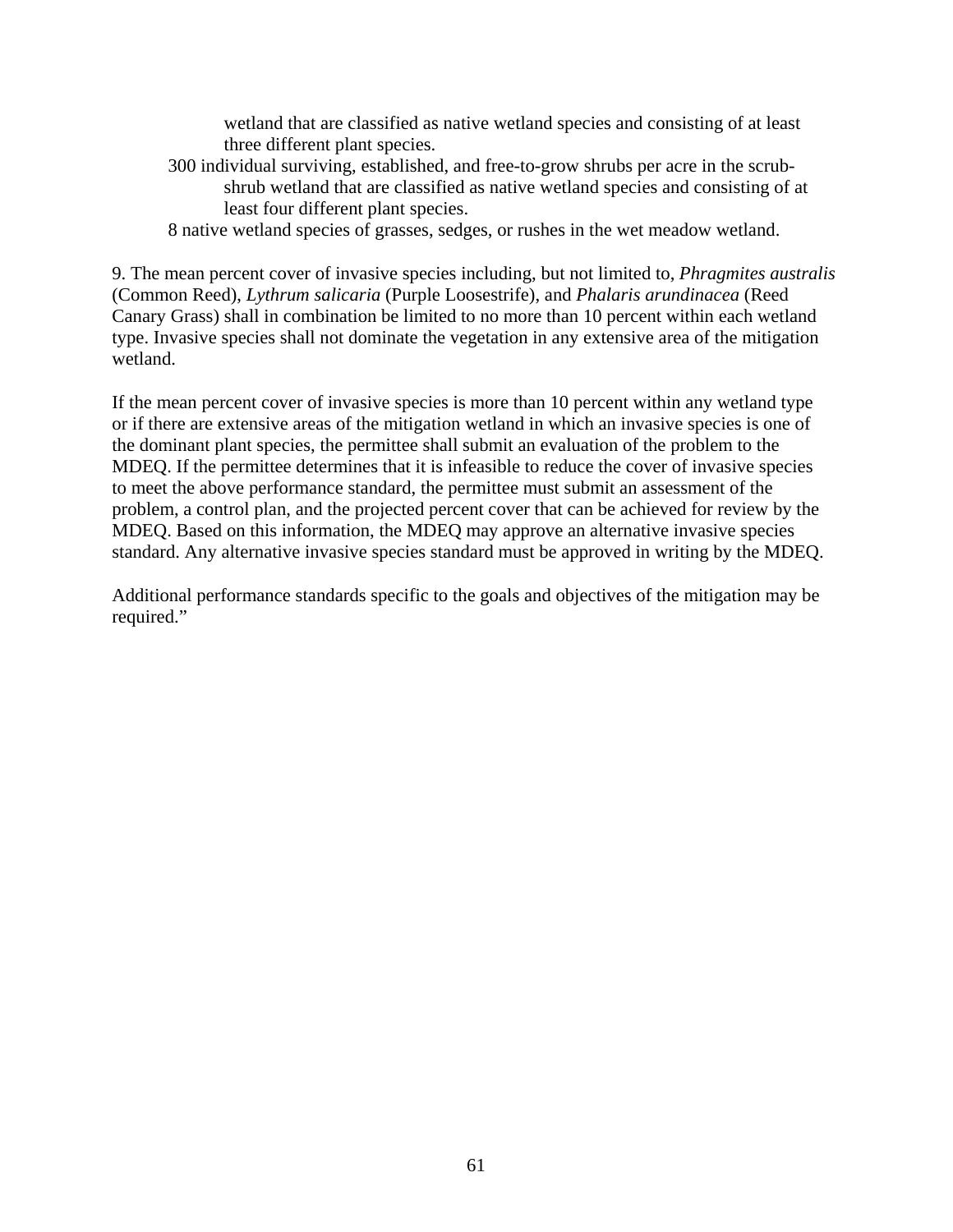# **APPENDIX D: ASSESSING VALUES**

It is sometimes argued that "value" including social context should not be considered in permitting and mitigation. It is difficult to quantitatively measure value but that does not mean that values should not be evaluated at all. Wetland managers have available a variety of qualitative techniques available to evaluate social context and social services. These qualitative techniques can be incorporated into watershed planning, comprehensive planning, or case-bycase permit reviews.

In some instances it is possible to directly measure social services provided by a wetland or complex of wetlands. For example, it is possible to quantitatively determine the flood conveyance and flood storage of a specific wetland for a particular frequency of flood (e.g. 100 year) using hydraulic and hydrologic models. It is possible to link this to anticipated flood damage to existing and reasonably anticipated structures in a floodplain. Such studies can be conducted by a regulatory agency or by a developer or other landowner proposing to destroy a wetland although they may be time consuming and expensive.

In other instances, a wetland manager can **qualitatively** analyze social significance by answering the following sorts of questions:

- **Who will be affected by a change in a wetland including proposed mitigation?** This can help determine whether a wetland impact and any proposed or required mitigation may be of statewide or national significance. It can also help identify the legal rights involved, such as private landowner riparian rights or public trust rights. The question is relevant to social equity and social justice as well as the broad "public interest".
- **How many people will be impacted?** An overview evaluation of the number of individuals that may suffer impacts from a proposed activity including any mitigation measures is also relevant to the public interest. For example, a wetland that helps protect the New York City water supply may benefit more than eight million people, while many fewer people may benefit from protection of another wetland.
- **In what ways will people be impacted?** For example, protection of a wetland that stores flood waters, thereby reducing downstream flash flooding, may have important health and safety implications in a specific setting. Similarly, protection of a wetland that serves as a water supply reservoir may have important health and safety implications.

These questions cannot be answered definitively on the typical permit. But even a preliminary, qualitative analysis can be used to identify any "red flags" with regard to impacts of people.. If such a preliminary analysis raises any "red flags", the regulatory agency may carry out more detailed fact-finding. It may

• Provide notices of proposed plans, permit applications, other actions to other regulatory agencies and the public; examine feedback. Providing notices is the most broadly used technique by wetland regulators to assess public opinion. Responses give the agency some idea of the types, numbers and seriousness of interests and concerns.